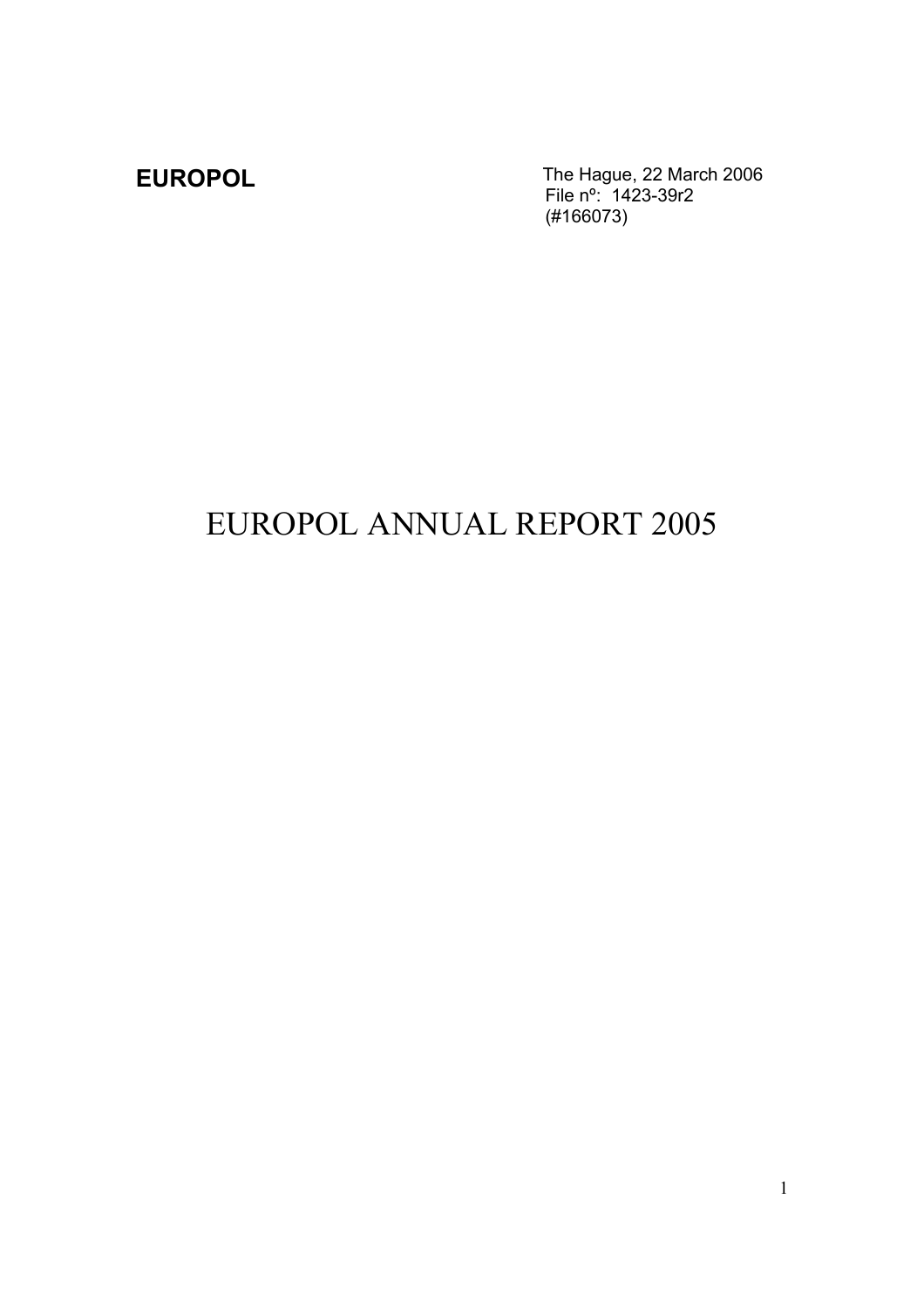# Director's foreword

I am pleased to present the Annual Report 2005.

A major milestone was met in October 2005 when the Europol Information System was made available to authorized law enforcement staff in the European Union Member States. This IT tool will ensure a fast exchange of information within law enforcement agencies and make it harder for criminals to operate when fully implemented throughout the Member State's Europol National Units.

By recruiting more analysts we have improved the quality of our intelligence reports and the level of support to the benefit of our cooperation partners. Assistance from Europol was given to the UK authorities after the abhorrent London bombings on 7 and 21 July and a lot of efforts were put into the area of counter terrorism throughout the year.

Special focus has also been given to the preparation of Europol's first Organised Crime Threat Assessment (OCTA) report, which is a new product to be presented in the second quarter of 2006. The aim is to identify trends to prevent crime and to give decision makers a better basis for prioritisation. Also in 2005 we started to prepare a new Europol vision with the involvement of our staff and primary stakeholders and shareholders.

The trust in Europol from the political level was emphasised via our participation in several important meetings in Brussels where we were asked for advice. This confidence in our organisation was also seen when Europol was designated as the Central Office for combating Euro counterfeiting in terms of the Geneva Convention 1929. Consequently, Europol is required to correspond directly with the central offices of third countries.

Europol assisted the Member States in many successful operations by helping with information exchange, coordination and intelligence analysis. Several of these operations resulted in the dismantling of a high number of criminal networks as well as many successful arrests and imprisonments.

The flow of information through Europol was the highest ever. 180,920 operational messages were exchanged. This is a good result, but of course it is of importance that the information exchanged is of high value. Not the quantity itself is the relevant and decisive factor.

Also in 2005 further development in the area of operational agreements with Third States and strategic relationships with key partners were made. Both the United States Secret Service (USSS) and Federal Bureau of Investigation (FBI) have stationed a liaison officer within Europol. Following the signature of an operational agreement with Canada, the Royal Canadian Mounted Police (RCMP) has tasked their two liaison officers in The Hague to work additionally as contact points with Europol.

All of these successes are impressive and mark a truly dynamic year for Europol. However, whilst the systems are there to combat organised crime, we have to use them to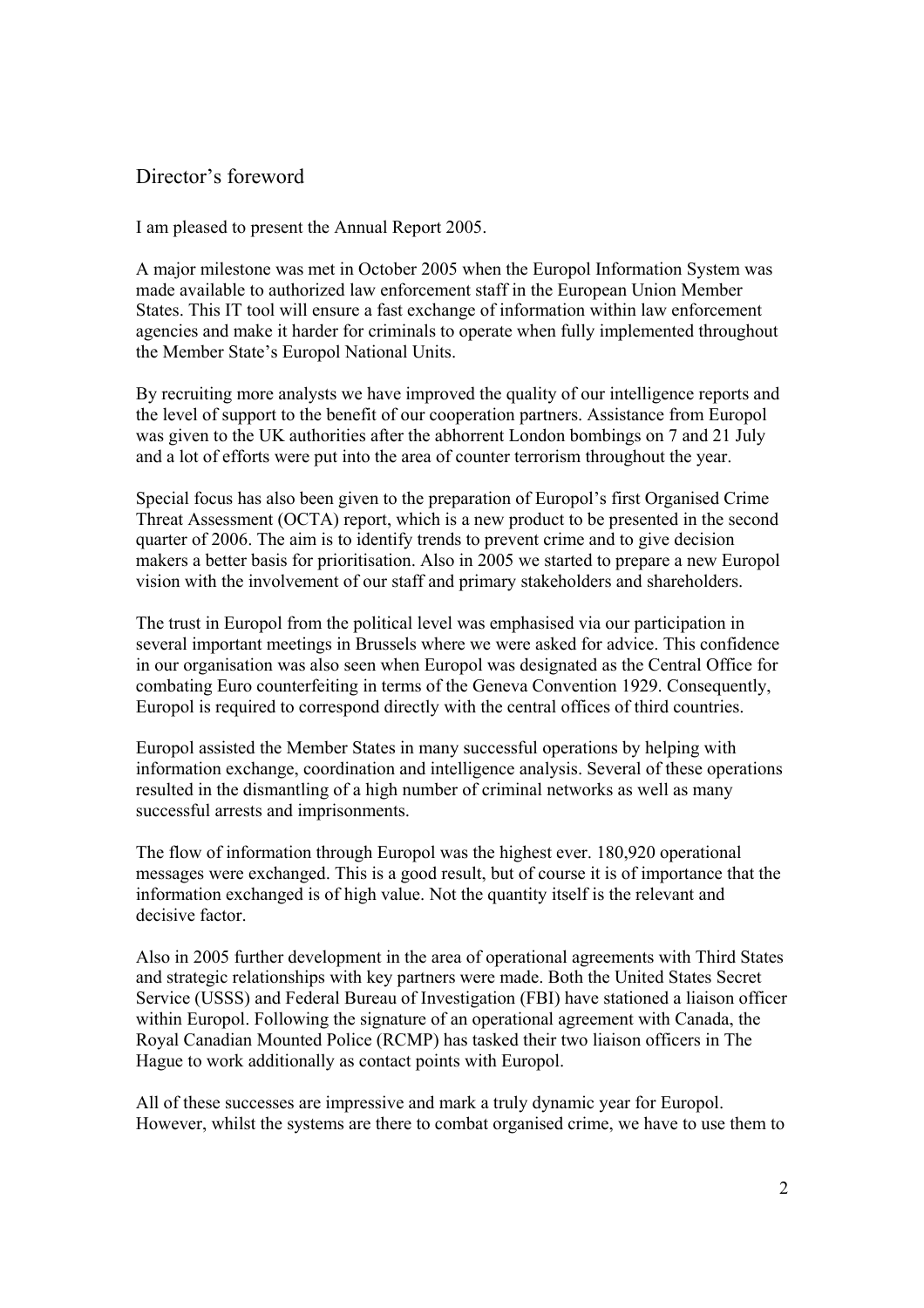underline the reason why they were implemented. Consequently, the year ahead should see closer working of the Member States to bring about not only greater successes in their own countries, but also a safer and more joined-up European Union.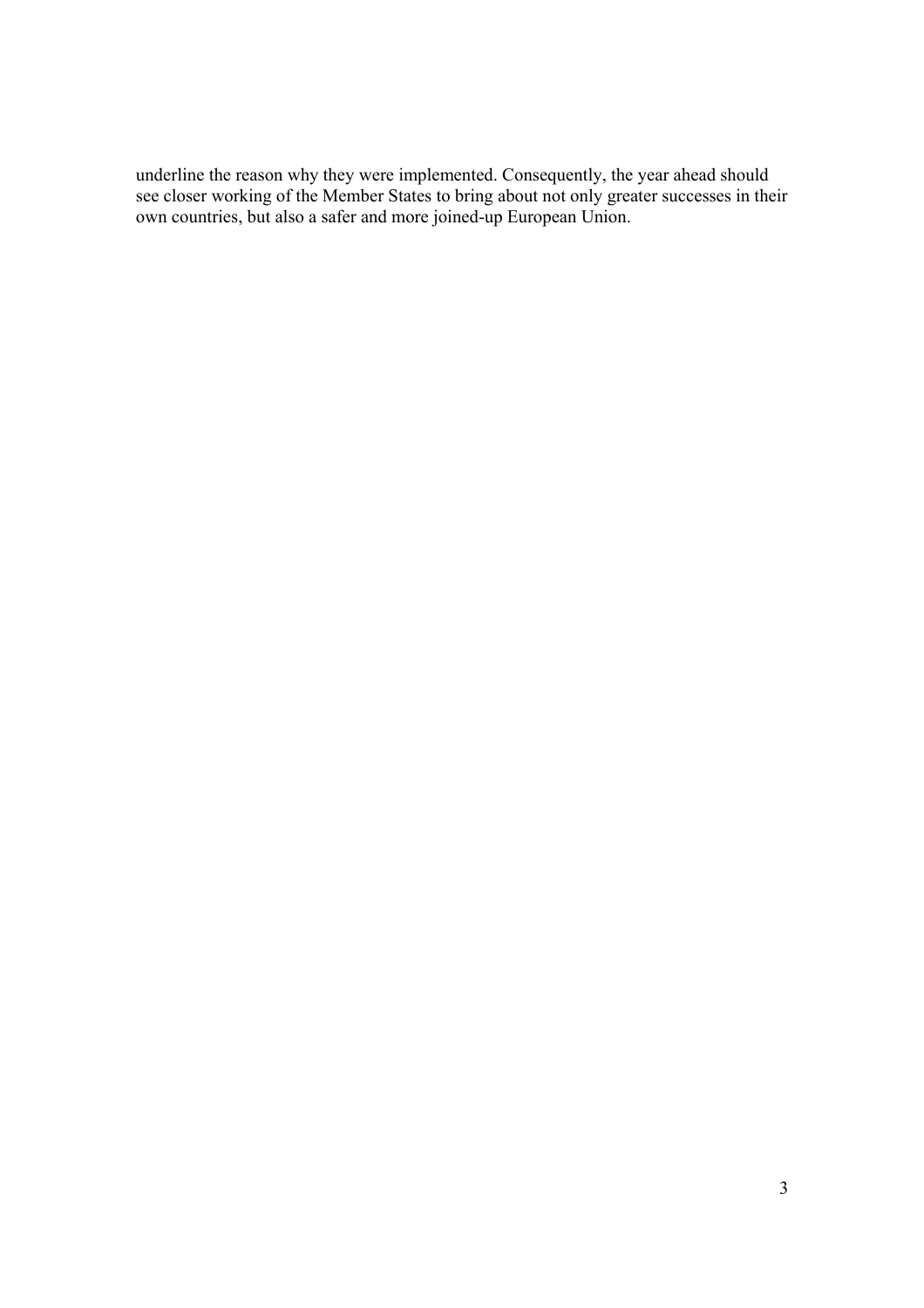# **Contents**

# **1. Introduction**

1.1 Crime priority areas in 2005

# **2. Serious crime and analysis**

- 2.1 General performance
- 2.2 Organised crime groups
- 2.3 Drugs
- 2.4 Crimes against persons
- 2.5 Financial and property crime
- 2.6 Terrorism
- 2.7 Forgery of money
- 2.8 Analysis

# **3. Information Management and Technology**

- 3.1 Information System
- 3.2 Information exchange
- 3.3 Knowledge Management Centre
- 3.4 Liaison Bureaux Logistics
- 3.5 Information integrity

# **4. Corporate Governance**

- 4.1 Budget
- 4.2 Personnel
- 4.3 Cooperation agreements
- 4.4 Public Relations
- 4.5 New headquarters
- 4.6 Organisation chart

# **5. Liaison Bureaux Activities**

5.1 Introduction by the HENU chairman

- 5.2 Liaison Bureaux Activities EU Member States
- 5.3 Liaison Bureaux Activities Other Liaison Bureaux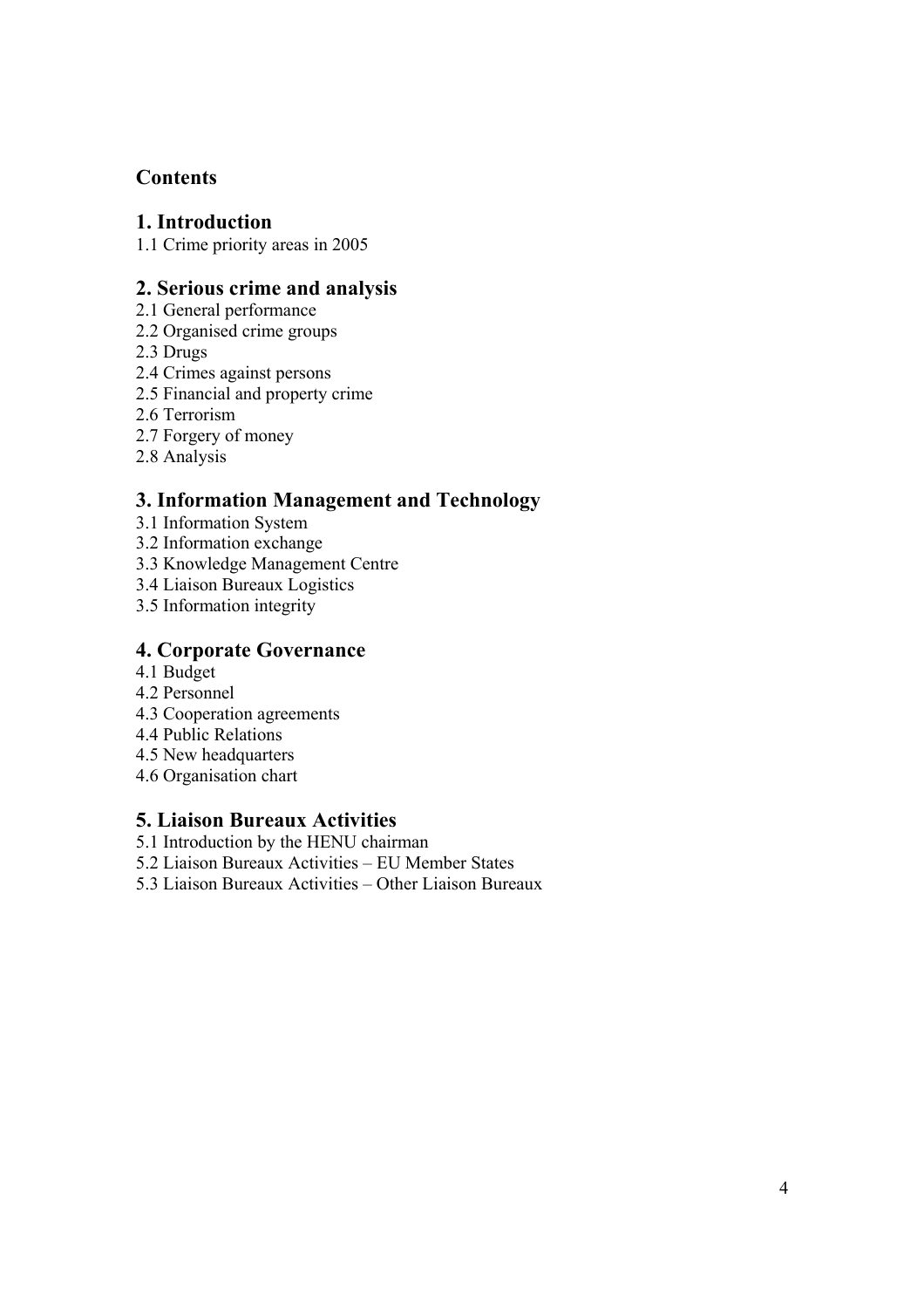# **1. Introduction**

## **1.1 Crime priority areas in 2005**

The priorities for Europol are determined on a yearly basis by the Member States through the drafting of the Work Programme. The five priority crime areas identified in the Work Programme 2005 for Europol were based on the dominant trends identified within organised crime at the time of planning and within the framework of Europol's mandate according to the Europol Convention.

The specific priority crime areas for 2005:

- Counter Terrorism
- Crimes against persons and facilitated illegal immigration
- Drugs trafficking
- Euro counterfeiting
- Financial and property crime (focusing on money laundering)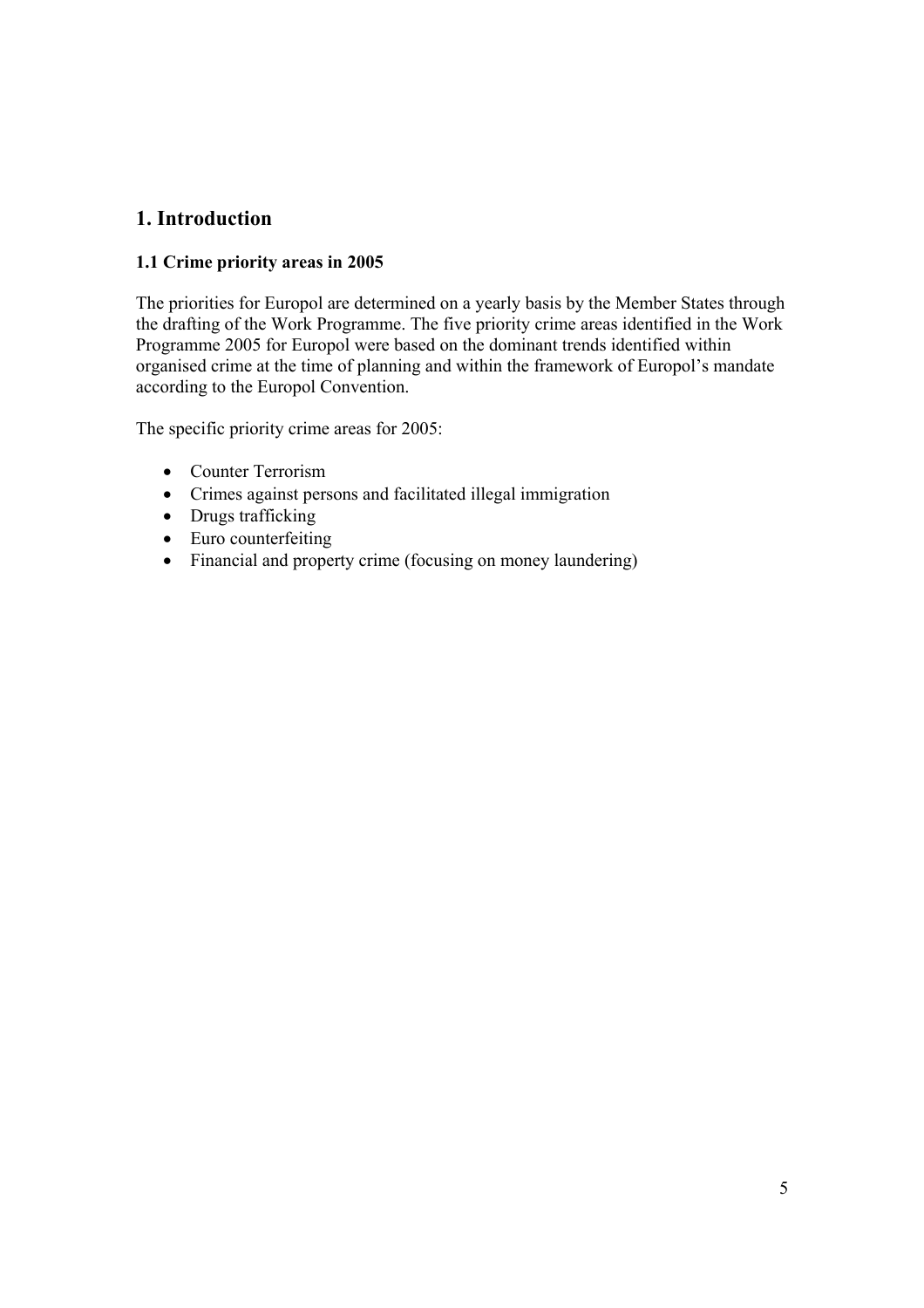# **2. Serious crime and analysis**

## **2.1 General Performance**

According to the Europol's Annual Client Survey, the Member States' are satisfied with Europol products and services overall. Good performance was achieved in each of the crime areas. In relation to organised crime groups, work in the Western Balkans has been particularly successful with high levels of satisfaction found for analytical reports in these areas.

The projects in relation to synthetic drugs are particularly well recognised as being instrumental in the European-wide co-operation including the expertise and analytical support provided to operations and investigations.

In relation to crimes against persons, in addition to supporting investigations in facilitated illegal immigration and trafficking in human beings, substantial contributions were also made to the European Commission at both working group and high political level in connection to the development and implementation of an EU Action Plan on combating Trafficking in Human Beings.

Within counter terrorism, Europol has, due to more analytical staff greater capacity to support Member States in this area.

In relation to forgery of money, due to the close co-operation with the ECB and reporting system through national contact points, Europol is able to effectively follow trends in this area on a European-wide level. Initiatives led to focused action for example, in the Balkan area.

In relation to financial and property crime, positive results were obtained in the area of money laundering and cash border carriers. Work in this area, together with asset seizure is creating a more efficient network for the detection and seizure of assets and subsequent criminal network interruption.

# **2.2 Organised Crime Groups**

In 2005, organised crime groups were seen to have expanded their fields of activity across crime types and international borders. They make use of expertise in specialised fields, exploit commercial structures to operate in the legitimate business world and employ the latest communication technologies to maintain and expand their national and international links.

Structures of groups vary. A more modern development is for the organisation to be a loose association of cells held together by key individuals, although the traditional hierarchical structure is also still in place.

More recently, organised crime groups have demonstrated improved communications amongst themselves. This development has extended to the way they not only send information to each other, but also the way they cooperate with other organised crime groups. Ethnically, the groups are increasingly heterogeneous.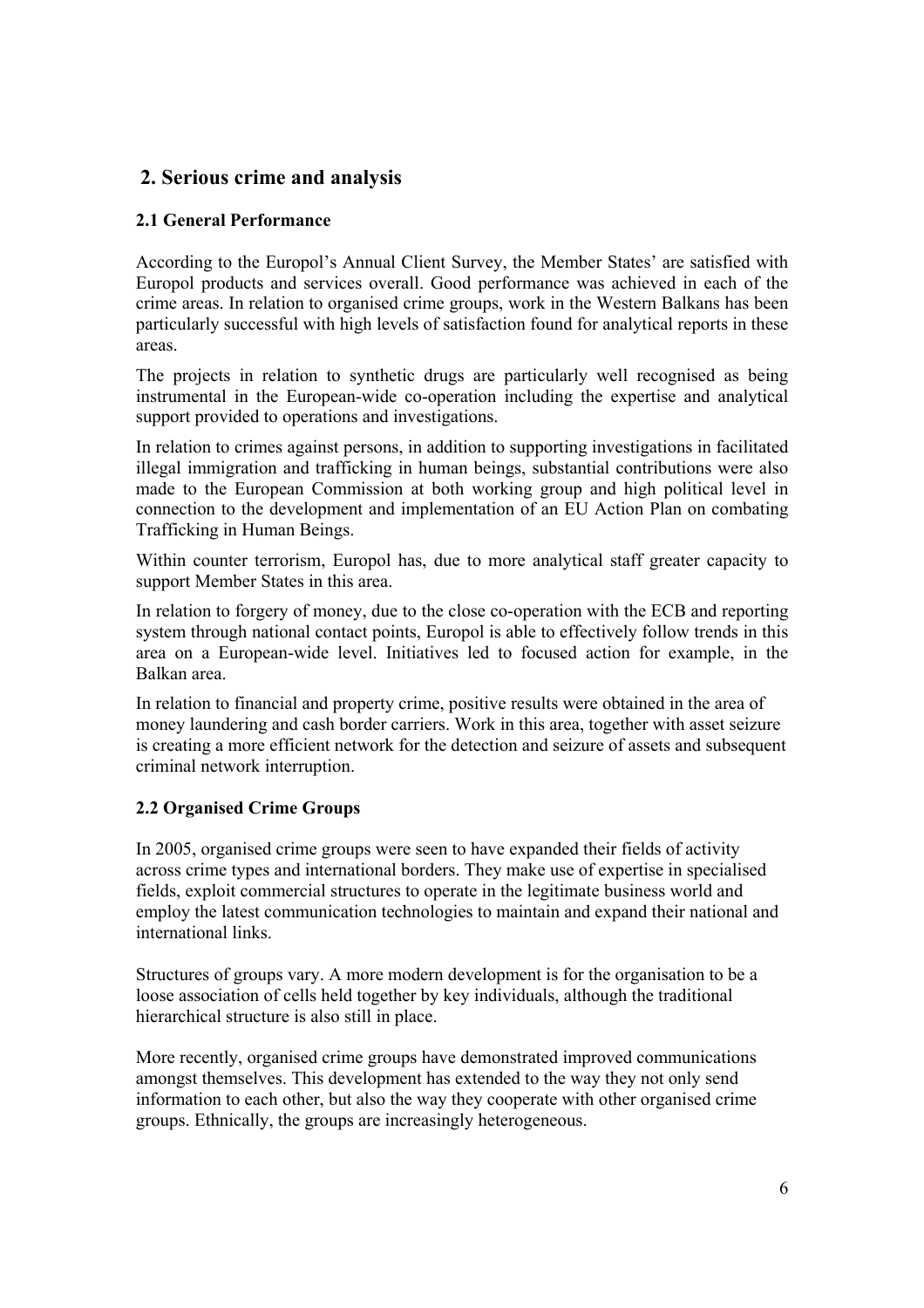# *Successful joint operation against international criminal network*

#### *The Hague - The Netherlands – 06.10.05*

*15 suspected members of a well established criminal network have been arrested. This network mainly operating from Bulgaria to the European Union, with the main focus on Austria, has been involved in various crime areas. The operation was carried out by Austrian and Bulgarian authorities in co-ordination with and assistance from Europol. Advice and assistance was also provided by Eurojust.* 

*30 locations were searched in Bulgaria and Austria. Forged ID documents including passports, debit and credit cards as well as counterfeited Bulgarian ministerial documents have been seized. In addition, firearms, synthetic drugs, counterfeit Euro banknotes, large amounts of cash and documents related to money laundering have been recovered.* 

*As a result of 5 months of investigations, the Austrian and Bulgarian competent law enforcement authorities together with the involvement of their respective judicial authorities and the coordination of Europol, initiated a simultaneous action on Wednesday morning, at 06:00 AM in Austria and at 07:00 AM in Bulgaria (local times). The target for the operation was a criminal network composed of Bulgarian, Ukrainian and Serbian individuals. This investigation is still ongoing and several international arrest warrants have been issued by the Austrian authorities.* 

*The Director of the National Service Combating Organised Crime, General-Major Vanyo Tanov, expressed his satisfaction and pleasure with the result and highlighted the efforts made by the Bulgarian Supreme Cassation Prosecutor Office in achieving the successful outcome.* 

*Mr. Herwig Haidinger, the Director of the Austrian Bundeskriminalamt was quoted as saying, "This is an excellent result, which was only achieved because of the close cooperation between Europol, the Bulgarian Police and the Austrian Bundeskriminalmt. This case is an example of professional and successful European police work."* 

*Europol's operational support was highlighted by its Director Max-Peter Ratzel: "We are proud to have assisted our partners with the co-ordination of this successful operation. This shows not only the importance and strengths of international cooperation, it also underlines the necessity to share criminal intelligence, in order to find the international links between organised crime networks".* 

# **Some goals for the year ahead**

- Target organised crime groups in the Mediterranean
- Widen networks of 'special investigation' experts
- EU manual on informants handling.

#### **2.3 Drugs**

With a variety of entry points, there is widespread trafficking throughout the European Union (EU) of all types of drugs. Cannabis from Morocco, for instance, is transported along the South-North axis, from Spain all the way up to Denmark and Sweden.

Major production and trafficking of synthetic drugs remains controlled by Belgian and Dutch criminal groups. The production process i.e. chemical acquisition, synthesis,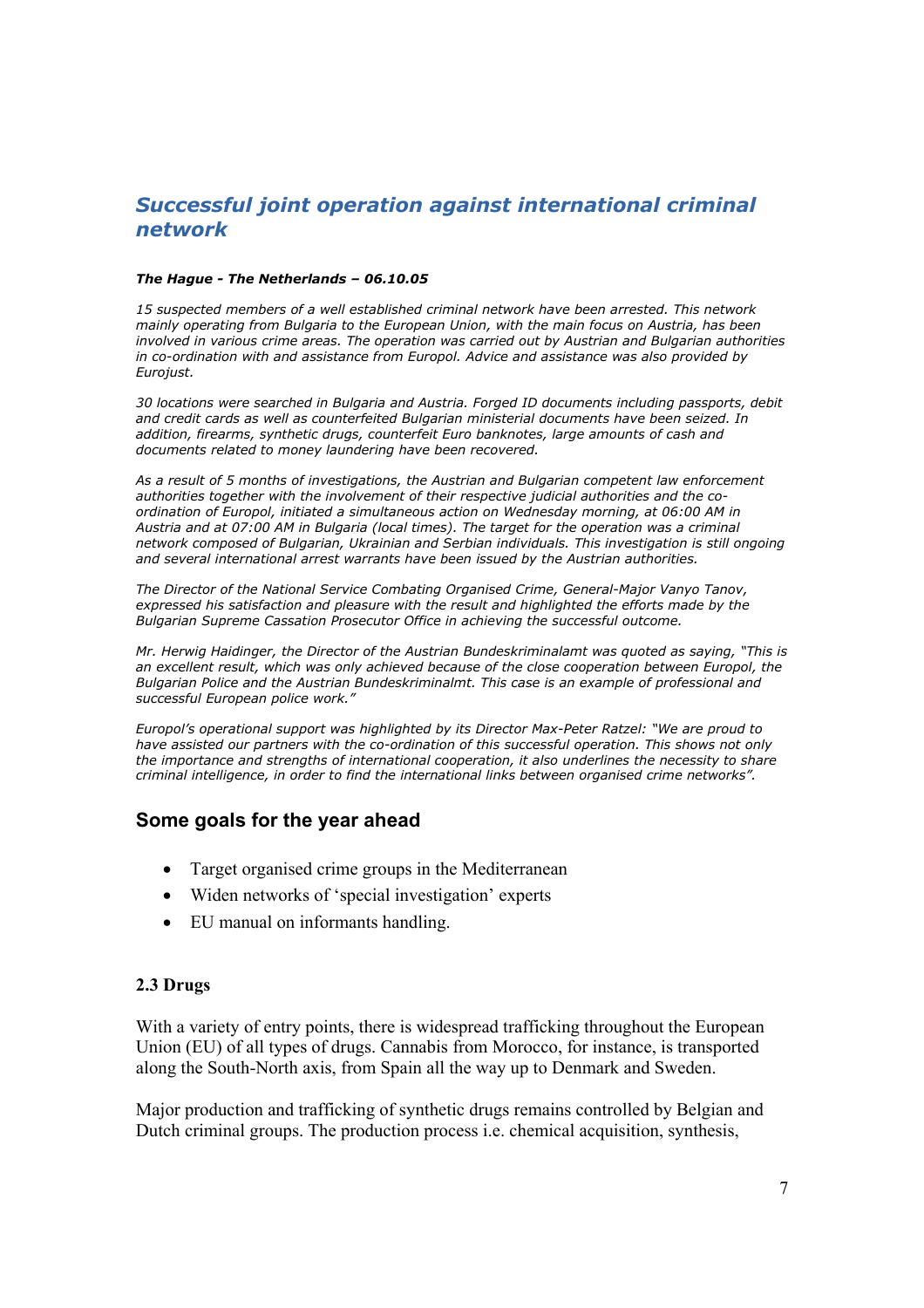tabletting, packaging and waste dumping is invariably divided between different locations. An example of this process is the trafficking, from Belgium and the Netherlands, of 'ecstasy' powder to Portugal for tabletting and of amphetamine powder to the United Kingdom for cutting and re-packing with a logo. Seizure levels in some Adriatic and Mediterranean countries have increased and large-scale exportation of 'ecstasy' from the Union to other regions in the world continues.

Cocaine mainly enters the European Union via Spain, the Netherlands or Belgium.

The majority of heroin entering the European Union originates from the opium poppy fields in Afghanistan. Trafficking of the drug towards the European Union continues to be dominated by Turkish and associated criminal groups. These groups make use of contacts in Southwest Asia to liaise with domestic criminals or brokers who can purchase large quantities of heroin directly from source countries. Criminal groups and networks located in The Netherlands, and to a lesser degree Belgium, play an important secondary role in the distribution of the drug throughout the EU.

# *Fishing boat boarded in open water and 8 tonnes of cannabis confiscated*

#### *International police cooperation made it possible to dismantle network of drugs traffickers*

The Hague - The Netherlands 07.06.05.

Close cooperation between British and Spanish authorities have resulted in the seizure of 8 tonnes cannabis destined for the British market.

*The crew on board the fishing boat "Squilla", 2 Britons, one Estonian and one Spaniard, were taken by surprise when they were confronted and arrested by police officers in open waters off the coast of Spain. The police officers belong to "Grupo de Respuesta Especial contra el Crimen Organizado" (GRECO) and the "Unidad Central de Drogas y Crimen Organizado" (UDYCO).* 

*The drugs traffickers had been under investigation for a longer period and the arrests made on early Sunday morning were the culmination of several months of analysis, investigation, expertise and liaison between the involved Member States and Europol.* 

*At the same time three more persons, suspected of having arranged the shipment of cannabis from Morocco, were arrested in Glasgow, Scotland.* 

*"As a law enforcement officer it is always a pleasure when seizures and arrests such as this one are successful, since they prove the value of a close and trustful cooperation between several different law enforcement entities," says Europol Director, Max-Peter Ratzel.* 

*The investigation is ongoing and more arrests are expected.*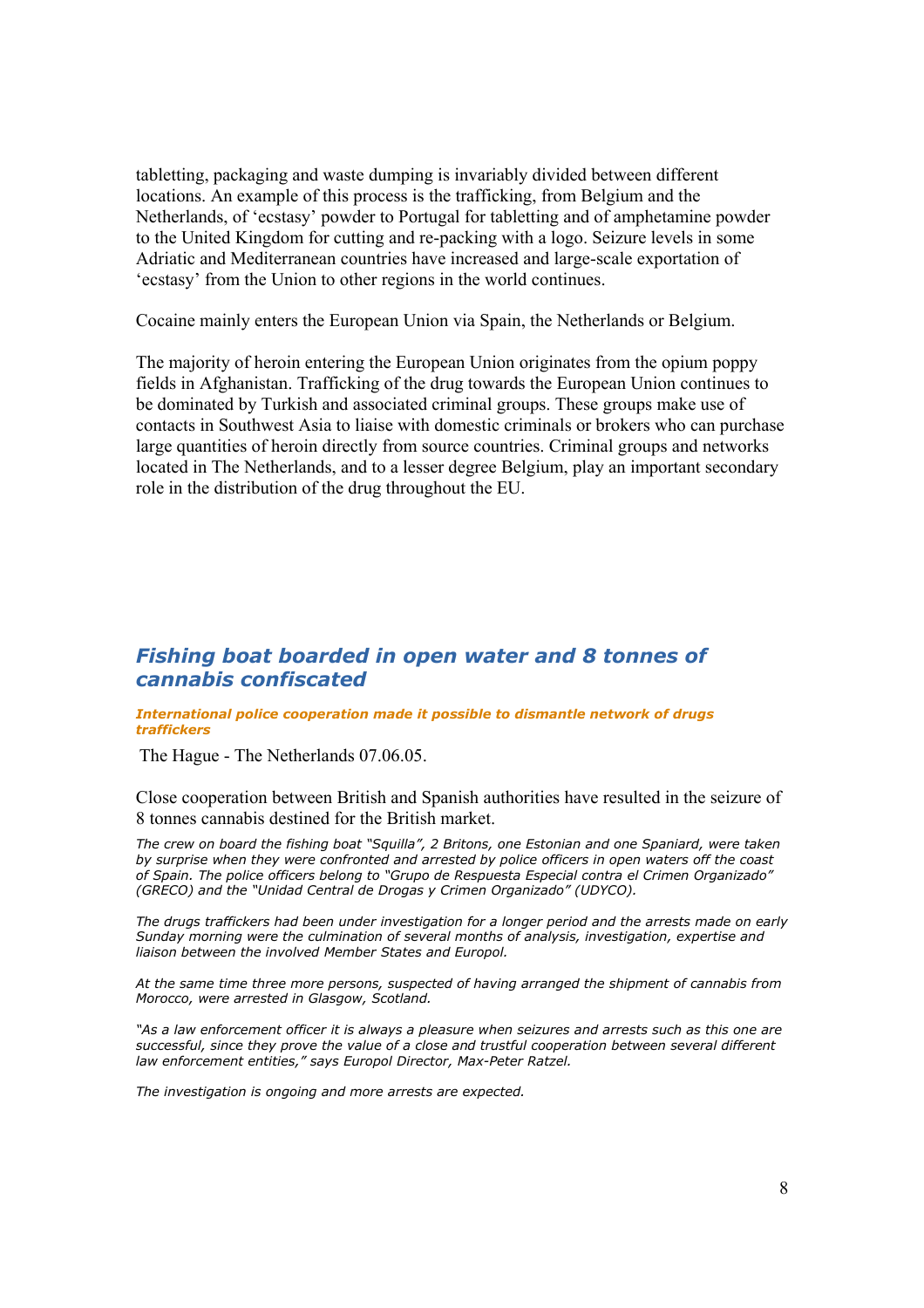# **Some goals for the year ahead**

- Support joint customs operations and joint investigation teams
- On-the-spot assistance for operational teams in the Member States
- Training in dismantling illegal drug production sites.

### **2.4 Crimes against persons**

Illegal immigration is a service provided to 'customers' by individuals or networks who are paid to transport a person or persons from one country to another avoiding immigration control procedures.

Trafficking in human beings is a serious crime and an abuse of an individual's human rights. It is the exploitation of vulnerable individuals by criminals who deal with people as commodities to be traded.

Whilst it is inevitable that some victims of trafficking will enter a country as illegal immigrants, due to the methods used by the traffickers, illegal immigration and trafficking in human beings are two very different crime areas. Importantly, when considering the issue of illegal entry, more and more examples of 'internal trafficking' within countries are being seen where no border crossing is required.

Being trafficked inevitably results in the sustained physical and psychological abuse of the victim solely for financial gain. It starts the moment the individual is deceived, persuaded, abducted or otherwise forced into the hands of the traffickers and can continue long after the victim escapes. It is often and more likely to be repeated when the victims are 'sold on' or re-trafficked.

Europol's mandate is to support the work of the Member States in combating and preventing trafficking of human beings.

All of Europol's current activity in the field of preventing and combating trafficking in human beings is in relation to trafficking of women and children for sexual exploitation.

In 2005 meetings were held with Frontex, the European Agency for the Management of Operational Cooperation at the External Borders of the Member States of the European Union. These were initiated to agree on tasks and responsibilities within this field. Europol's role is to gather intelligence and conduct analysis. Frontex coordinates the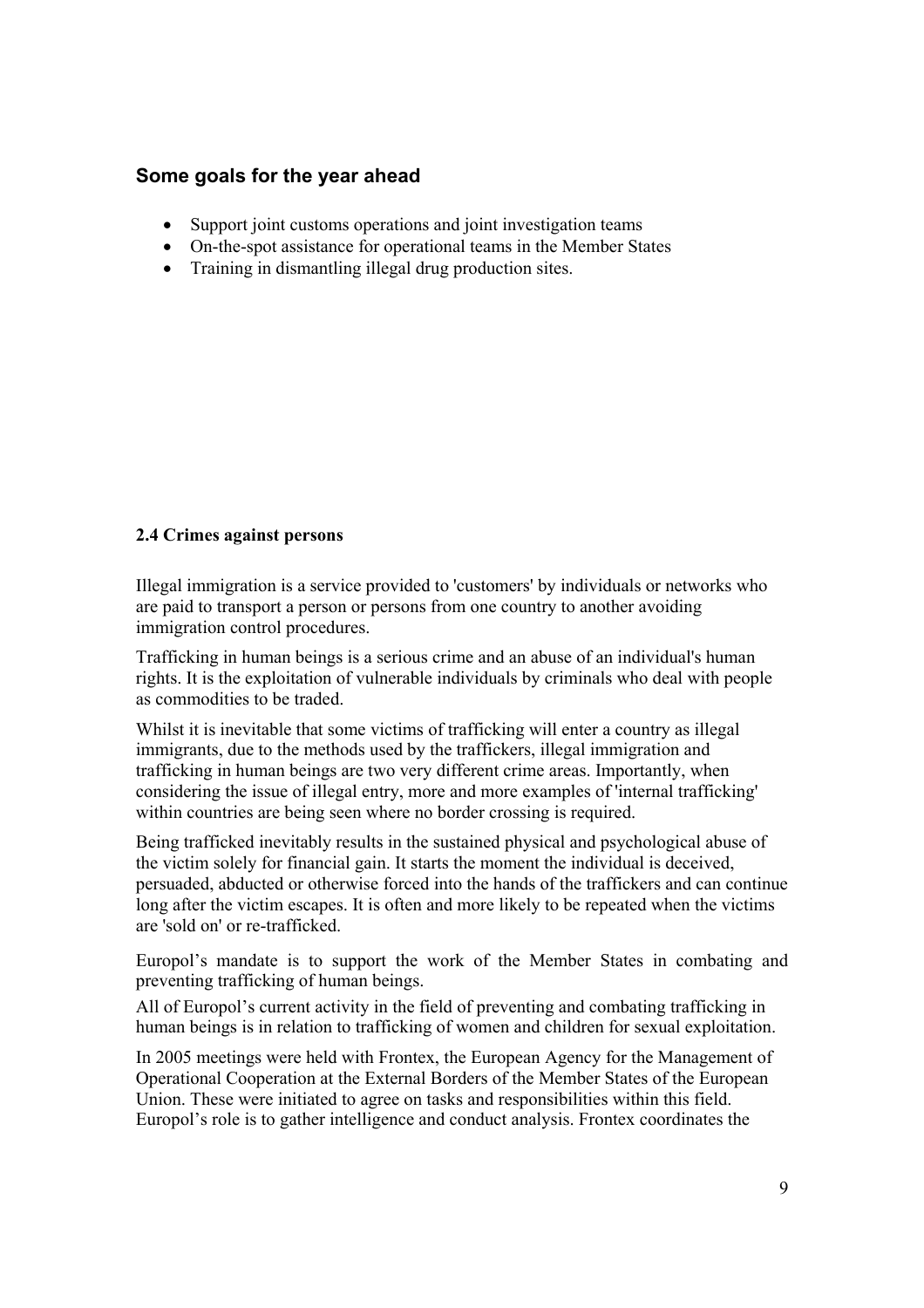activities of the national border guards in ensuring the security of the EU borders with non-Member States.

# *Coordinated action in 5 countries against a major people smuggling network*

#### *The Hague - The Netherlands – 15.12.05*

*More than 30 addresses of a wide range of people, suspected of being involved in the clandestine smuggling of thousands of illegal immigrants into the EU, were searched yesterday morning. In total, 53 main suspects were arrested in France (22), Italy (18) the United Kingdom (7), Greece (3) and Turkey (3). Subsequently, 56 illegal immigrants were arrested in France, mainly in the region of Calais but also in Paris.* 

*The police operation, which was explained today in a press conference in Paris, was the largest international police operation ever supported by Europol within this crime area. Raids were carried out and arrests were made simultaneously across 5 countries and suspected members of an international criminal network responsible for the facilitation of the illegal entry of immigrants into a variety of EU member states were successfully targeted. The immigrants smuggled by the network were spread all over Europe. The United Kingdom was the main destination country, although*  immigrants were also smuggled to the Scandinavian countries, Belgium, The Netherlands and *Germany.* 

*This long planned operation, codenamed "PACHTOU", was led by the French Central Office for the Repression of Illegal Immigration and Employment of Foreigners without Residence Permits (Office Central pour la Répression de l'Immigration Irrégulière et de l'Emploi d'Etrangers Sans Titre [OCRIEST]). This organisation has provided the majority of the evidence focusing on dismantling a criminal network facilitating illegal immigrants, mainly from Iraq and Afghanistan, into the EU.* 

*Due to the fact that the actions of this criminal organisation had ramifications in a variety of countries and also that there were certain constraints in multilateral operational cooperation, OCRIEST requested support from Europol in this matter. Europol supported the exchange of information, provided intelligence analysis and assisted with operational support at OCRIEST in Paris, France during this day of action.* 

*Eurojust was also involved in this investigation. The French leading magistrate (an investigation judge) issued a European Arrest Warrant to request help from Greece for the surrender of a person arrested in Greece.*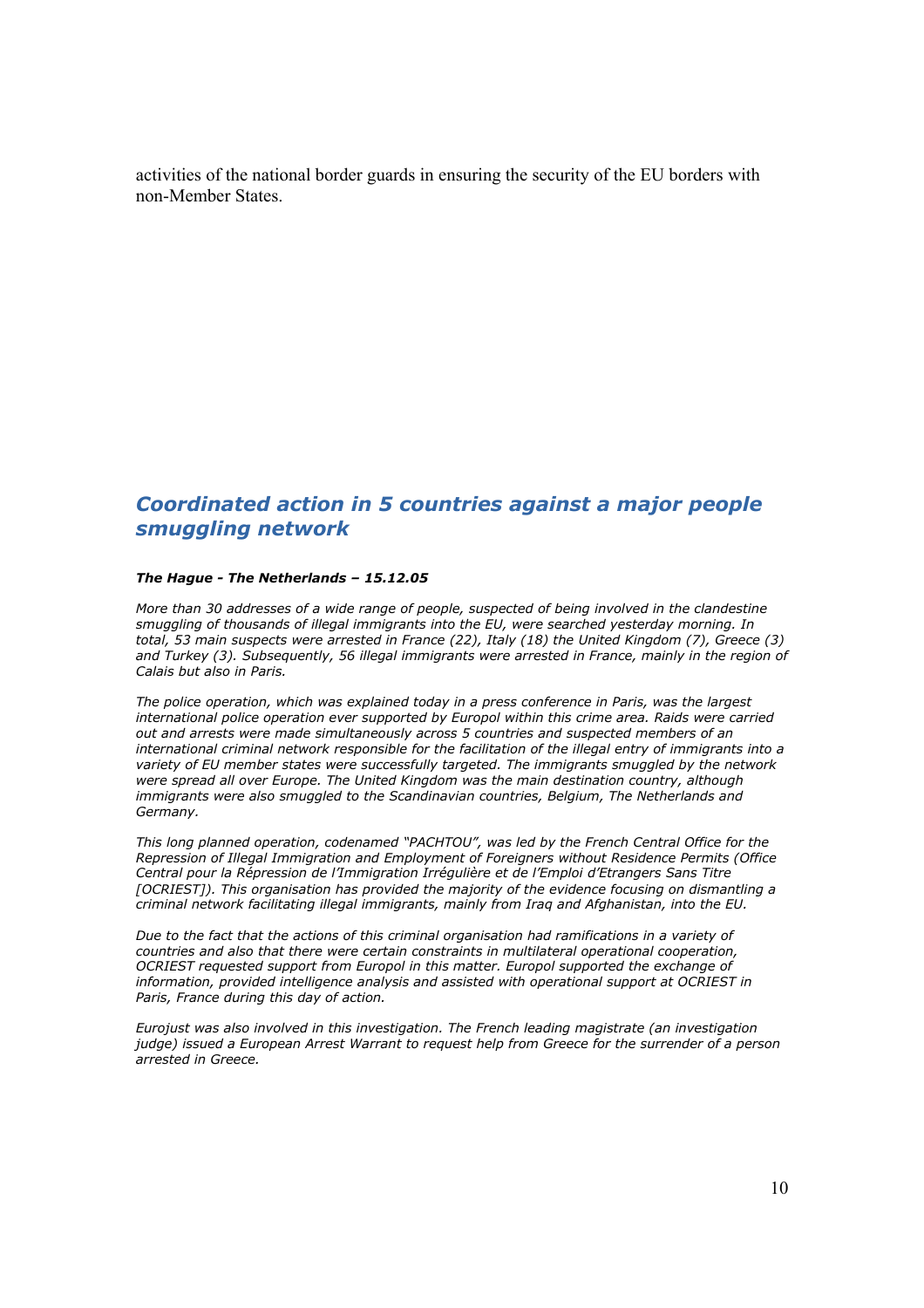#### Child pornography

It is clear that crimes related to the sexual abuse of children needs a special approach. This is because the nature of the criminality behind this crime exhibits different dynamics and characteristics from those seen in other forms of abuse of and trafficking in human beings.

The internet features prominently in the distribution of child pornography. The evolution of payment systems through the internet is now providing a much more secure anonymity for both users/customers and the webmasters. This makes the web an attractive area for organised crime groups.

# *Co-ordinated action in 13 countries against child pornography*

#### *The Hague - The Netherlands – 14.06.05*

*Around 150 different addresses of a wide range of people suspected of being involved with child pornography were searched this morning. Most of the suspects are subject to further investigation as large quantities of equipment including computers, laptops, videos and other material containing images of child abuse were seized.* 

*Today's police operation is the largest international police operation ever co-ordinated and supported by Europol within this area of crime. Raids were carried out simultaneously across 13 countries and successfully targeted suspected members of internet child abuse networks who download and exchange pictures of molested children.* 

*The long planned action is named "Icebreaker", and the operation has Reparto Operativo Carabinieri Roma (Italy) as the leading service, since this service has provided most of the evidence focused on various internet boards whose members' activities include possession and distribution of child abuse material. The networks' modus operandi consisted of sophisticated techniques to hide members' electronic identities and to encrypt their communication. Europol supported the exchange of information providing intelligence analysis and assisting law enforcement authorities to identify suspects at a national level.* 

*Europol Director Max-Peter Ratzel says: "Operation Icebreaker is part of a criminal investigation following similar operations also supported by Europol with impressive results against internet child abuse networks. I find it of utmost importance to focus on this extremely terrible kind of crime, which involves the abuse of children, so it is my hope that today's operation will lead the investigators to some of the producers behind these evil deeds."* 

Substantial contributions were made to the European Commission in relation to the development and implementation of a European Union Action Plan on combating trafficking in human beings.

In early 2005, Europol advised the UK government on European crime issues. This supported the decision to prioritise the issue of trafficking of human beings during the UK EU Presidency.

#### **Some goals for the year ahead**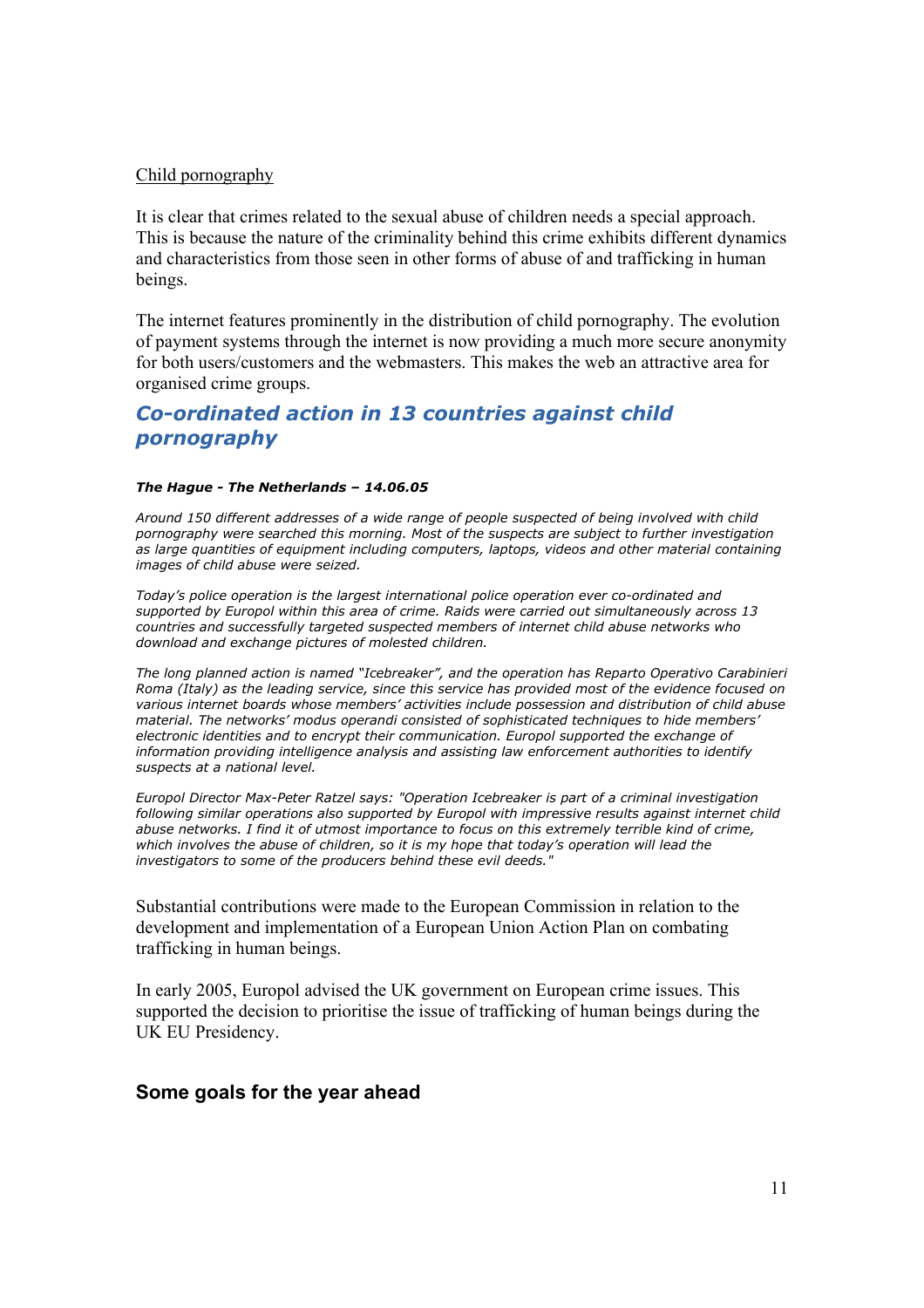- Focus on the Western Balkans regarding the trafficking of human beings
- Identify emerging crime patterns and trends
- Enhance close cooperation with the internet service providers.

### **2.5 Financial Crime**

After drug trafficking, financial crime is the favoured crime for organised crime groups within the EU. The main types of financial crimes range from V.A.T. and excise frauds, usually connected with the smuggling of highly taxed commodities such as tobacco, alcohol and fuel, to money laundering and forgery when related to organised criminal structures. Organised financial crimes infiltrate all levels of EU society, damaging governments' budgets, companies' profits and individuals' assets.

The primary focus in the area of financial and property crime is to support international operational money laundering investigations dealing with the subject of identifying, tracing and seizing the profits of crime.

The general increase of fraud from organised crime groups highlights a move from more classic crimes towards sophisticated offences, where the potential gains outweigh the risks. No sign of any decrease in this criminal activity has been noted.

Europol is active in the combat of organised vehicle crime. In cooperation with Member States Law Enforcement Agencies the European Vehicle Identification Database (EuVID) has been developed. This is an advanced operational tool assisting investigators of vehicle crime in the identification of vehicles and related documents. However, whilst the number of stolen cars within the European Union has decreased, more high value cars are stolen.

# *Network of fraudsters on insurance vehicle companies exposed*

*Spanish and Italian authorities identify a large number of expensive stolen vehicles* 

#### *The Hague - The Netherlands – 02.06.05*

*A joint operation between the Spanish Guardia Civil and Italian authorities supported by Interpol and Europol against trafficking in stolen vehicles has resulted in more than 60 cases involving over 125 suspects. The figures are provisional and are expected to rise once all the investigations have been completed.* 

*The close cooperation between Spain and Italy began when the Spanish Guardia Civil detected a significant increase in expensive cars with the correct documentation being shipped across the Mediterranean from Spanish seaports to countries in North Africa. Some of these vehicles were subsequently reported stolen in Italy so that their owners could make insurance claims for their*  loss. The Spanish Guardia Civil suspected that insurance fraud was systematically being committed *by international organised crime groups. Therefore, an operation led by the Spanish Guardia Civil*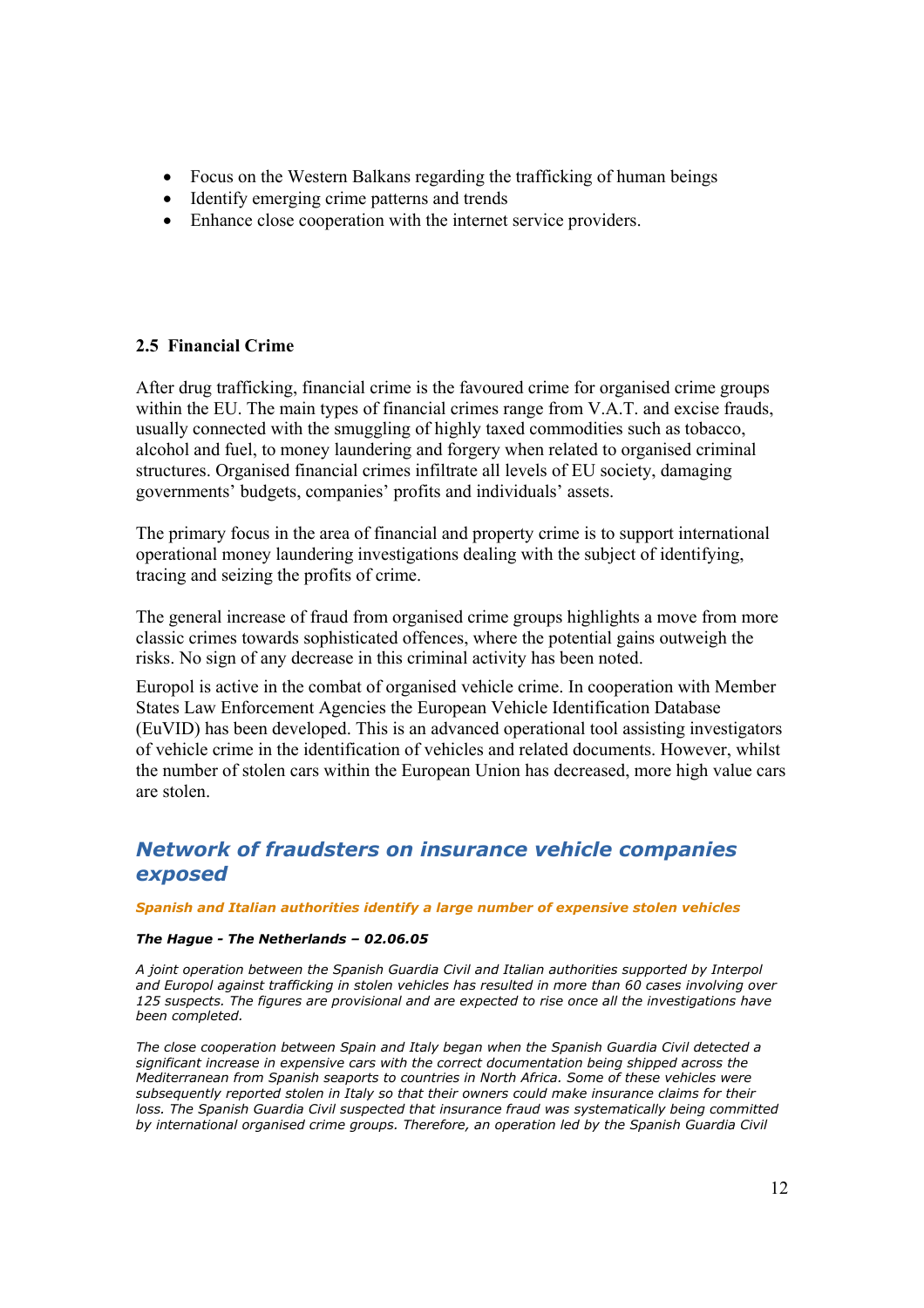*was carried out in several Spanish seaports over a period of 6 months last year. During this operation, the Fiscal Service of the Guardia Civil checked a large number of suspicious vehicles and more than 1100 individuals. This information was forwarded to Italy for cross-checking, and it turned out that 12 per cent of the vehicles checked in Spain first were reported stolen in Italy after they had crossed the Mediterranean. In many cases the same driver crossed the Mediterranean several times driving different cars and with written authorisation from the owner of the car. In many cases these authorisations bore the stamp of the same office, which was a pointer to this being the work of an organised group.* 

#### **Some goals for the year ahead**

- Link suspicious transactions reported in other Member States with offenses committed in separate countries
- Organise meetings on the latest fraud trends
- Identifying and localising criminal assets**.**

#### **2.6 Terrorism**

The fight against terrorism has been given top priority at the highest political levels of the European Union (EU). The ruthlessness and conspiracy of terrorist networks combined with their ability to operate across international borders demands a serious response from law enforcement authorities and a high level of cooperation. Europol's Counter Terrorism Unit focuses its services according to the needs of the EU and its Member States.

Member States noted that there was an increase in the quality of analytical reports. And the greater number of analysts working in this area had led to a better level of support.

Terrorism and in particular Islamic extremist terrorism will remain a major threat to Europe's security for the foreseeable future. But also other forms of terrorism and extremism have to be taken into account and monitored.

# Europol's support to UK- London bombings

*During 2005 Europol supported 20 ongoing terrorist investigations. Support was also given to Scotland Yard after the London bombings on 7 July 2005. A Europol liaison officer helped intelligence gathering after the event by working closely with the investigation team. The liaison officer also helped speeding up data exchange between Europol and the Anti-Terrorist Branch of Scotland Yard. Europol involvement was appreciated by UK authorities.* 

*Another liaison officer was sent to the Joint Situation Centre (SitCen) – an EU body, based in Brussels, that deals with terrorism. This was to help avoid duplication of efforts surrounding the investigation of the London bombings. An initiative highly appreciated by Gijs de Vries, the EU's counter-terrorism coordinator.* 

# **Some goals for the year ahead**

- Assist Member States in identifying terrorist networks
- Analyse interaction between international terrorism and organised crime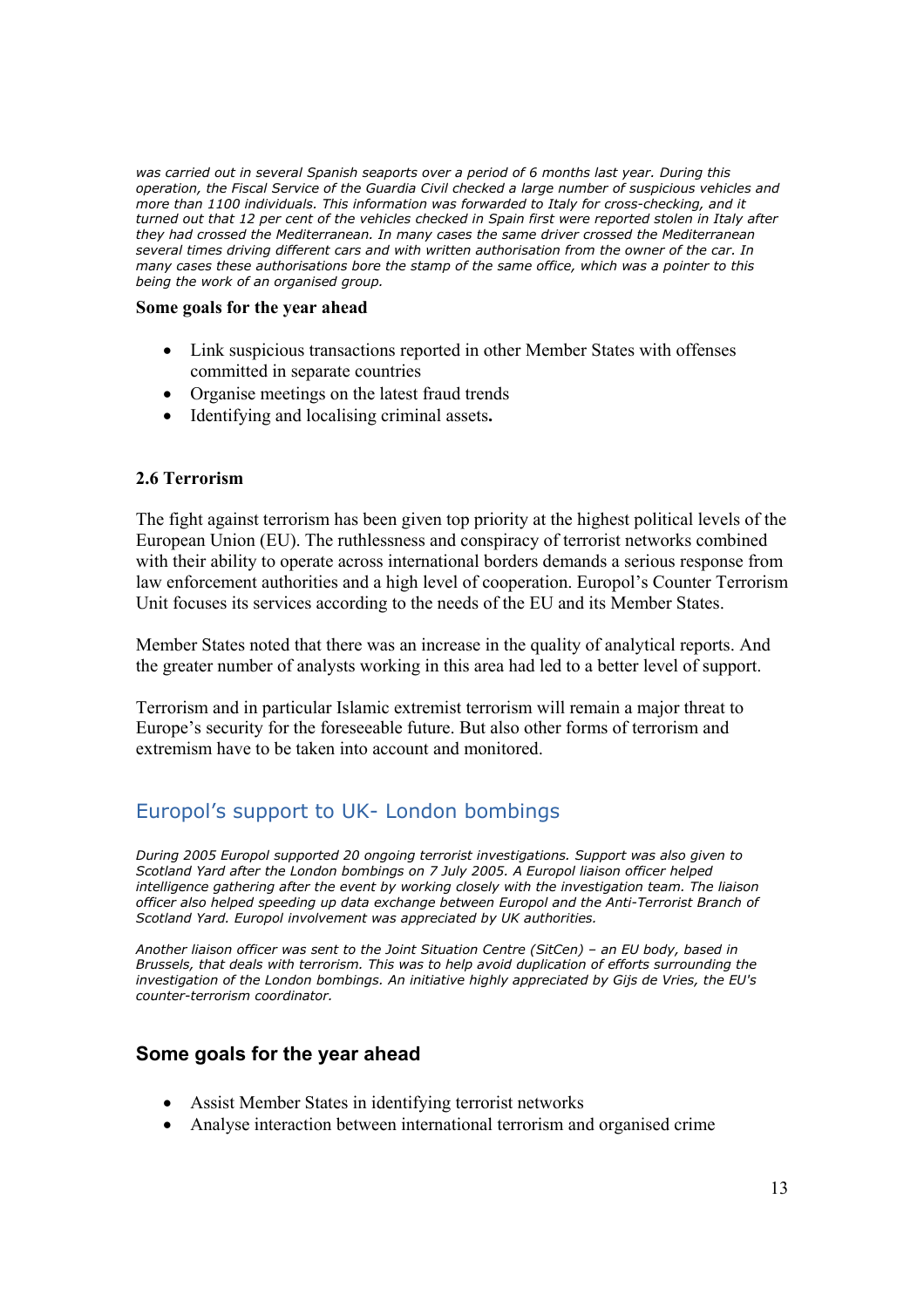• Develop cooperation with relevant international organisations.

#### **2.7 Forgery of Money**

The Euro has become the second most important global currency after the US dollar and is the legal tender in 12 of the EU Member States. That makes the Euro very attractive for counterfeiters and international criminal groups. Since the introduction of the Euro on 1 January 2002, the financial loss for the Member States due to forgeries has steadily increased. The quality of the counterfeits has improved to such an extent that they are difficult to detect.

Cooperation among the Member States and between the Member States and Europol needs to be improved. This is essential for the protection of the Euro both inside and outside the European Union.

In May 2005 Europol was designated as the Central Office for combating Euro counterfeiting in accordance with Article 12 of the Geneva Convention by the Council of the Ministers for Justice and Home Affairs. This extended legal status clarifies Europol as the contact point for Euro counterfeiting.

# *Euro counterfeiters arrested and illegal print shop dismantled in Hungary*

#### *The Hague - The Netherlands – 22.12.05*

*The Hungarian National Bureau of Investigations has successfully dismantled a criminal organisation in the North Eastern part of Hungary which was producing forged 50 euro banknotes.* 

*Four Hungarian citizens have been arrested and during house searches in Heves and Nyíregyháza police seized about 2000 banknotes of 50 euro denomination. Also technical equipment such as computers, printers and a device used to check security features were also confiscated as well as foil for the production of the hologram and material for detecting UV rays.* 

*In a press conference today at the headquarters of the Hungarian National Police the Deputy Director of the National Bureau of Investigations, Attila Petöfi, expressed his satisfaction with the cooperation and assistance given by experts from Europol.* 

*Europol's Director Mr. Max-Peter Ratzel says: "I congratulate the Hungarian authorities with the successful operation, which we are pleased to be part of. We are also pleased for the invitation to have an expert from Europol on the spot in these raids, which again has shown to be of benefit".* 

*The role of the experts from Europol's "Forgery of Money Unit" is in general to obtain, collate and analyse information from the individual EU Member States and the results are then made available for all Member States. Furthermore Europol facilitates the exchange of information, identifies links between different investigations, produce situation reports and also provides specialised training to national experts is also given.*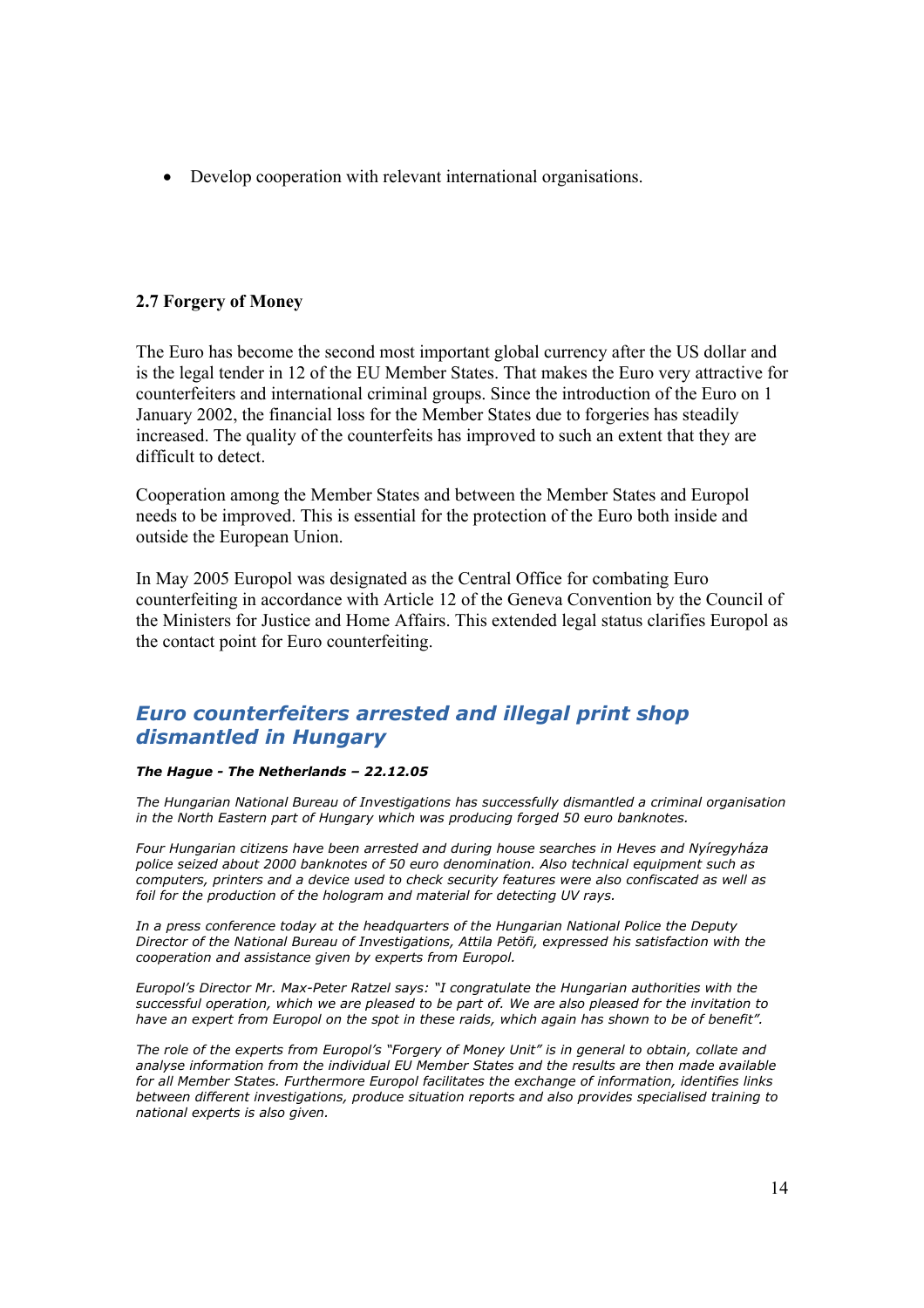*"The fight against Euro counterfeiting is one of our main priorities. Unfortunately the temptation for criminals to produce forged banknotes seems to be quite big. But it is my hope that the criminals based on the authorities successful dismantling of illegal print shops realise that this is a very bad idea," says Max-Peter Ratzel.* 

# **Some goals for the year ahead**

- Co-ordinate efforts to fight Euro counterfeiting
- Host operational meetings
- Prepare technical evaluation reports on Euro banknotes.

#### **2.8 Analysis**

Analysis focuses on providing timely and accurate intelligence and intelligence products and services on all areas Europol deals with. Europol provides analytical support to investigations within the Member States by the use of Analysis Work Files (AWFs).

An AWF can be initiated by Europol, by the Management Board or by a Member State. The requirements are that the subject matter must be:

- A mandated crime area
- Affecting two or more Member States
- With the involvement of organised crime, and
- Be in line with the Europol work programme/priorities.

At the end of 2005 Europol dealt with 18 AWFs in total. All analytical projects focus on priority crime areas that were identified for 2005.

| Crime area                   | <b>Number of AWFs 2005</b> |
|------------------------------|----------------------------|
| Drugs Trafficking            |                            |
| Crimes against Persons       |                            |
| Financial and Property Crime |                            |
| Organised Crime Groups       |                            |
| Terrorism                    |                            |
| Forgery of Money             |                            |
| Total                        |                            |

In 2005, an increase in the volume of data provided to AWFs by the Member States was observed. Additionally, an increasing number of contributions was provided to the AWFs in national languages; 30% of the received contributions were in a language other than English.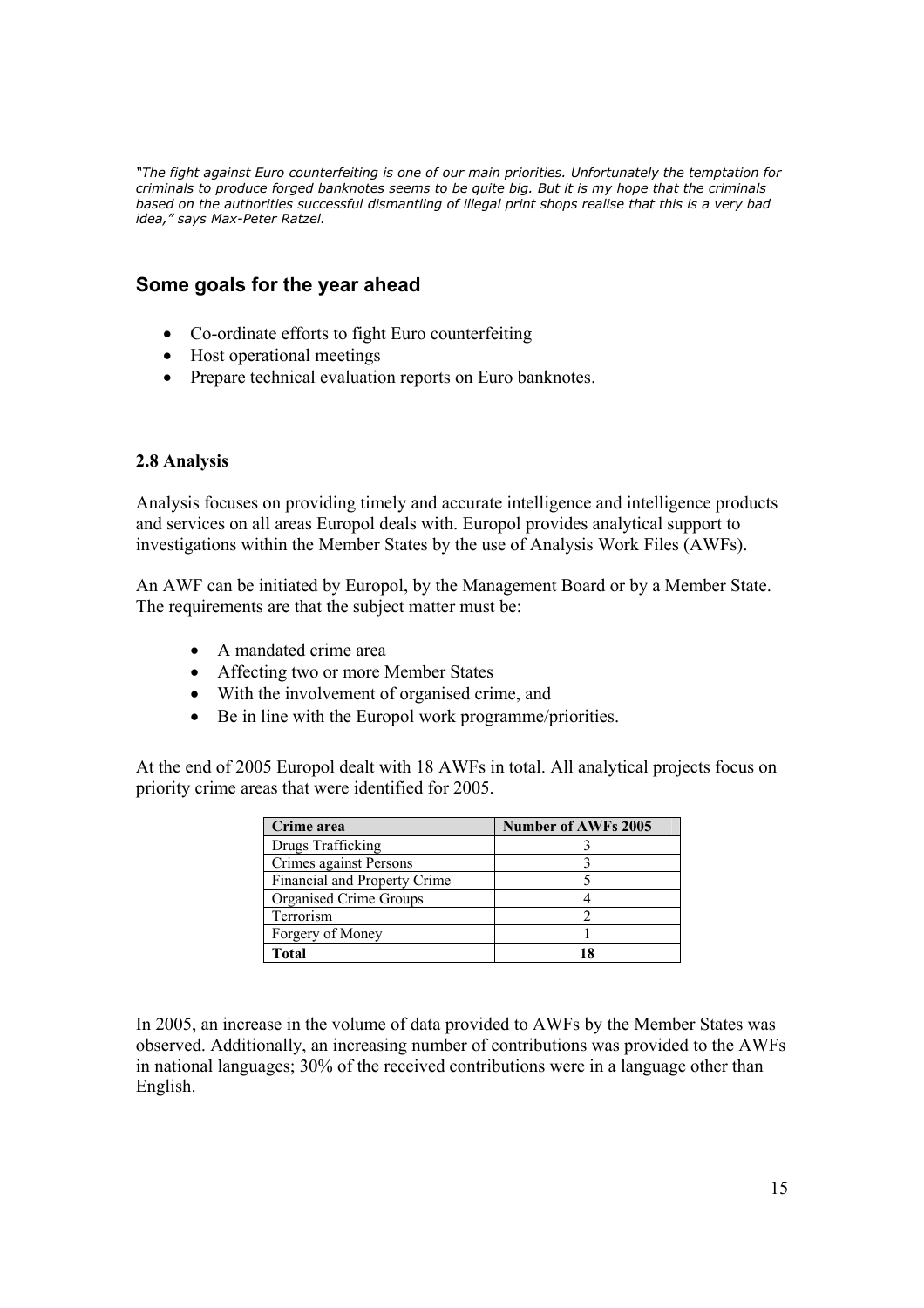This development was a challenge for the analysts, since they also had to obtain the necessary translations to process information.

In accordance with the Work Programme 2005, 80% of all human resources within the analytical work were concentrated on supporting operational projects.

# *Major hit against an ethnic Albanian organised crime group involved in drug trafficking*

#### *The Hague - The Netherlands – 29.10.05*

A closely co-ordinated operation between the law enforcement authorities in Italy, Belgium and the Netherlands has led to the simultaneous arrest of 28 persons. The arrests were based on extensive observations against an ethnic Albanian organised crime group, exchange and subsequent analysis of investigative details and co-ordination both at police and judicial level. The arrests were carried out on 23 and 24 October in execution of arrest warrants issued by the Prosecutors Office of Brescia (Italy).

It was the analysis of information related to a number of, at first sight, separate drug seizures and arrests of couriers which set the Italian investigators on the track of a vast network of ethnic Albanians who organised the transportation of cocaine from the Netherlands and Belgium towards Italy. The frequency of the transports and the number of seizures carried out since May 2003, might indicate that this organisation was responsible for the trafficking of hundreds of kilos of drugs within the European Union. To dismantle this vast crime group, with key members operating from and in Italy, Belgium and the Netherlands, the Italian judicial and law enforcement authorities requested their Belgium and Dutch counterparts, Europol and Eurojust to assist in the investigation. When the first steps of this investigation were taken in 2003 the operation was named ASTOR. It was initiated by the Guardia di Finanza of Novara, co-ordinated by the Central Directorate for Anti-Drug Services in Rome and actively supported by Belgian and Dutch police and judiciary. Since 2003 the joint cooperation has resulted in the arrest of 53 individuals, the seizure of over 57 kg of cocaine. In addition weapons, vehicles, communication devices, packing equipment and a significant amount of cash were confiscated.

The involvement of Europol and the national Liaison Bureaux based at its premises in The Hague facilitated the exchange of operational information and the co-ordination of the police activities in the countries concerned. Eurojust has acted as a platform for the judicial authorities concerned by the execution of the European arrest warrants.

#### **Some goals for the year ahead**

- Strengthen analytical and intelligence capabilities of the organisation
- Ensure usage of information/intelligence from the Information System
- Transparent and efficient allocation of analytical resources.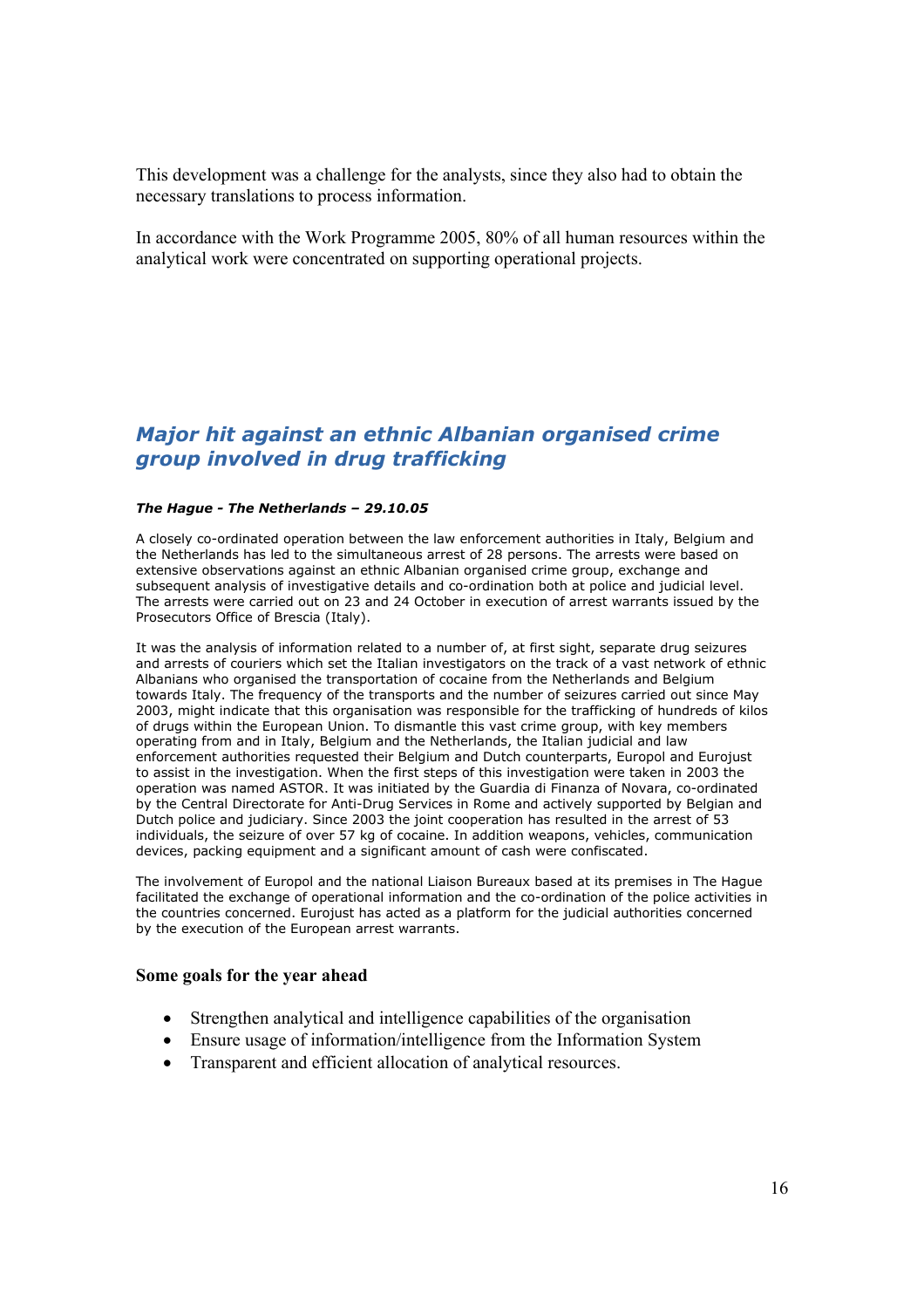# **3. Information Management and Technology**

#### **3.1 Information System**

In October 2005, after a year in development, the final part of the Europol Computer System was made available to all 25 Member States. The main objective of this part of the Computer System – the Information System – is to support Europol and Europol National Units with discovering cross-border crime.

The System gives Member States the ability to store and share basic types of criminal data such as, 'offence', 'person', 'means of communication', 'means of transportation', etc. This facility automatically detects identical information and merges this data after confirmation of a potential match.

For example:

The German authorities might have information on a suspect they have been investigating for trafficking in human beings. The German authorities would then feed in the data they have about their suspect in a query. Some fields in the data may then match a record which has been initiated in Sweden about a known counterfeiter. The Swedish authorities may then be contacted by the German authorities so that the two can work closely to further their investigation into this suspect's various activities.

From November 2005 three of the 25 member states – France, Germany and Sweden – started using the data.

#### **3.2 Information exchange**

There was an increase of 19.7% in the overall Info-Ex traffic in 2005.

| Year | <b>Number of messages</b> |
|------|---------------------------|
| 2004 | 151.150                   |
| 2005 | 180.920                   |

This represented a 5.7% increase in initiated cases between 2004 and 2005.

| Year | <b>Initiated cases</b> |
|------|------------------------|
| 2004 | 6.345                  |
| 2005 | 6.705                  |

Despite a decrease of 13.6% between 2004 and 2005, Drugs remains the main crime area with 29.7% initiated cases.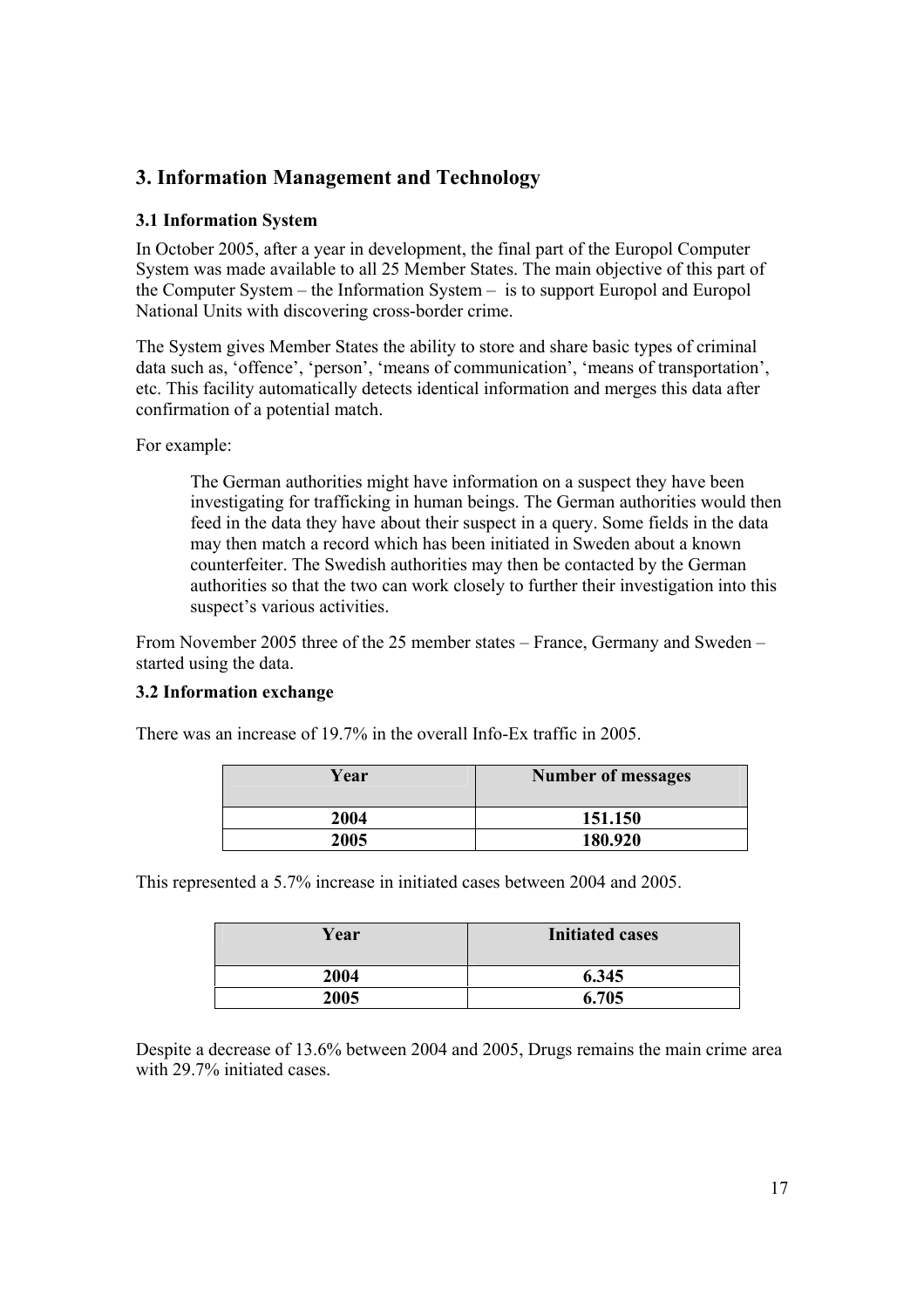# **3.3 Knowledge Management Centre**

The Knowledge Management Centre (KMC) provides detailed information on persons and organisations, which are specialised in law enforcement competencies, skills and expertise using:

- Expertise available among the experts in the various mandated areas
- Experts and expertise obtained and stored in the KMC
- Information retrieved via media open to the general public.

Furthermore, the aim is to give Member States an opportunity to identify expertise within the Member States in order to initiate cooperation on a bilateral basis.

Here are some examples of the expertise and information available at the Knowledge Management Centre:

- A central registration of tattoos in the member states (a tattoo can indicate a suspect's membership of a criminal organisation, his status and crime he has committed)
- Training models in strategies for operational investigation and management of crime
- Reliable and professional interpreters in dialects such as, Sinty, Crimean-Tatar and Fujian dialect.

# **3.4 Liaison Bureaux Logistics**

The Liaison Bureaux Logistics unit was created to provide Liaison Bureau support services. To deliver a more structured and formal basis for the link between the Liaison Officer community and Information Management, the Liaison Bureaux Logistics Unit was fully implemented in August 2005 and delivers logistic support to all Liason Bureaux.

# **3.5 Information integrity**

The three official functions of Data Protection Officer, Confidentiality Officer and IT Security Advisor were integrated into a single group in order to leverage expertise and horizontal working.

The role of this unit was developed in 2005 and it is to provide a fast and competent onestop service for Europol staff seeking advice, best practice and guidance on correct data handling. It also has to invigilate data processing standards within Europol to safeguard against liability arising from improper usage.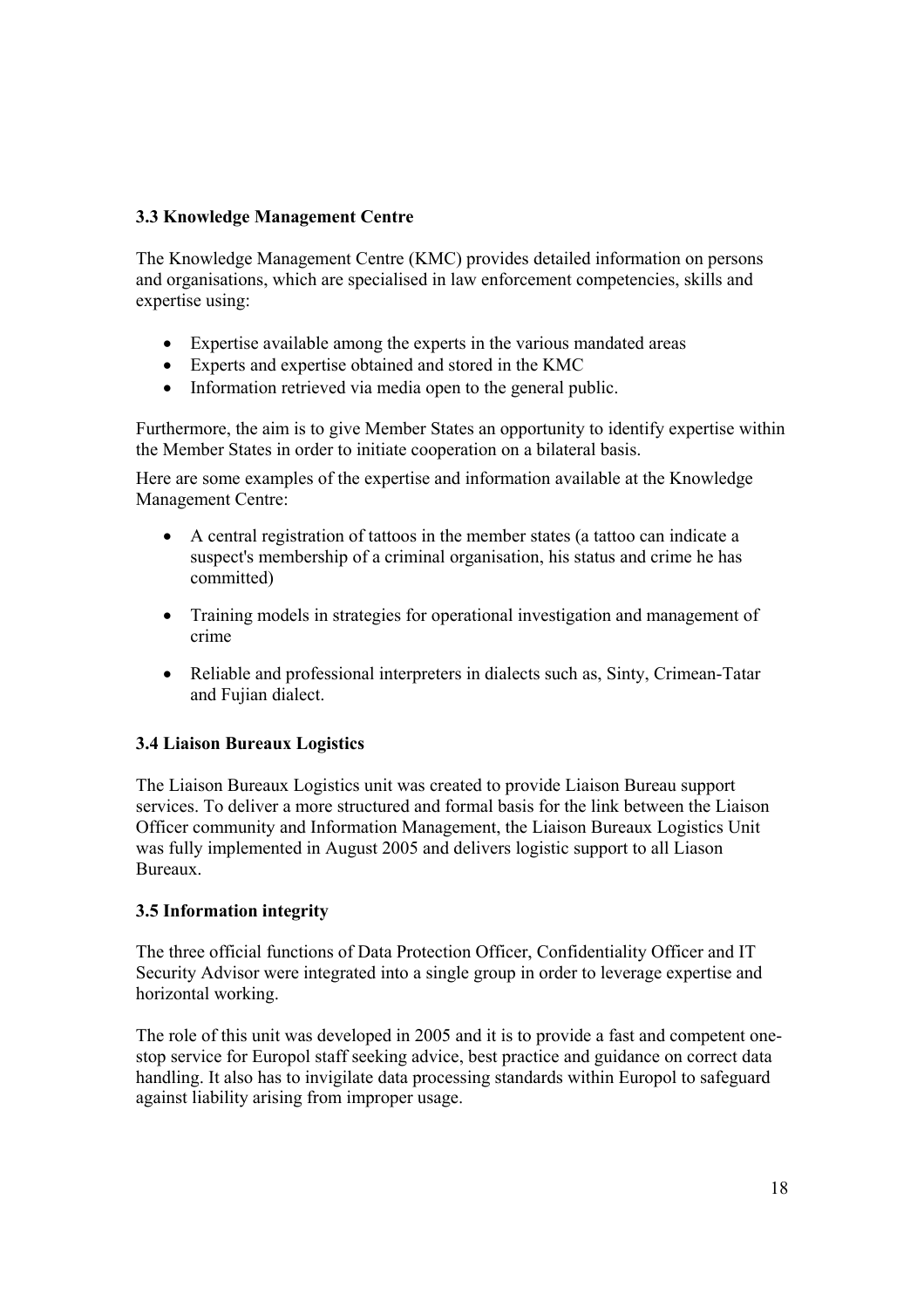# **Information System made available for all EU Member States**

#### **The Hague - The Netherlands - 10.10.05**

From today the Europol Information System is available to authorised law enforcement staff in all 25 Member States.

The decision of the final structure of the system, as it looks today, was made by the Europol Management Board in December 2004. The system complies with the criteria listed in the Europol Convention and it allows the rapid reference of the information available to the Member States and Europol. Member States will be able to input data directly into the system in compliance with their national procedures, and Europol can directly input data supplied by non EU Member States and third bodies.

"A fast exchange of information is essential in the fight against serious organised crime. The Information System will be an important tool, together with other IT systems, to speed up the exchange relevant information within law enforcement agencies. This will make it harder for criminals to operate within the European Union," says Europol Director, Max-Peter Ratzel.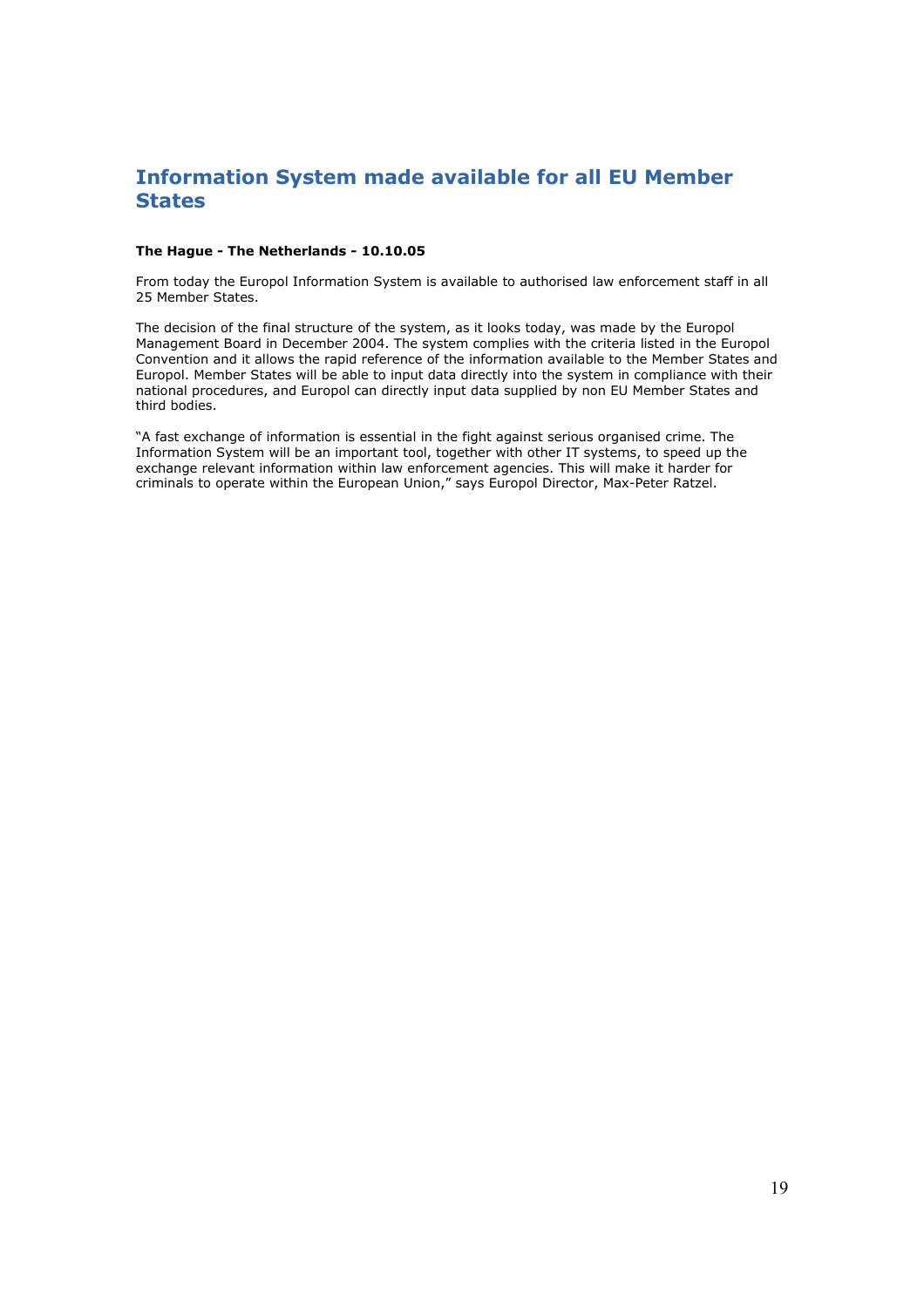# **4. Corporate Governance**

### **4.1 Budget**

Europol is funded by contributions from the Member States according to their GNP and by the Host State. The budget for 2005 was  $\epsilon$  65.8 M. Of this amount  $\epsilon$  63.5 M was included for the Common Budget and  $\epsilon$  2.3 M for the Host State Budget.

### **4.2 Personnel**

The total number of staff working at Europol in December 2005 was 536. Of these, 93 are Europol Liaison Officers, representing a variety of law enforcement agencies, and 28 security officers.

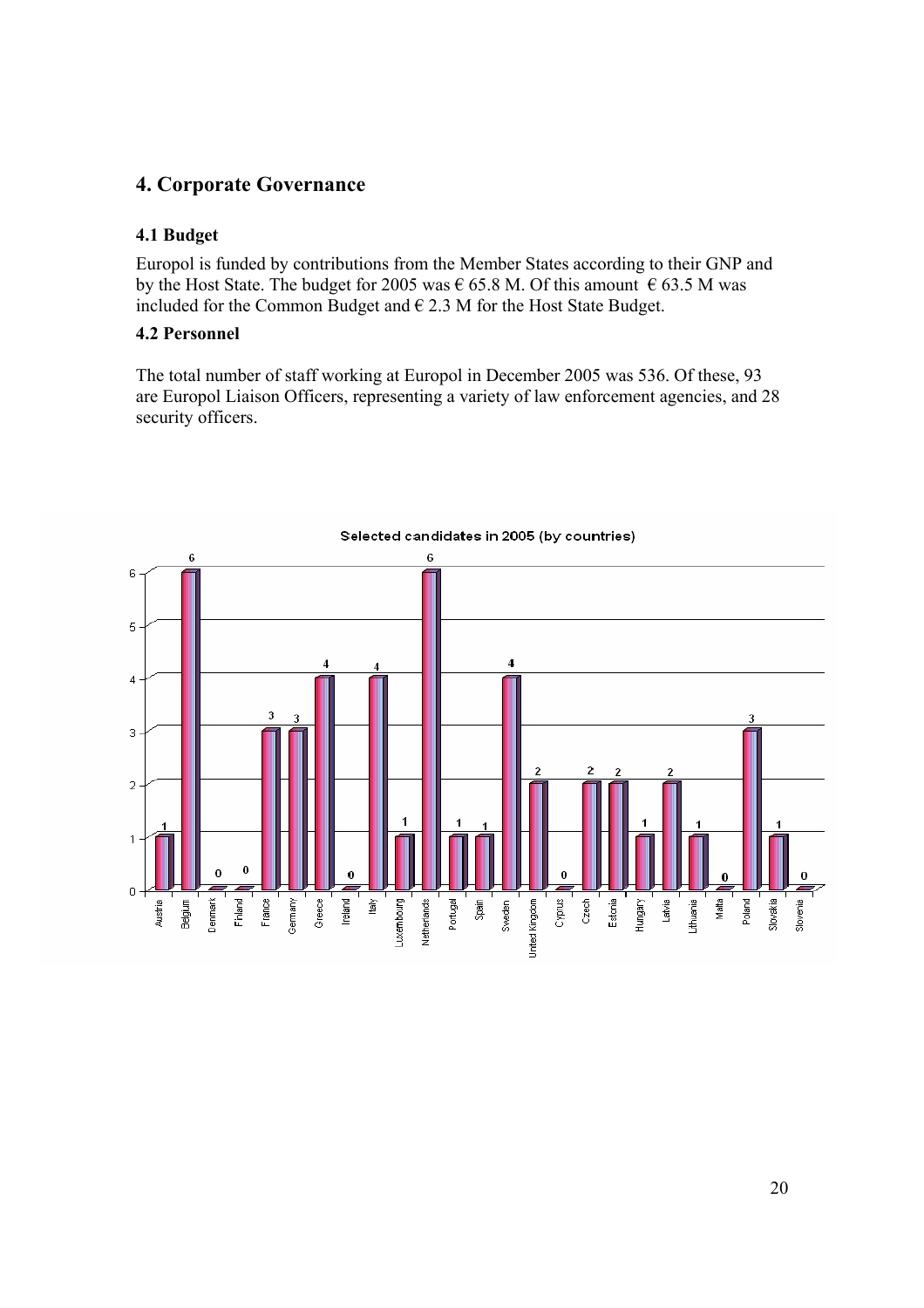

The distribution of posts across the departments is almost the same as in previous years with almost half of all posts contained in the Serious Crime Department (SCD) of Europol. There are slightly more posts in the Information Management and Technology Department (IMT) than the Corporate Governance Department (CG) as in previous years (the percentage of CG is higher due to the presence of 28 security officers who are taking care of the security within the Europol premises).

**Europol Personnel (incl. Europol Liaison Officers) in December 2005**



Thirty-four percent of all Europol staff were female thereby exceeding the performance target in this area. This is a marked increase from 2004 when the amount stood at 24%.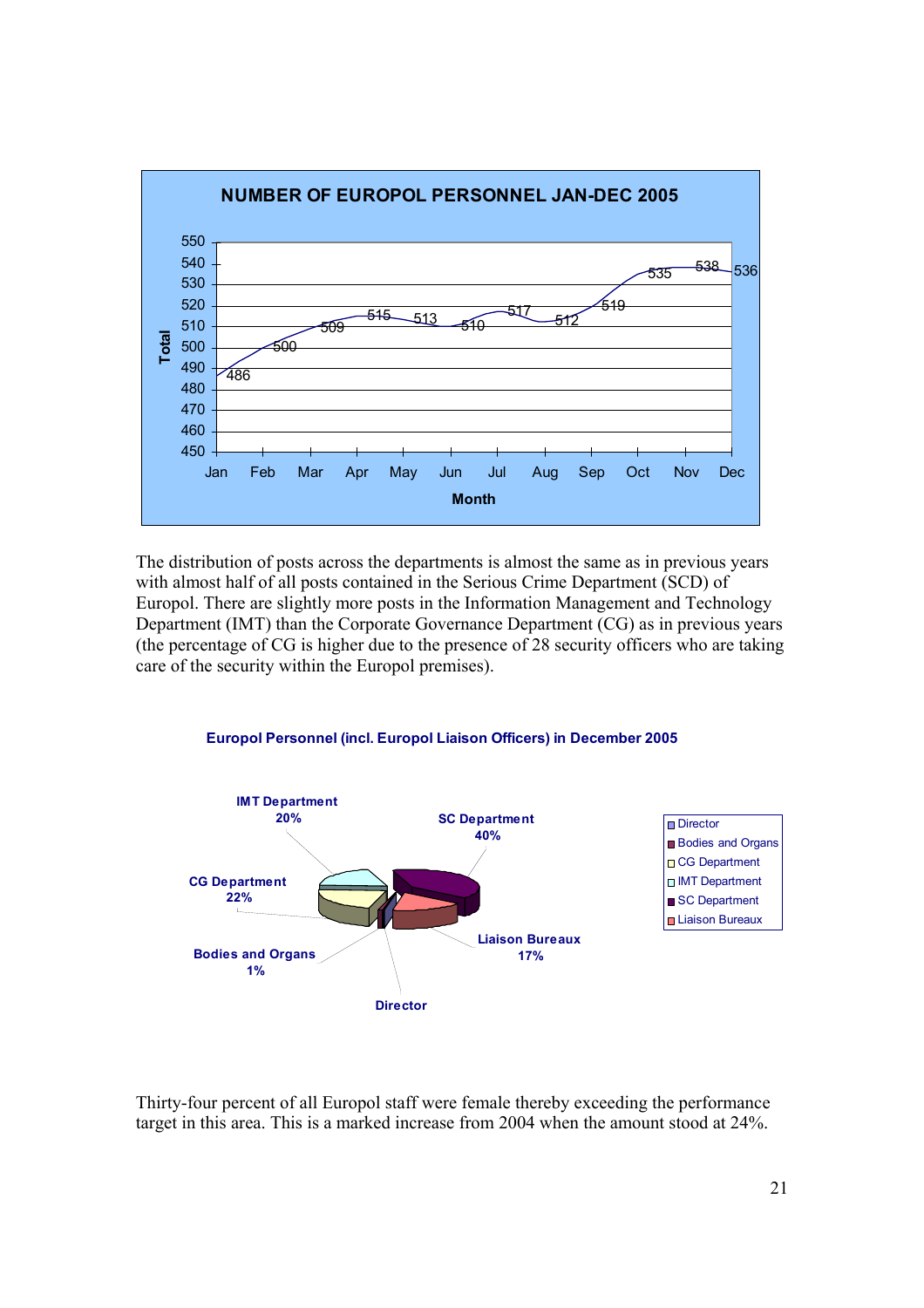#### **4.3 Cooperation agreements**

### OPERATIONAL AGREEMENTS SIGNED

| <b>Bulgaria</b> | <b>Norway</b>      |
|-----------------|--------------------|
| <b>Canada</b>   | <b>Romania</b>     |
| <b>Eurojust</b> | <b>USA</b>         |
| <b>Iceland</b>  | <b>Switzerland</b> |
| <b>Interpol</b> |                    |

# STRATEGIC AGREEMENTS SIGNED

| <b>Colombia</b>            | <b>Russia</b>      |
|----------------------------|--------------------|
| <b>European Commission</b> | <b>Turkey</b>      |
| ECB <sup>1</sup>           | UNODC <sup>2</sup> |
| <b>EMCDDA</b> <sup>3</sup> | WCO <sup>4</sup>   |
| OLAF <sup>5</sup>          |                    |

# AGREEMENTS IN PROGRESS

| <b>Albania</b>            | <b>Moldova</b>      |
|---------------------------|---------------------|
| <b>Australia</b>          | <b>Monaco</b>       |
| <b>Bosnia Herzegovina</b> | Serbia & Montenegro |
| <b>Croatia</b>            | <b>Ukraine</b>      |
| <b>FYROM</b>              |                     |
| <b>Israel</b>             |                     |

Europol's proposal for an EU strategy towards the South- Eastern European region and the Western Balkans including the SECI Center was endorsed by the Justice and Home Affairs Council in October 2005. Preliminary work has begun on the implementation of the strategy with the terms of reference for the EU Western Balkans.

 **1** ECB= European Central Bank

<sup>&</sup>lt;sup>2</sup> UNODC= United Nations Office on Drugs and Crime

<sup>&</sup>lt;sup>3</sup> EMCDDA= European Monitoring Centre for Drugs and Drug Addiction

**<sup>4</sup>** WCO= World Customs Organisation

**<sup>5</sup>** OLAF= Office Européen de Lutte Anti-Fraude (European Anti-Fraud Office) Administrative arrangement under the Agreement with the Commission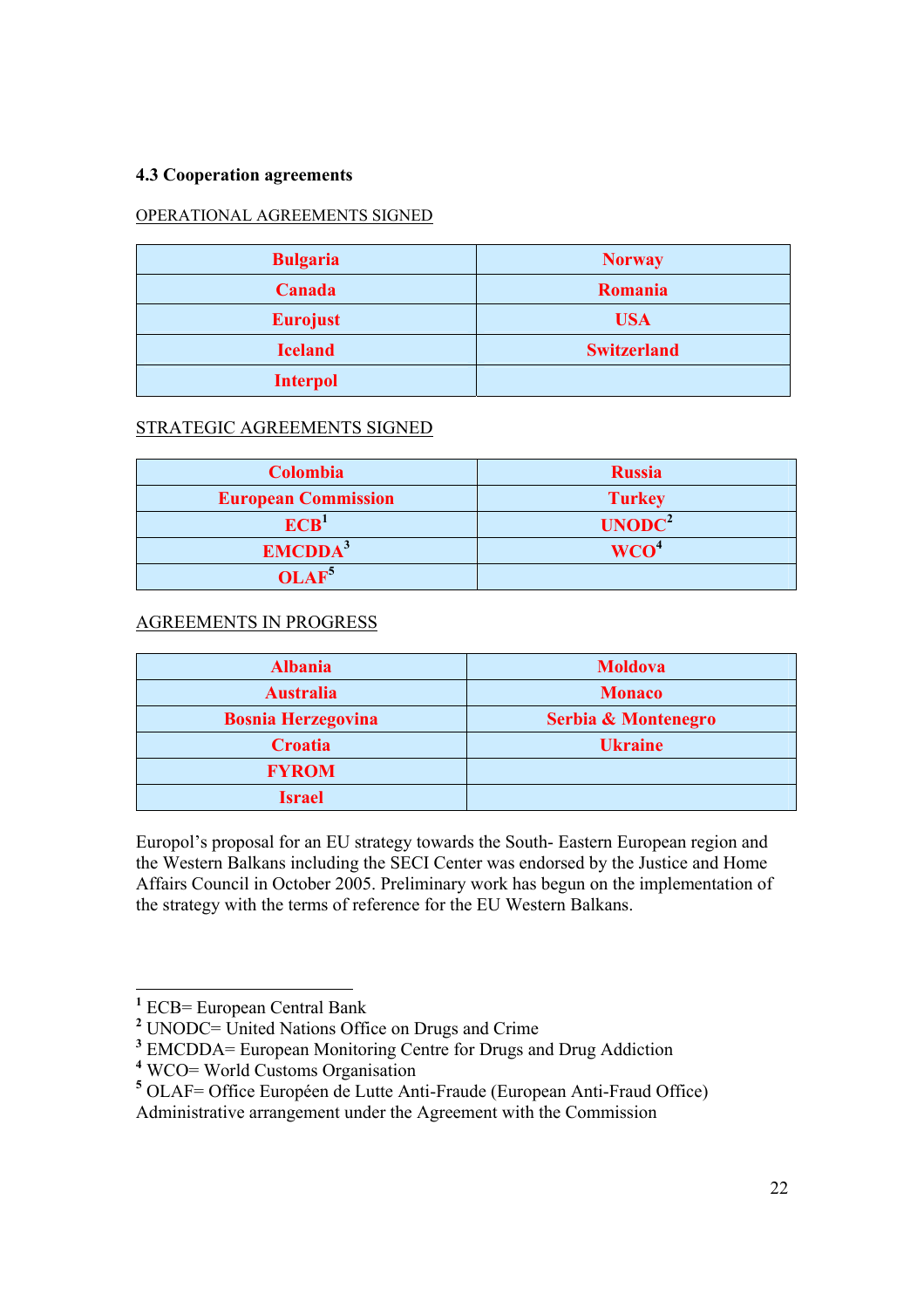#### **4.4 Public Relations**

There has been a remarkable amount of interest in Europol and its activities from the public and the media. In 2005, 25 press releases were issued and more than 1000 requests from media and public were handled.

More than 350 visits from law enforcement agencies and others were organised at Europol. During these visits various presentations were given on the services and products of Europol, the mandated areas, and the cooperation with the Member States.

In order to promote its activities and inform about its role within European law enforcement, Europol participated at expos in Berlin, Brussels, Paris and The Hague.

In 2005 a conference on public relations was arranged in Europol's headquarters with participants from most Member States and cooperation partners. The initiative was appreciated by the PR experts attending because it afforded them a chance to discuss PR matters with colleagues from all over Europe.

A new corporate design was selected in 2005 which will be implemented in 2006. The aim is to give the organisation a more modern look and to harmonise the templates.

#### **4.5 Europol new headquarters**

Negotiations and planning for the Europol Headquarters continued throughout 2005 with the Dutch Ministry of Justice on behalf of the Host State. In order to address the more short-term accommodation needs, Europol in cooperation with the Host State has begun a project to ensure that there will be sufficient work space available within the current Europol premises until the move to the new headquarters. The move is expected to take place in the end of 2009.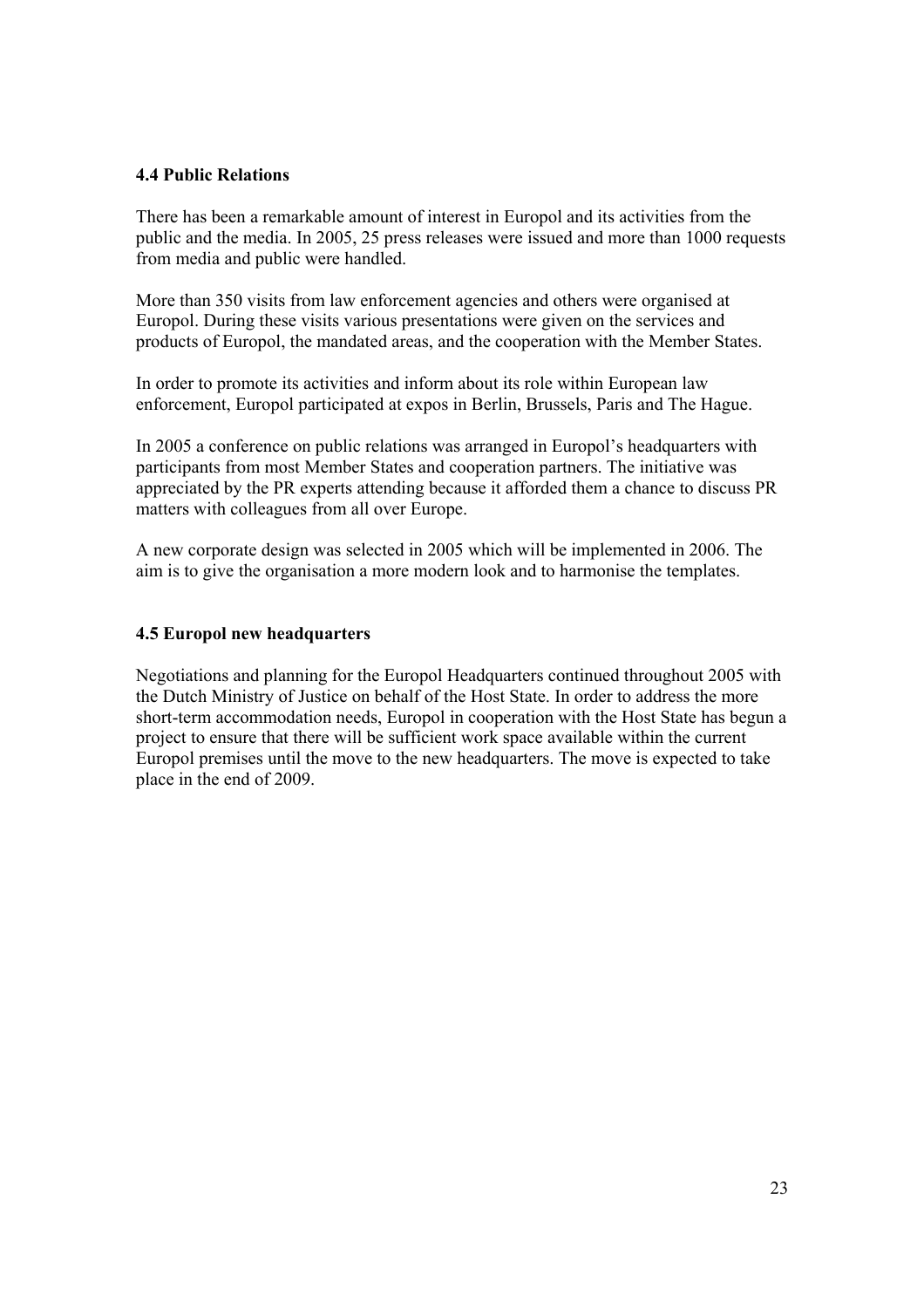#### **4.6 Organisation chart**



Member States' Liaison Bureaux Third States' Liaison Bureaux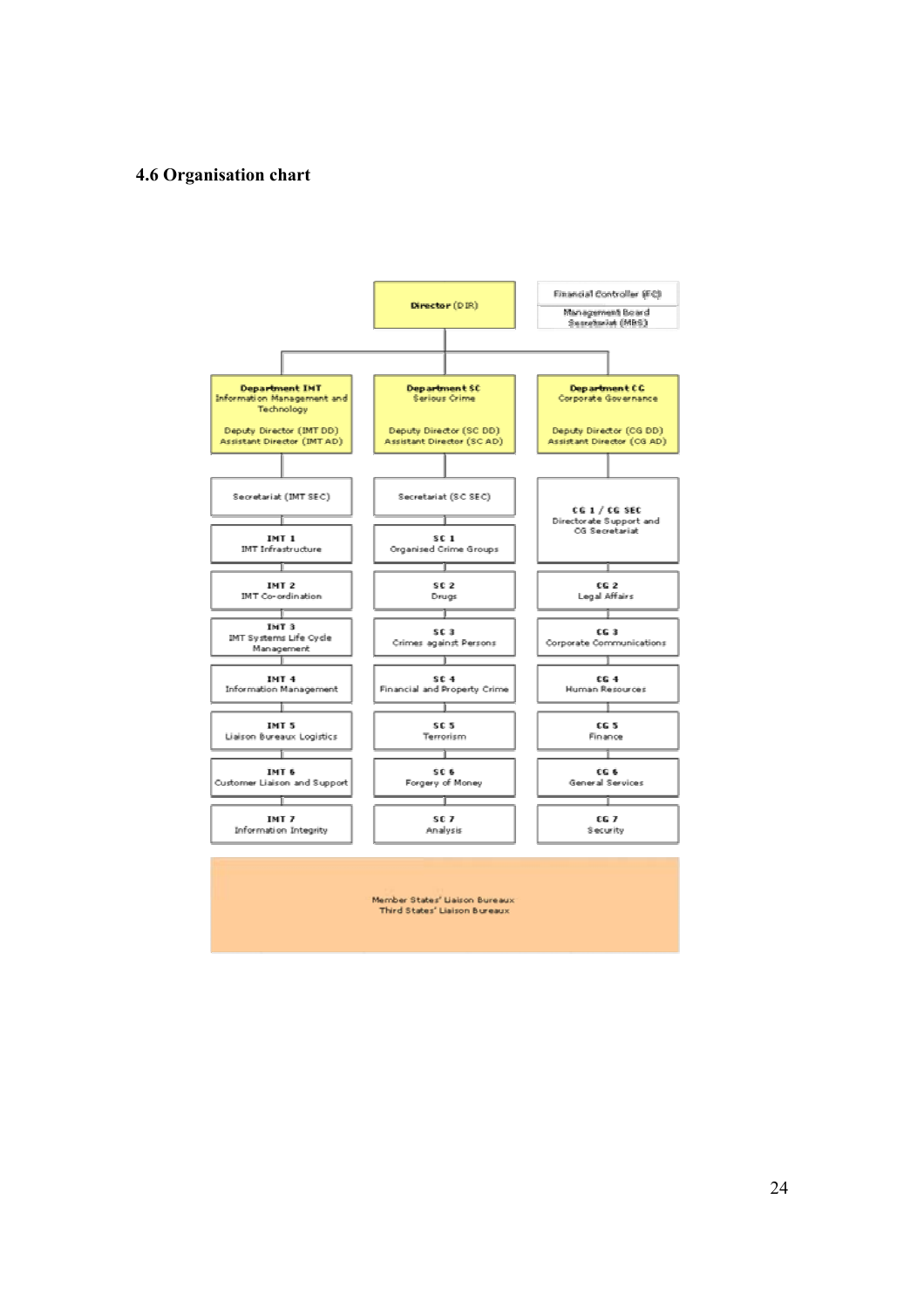# **5. Liaison Bureaux Activities**

#### **5.1 Introduction by the HENU chairman**

The Heads of Europol National Units (HENUs) met five times during the year of 2005, with the purpose of advising Europol on strategic and operational matters and to discuss other issues of interest to the HENUs, Member States and Europol.

Throughout 2005, the HENUs concentrated to a great extent on operational activities, putting an emphasis on review and evaluation of all Analytical Work Files (AWF). Special attention was also given to Europol's activities carried out in cooperation with Member States in the field of counteracting Illegal Migration and Illicit Production and Trafficking in Drugs.

In the context of operational issues, the HENUs followed the development of the European Criminal Intelligence Model and assisted Europol in the preparatory phase of the production of the Organised Crime Threat Assessment (OCTA) in 2006. The HENUs, in cooperation with Europol also directed their attention to the multi-agency approach and the involvement of Member States Customs authorities in Europol's activities.

Another subject which was of interest to the HENUs was the cooperation between Europol and the Member States Liaison Bureaux. The HENUs emphasized the crucial role which the Liaison Bureaux fulfill in the effective exchange of information between Member States and Europol and amongst the Member States themselves.

The implementation of the Europol Information System (IS) in 2005 was another issue which had high priority for the HENUs.

Following on from 2004, the HENUs continued with the implementation of the Rhodes Vision for Europol, approving the recommendations of several HENUs sub-groups which were set up for that purpose.

In the second half of 2005, the HENUs took an active part in discussions concerning the new Europol Vision 2006, providing their input in its development.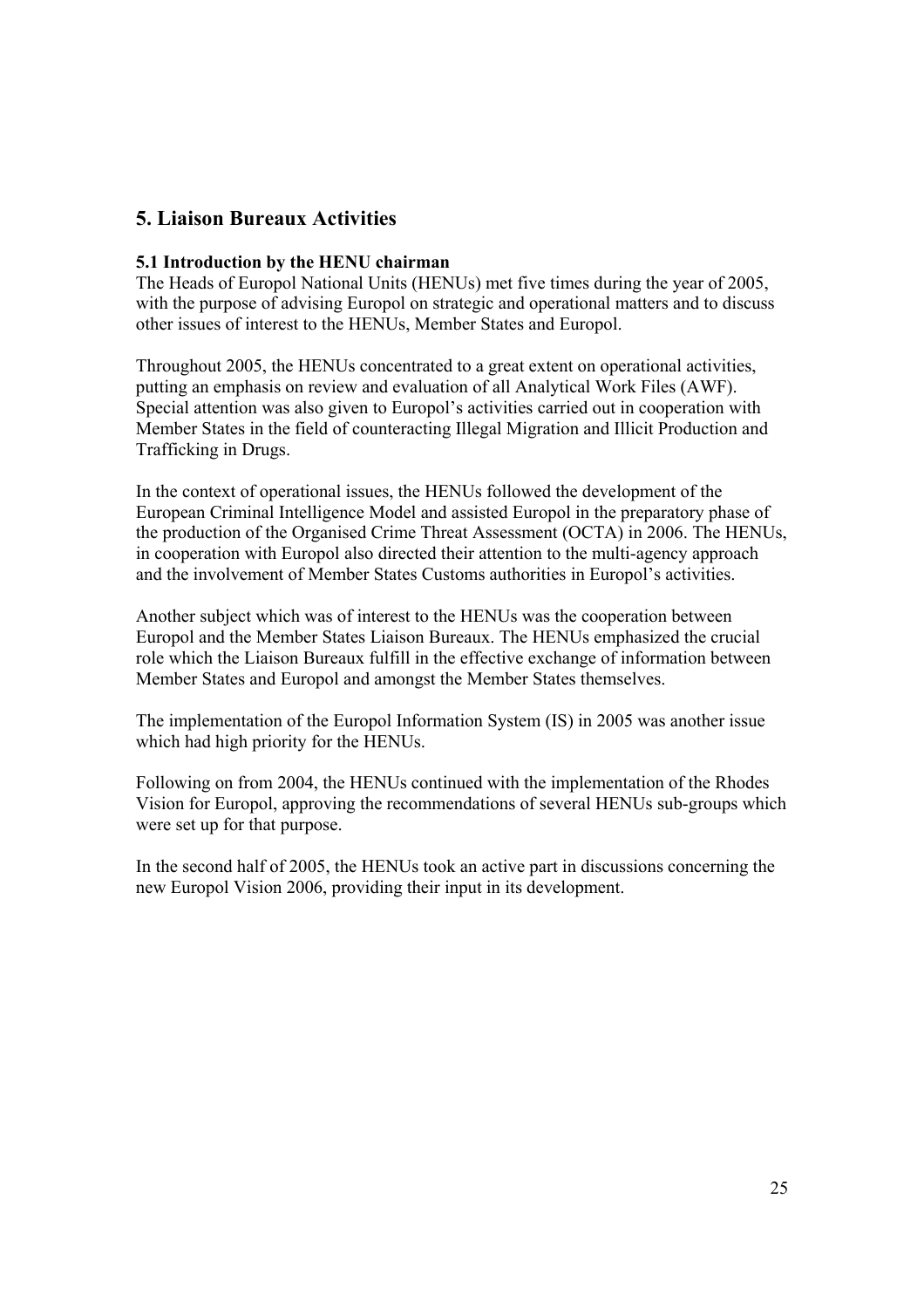### **5.2 Liaison Bureaux Activities – EU Member States**

#### Austria

The main results achieved from the viewpoint of the Austrian national unit and the Austrian Liaison Bureau were very successful in 2005.

The level of new cases initiated via the Europol channel was approximately the same as in 2004 (471 cases in 2004 in comparison to 467 cases in 2005). The Liaison Bureau improved the quality of contributions. Primarily this was achieved via the increased number of in-depth awareness sessions that were called this year. The introduction and presentation of the Europol manual in Austria also enhanced the awareness. Investigation officers from central and regional forces have now an "easy reading compilation" about Europol. It clarifies Europol's tasks and objectives and the ways the Austrian Liaison Bureau and the Europol National Units support Europol.

An anticipated increase of bilateral and multilateral exchanges between the Austrian Liaison Bureau and other Member States and third States was realised. The number and quality of requests has increased in comparison to previous years, particularly in the areas of fraud, robbery and burglary the quality.

The Austrian Liaison Bureau was involved in a task-force that was set up between Austria, Europol and Bulgaria to combat an OC group. This group of criminals originating from Bulgaria and the Ukraine, were involved in activities including forgery of money, forgery of documents, drugs trafficking and several other criminal activities. The successful cooperation and excellent working relationship of the task-force led to the arrest of the main targets.

In cooperation with the Dutch authorities and supported by the Austrian and the Dutch Liaison Bureaux, the Austrian drugs unit disrupted a criminal network operating in drugs trafficking from Nigeria via Amsterdam to Austria.

Austrian analysts have followed training in the Analyst department of Europol; however this training will cease in 2006. Nevertheless, Europol provided operational training course in Austria, which was very well received by officers of regional forces recruited to implement the analysis concept in the regional criminal investigation offices. The planning of the Austrian Liaison Bureau foresees an in-depth feasibility study to establish a training programme for officers of regional analysis departments at Europol at the latest beginning 2007.

Through the excellent cooperation between the Liaison Bureau and the Austrian member at Eurojust a common Eurojust and Europol flyer was produced. This contact to Eurojust led also to a successful informal and quick support in a spectacular kidnapping case in one Member State.

In 2005, for the first time the Europol National Unit invited the officers working in the Ministry of Finance to an awareness session on combating tobacco and alcohol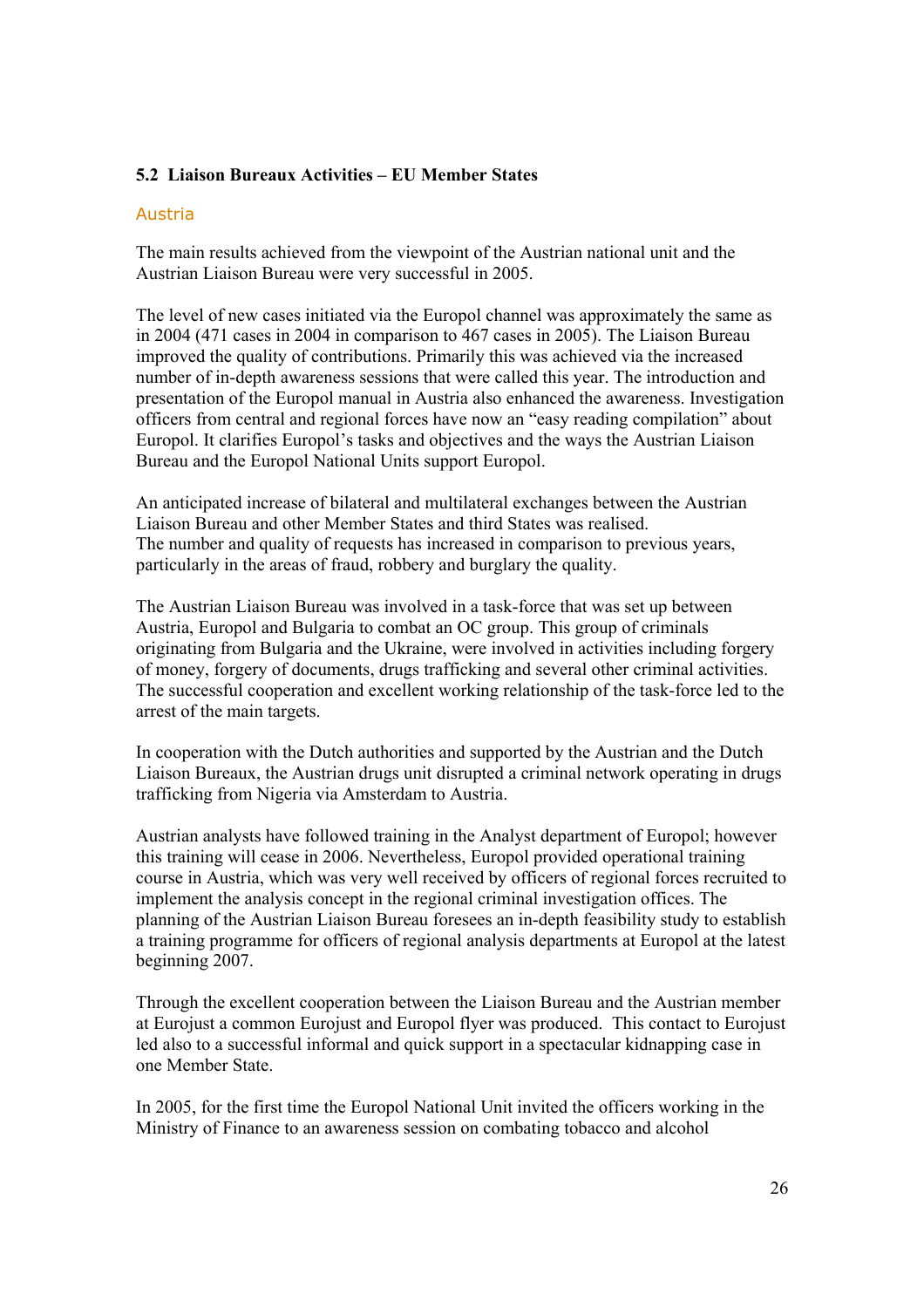smuggling. Many other meetings between the investigators in the OC unit of the criminal intelligence service and the officers from Ministry of Finance have since been established. This collaboration is ongoing to raise awareness about Europol in the regional branches of the Ministry of Finance.

#### Belgium

The activities of the Belgian Intelligence Service and the Belgian Police focused mainly on the fight against the terrorism threat, uniting their efforts in a joint approach. This evolution resulted in an enhanced cooperation in terrorism matters. The placement of a Liaison Officer from the Intelligence Service at the Belgian Liaison Bureau clearly demonstrated their willingness to fully cooperate with Europol.

It also reflects the integrated approach towards terrorism as applied in Belgium. The number of information requests sent by the Belgian Liaison Bureau to the other Liaison Bureaux reflects the priorities of the Belgian National Security Plan, which corresponds to a large extent with Europol's priorities and mandate. Although the overall amount of information requests grew less spectacularly than in 2004, increases are observed in the field of forgery of money, credit card fraud, robbery and terrorism. The latter showed an increase of 126% in comparison to last year.

The Belgian Liaison Bureau was involved in the co-ordination of actions in Operation Icebreaker, which resulted in the arrest of suspects across 13 countries who were involved in downloading and exchanging child pornography material. The Bureau also cooperated in other operations, investigating the dismantling of OC groups that are known for suspicious financial transactions, Albanian organised crime, producing synthetic drugs and related to Islamic terrorism.

Belgium has been particularly active in the HENU's contribution to the realisation of the Rhodes vision of Europol. Noteworthy are the implementation of a tool assessing the value of Member States contributions to the AWF's; the final report proposing a common data load model for Europol's Information System, and the (expected) final report reviewing the working processes of the AWF's.

The Liaison Bureau has additionally been actively involved in contributing relevant input with regards to a new Europol vision. Therefore a preparatory meeting was held in Belgium involving all Belgian stakeholders of Europol.

Moreover, the Liaison Bureau is in the final stage of its preparations for the automatic data load<sup>6</sup> from the Belgian Central Criminal Intelligence Police database to Europol, which will cover all organised crime phenomena within Europol's mandate area.

**<sup>6</sup>** The data loader guarantees that all relevant Belgian information about organised crime are available in Europol's Information System.

<sup>(1)</sup>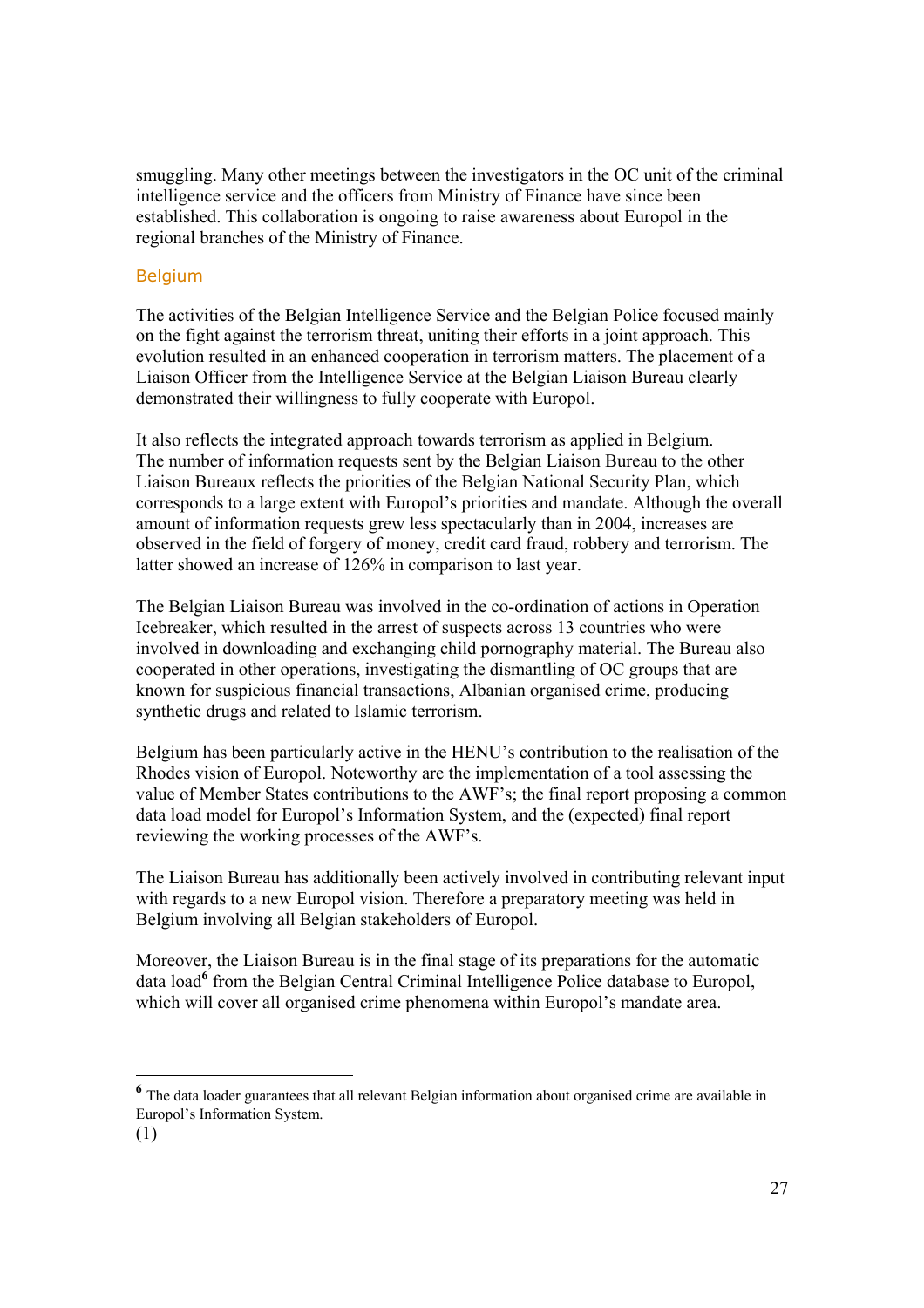#### Cyprus

Excellent cooperation was accomplished and the quality of information requested between the Cypriot Liaison Bureau and the other EU and non-EU Liaison Bureaux has been much improved during 2005.

The mandated areas that the Liaison Bureau fall within the Europol mandate, and include the following: forgery of money and other means of payment, illegal immigration, drug trafficking, terrorism, money laundering, trafficking in human beings and vehicle trafficking.

The same amount of information exchange was performed as last year; approximately 3000 transactions have passed the Liaison Bureau.

The Cypriot Liaison Bureau was actively involved in a couple of Europol Analysis Work Files. The Bureau is fully active in the investigation of the dismantling of illicit synthetic drug laboratories and also focusing in the fight against Islamic terrorism. The Bureau is also involved in dismantling the network of illicit tobacco traders.

The Liaison Bureau has participated in a variety of experts meetings and initiated training course possibilities for Cypriot police officers and officers from other law enforcement agencies to learn about Europol's Information System.

#### Czech Republic

Awareness promotion of international police cooperation between the Czech law enforcement agency and the Member States resulted in a closer cooperation of these units with the Europol Czech Liaison Bureau. Also, a closer cooperation with the Czech Customs is under negotiation and one Customs Officer will be positioned in the Liaison Bureau from 2006.

This year the information exchanged with other Member States focused primarily on drugs, forgery of money and other means of payment, fraud and swindling. The information exchange increased remarkably, and a trend towards receiving new operational data from ongoing investigations was noted.

The law enforcement units that are specialised and responsible for running criminal analysis on organised crime appreciated the fast responses to requests and the cooperation with their Europol experts. The Liaison Bureau is involved in several AWFs, which resulted in the additional appointment of an ELO in beginning of this year. This way the Bureau ensured that their office has enough manpower to fulfil their tasks in operational matters.

Due to promoting the awareness of Europol activities, the Czech law enforcement authorities are better aware of Europol products and services, but improvements can still be made.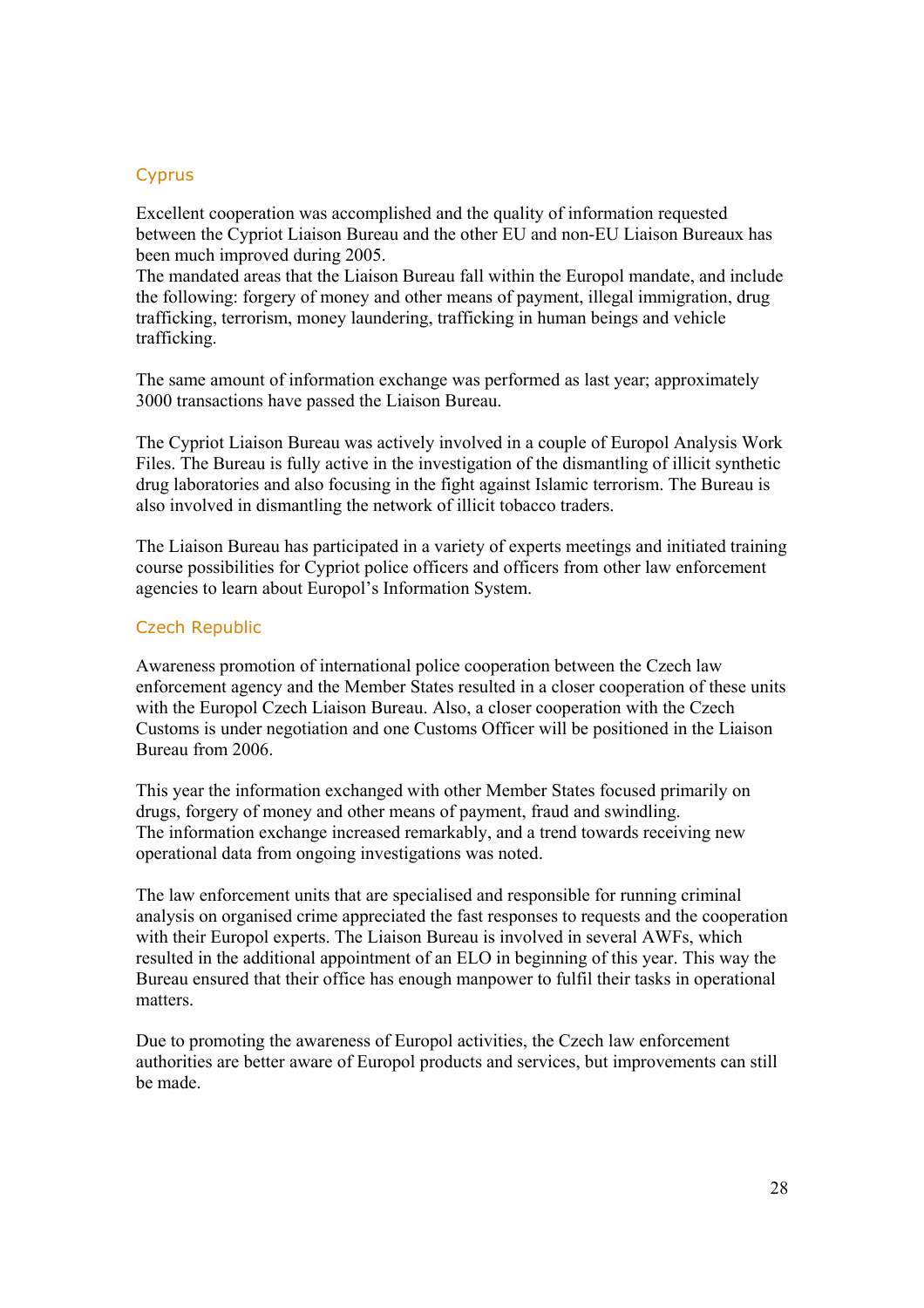Comparing the activities of the Czech Liaison Bureau with last year's there was significant increase: the activity of the Czech Europol National Unit has evolved to a wider cooperation with national LEA authorities during 2005 and the volume of the Czech information requests has increased considerably (by 70 %).

The main priorities during this year were the preparations for the ENU accession to Europol, the consistent quality improvement of the Czech contributions to AWFs and raising awareness among specialised law enforcement agencies towards the services that Europol is offering.

The Bureau was involved in a successful operation, which prevented the Hells Angels conducting a successful World Run held in Prague and in discussions related to the closure of illegal cigarette production facilities and smuggling in the Czech territory

#### Denmark

In 2005 the number of cases initiated by the Danish Liaison Bureau showed a minor decrease. Drugs are still one of the main areas where contributions are exchanged, although there has been a decrease in the number of initiated cases in this area. Fraud and swindling is still second on the list of new cases initiated.

While illegal immigration has usually been high on the list as well, in 2005 there has been a decrease of more than 50% in the number of initiated cases in this area. In 2005, the Danish Liaison Bureau handled a number of major cases initiated by Denmark. These cases covered some large areas and resulted in a large number of requests, answers and rogatory letters. The requests related mainly to drugs, but areas such as credit card fraud and forgery of money were also involved. One case involved large amounts of drugs, money laundering and homicide.

The trend in Denmark is a new approach towards intelligence-led policing. The targets for the Danish investigations are identified through analysis of the intelligence. This approach has been considered fruitful in 2005, since the analysis and investigation in Denmark has been able to identify a number of internationally related criminals active in international organised crime organisations.

It is assumed that this new approach will lead to a decrease in the number of initiated cases. At the same time it can be foreseen that although there is a decrease in single cases the number of requests for each case will rise. This trend has already been observed during this year.

#### **Estonia**

The Estonian Europol liaison officer (ELO) plays an extremely interactive role in information exchange. He is the first line of contact in all the info exchange and will make background checks of all the requests received from Europol and Member States. ELO is also checking that the requests are answered punctually and is co-ordinating activities between authorities in international operations.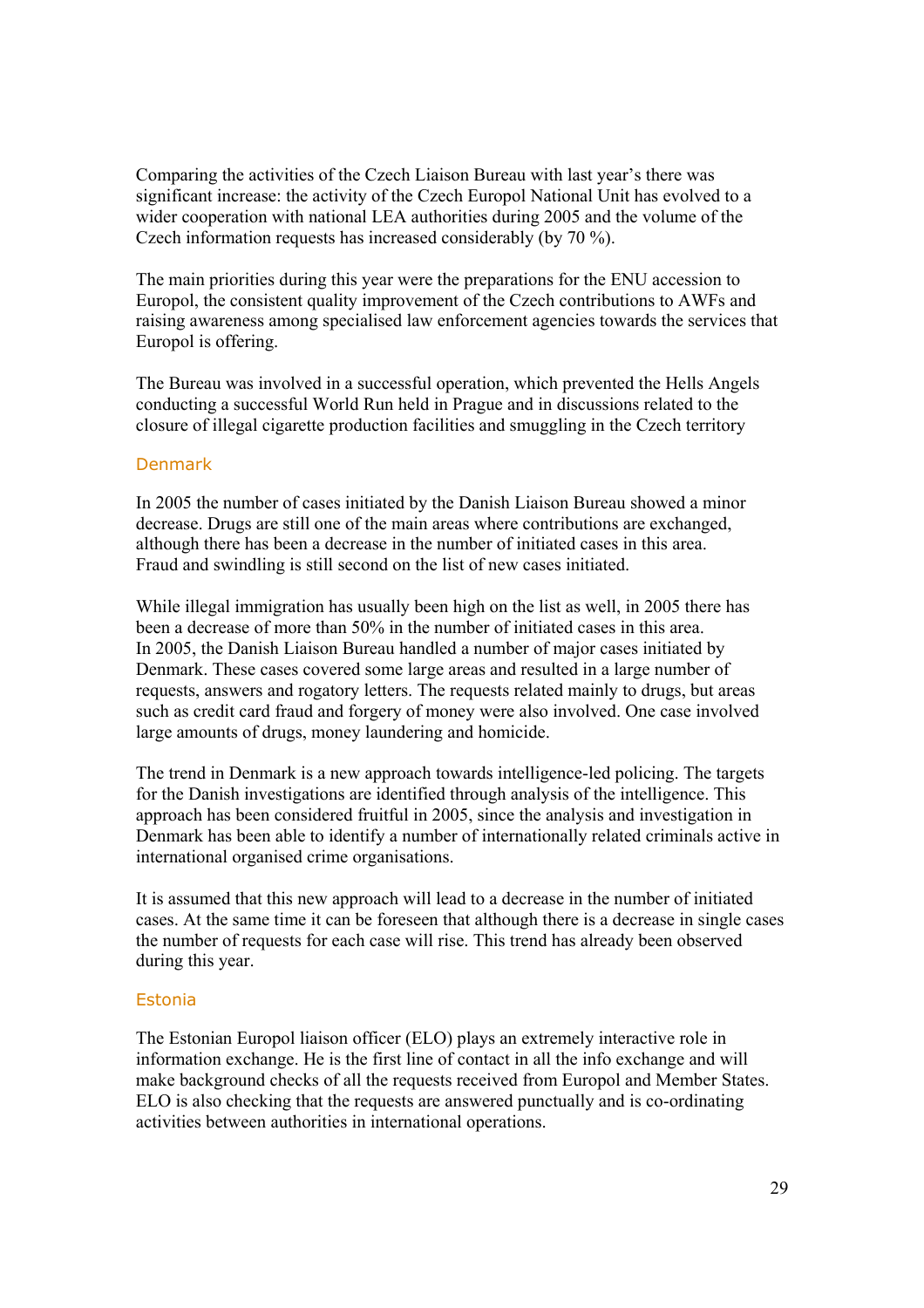It has been a long-standing observation that it was not possible to run a Liaison Bureau at Europol only with one Liaison Officer in an efficient and effective manner. Therefore another Liaison Officer was appointed to the Estonian Liaison Bureau. As Europol is a multi agency organisation, Estonia decided to appoint another ELO from Customs so there are Liaison Officers from two main agencies of Estonia who are dealing with international investigations. The following law enforcement agencies have a competence for the Europol mandated areas: Police Board, Central Criminal Police, Tax and Customs Board, The Security Police Board and Board of Border Guard. All bodies are civil nature except Board of Border Guard. There are no co-ordinating bodies between them. But as far as it concerns cross-border cooperation with or through Europol the co-ordinating body is ENU which again is Central Criminal Police.

Consequently, the Liaison Bureau has been involved in several multinational operations this year.

The information exchanged has significantly increased during 2005 compared with previous years.

In 2003: 625 messages were exchanged;

In 2004: 1332 messages were exchanged;

In 2005: 1814 messages were exchanged.

It has been observed that Estonian authorities are becoming more and more familiar with Europol and thus information is exchanged more freely.

Within Central Criminal Police there is Criminal Intelligence Department (CID) which is national contact point for international communication and information exchange using both Europol and Interpol as well within bi- or more lateral projects. So this unit is ENU. Our ENU has right and possibilities to seek actively information and intelligence itself in case it is not available in respective unit or organisation. In ENU we have on contact officer from Tax and Customs Board and one from Board of Border Guard. ENU is responsible to provide all relevant information produced by Europol all itself to all respective authorities.

#### Finland

In the late half of 2004 a comprehensive Internal Security Program (ISP) was published in Finland. The ISP is primarily a national intersectional long term programme to improve cooperation among different authorities, outlining the goals for future internal security as well as measures and resources how to achieve them. Not surprisingly the programme identifies several forms of organised cross border crime as to be reduced and tackled. These goals have not only been recognised but also adopted into the daily work at the Finnish Liaison Bureau.

The growing impact of organised or serious crime led from abroad is of a major concern. Criminals committing crimes in Finland, but living abroad - in their home country or elsewhere – should be made liable for their committed or planned offences. To achieve these objectives different forms of international cooperation is needed. The cooperation with Europol and the use of the Europol Liaison Officer's network has proved to be of great importance in achieving these goals.

In 2005, the Finnish Liaison Bureau invested a substantial amount of time in promoting and increasing the information exchanged, especially early sharing of information.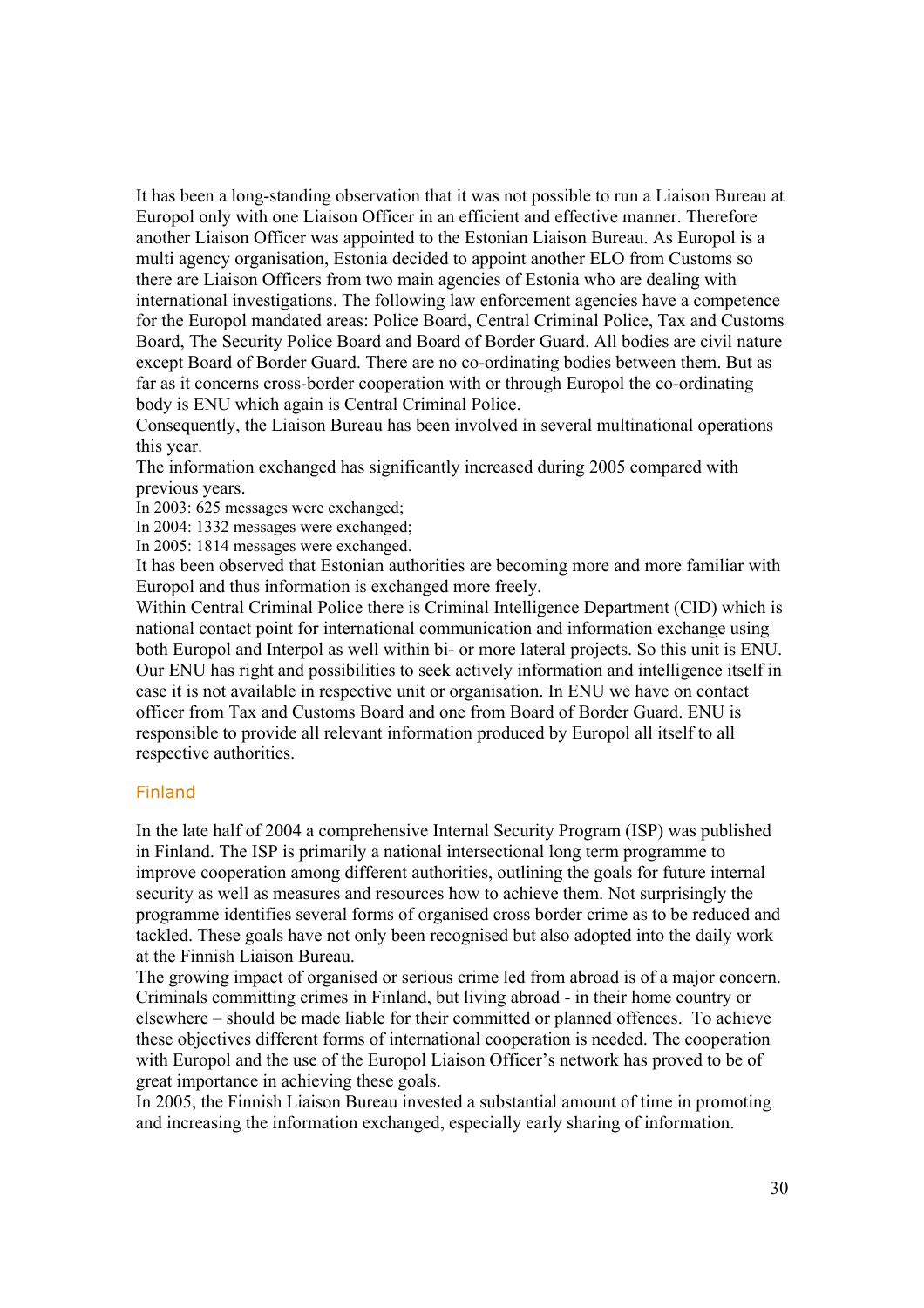Investigative and intelligence units representing national law enforcement authorities were actively contacted in order to get relevant and live data to be forwarded to Europol or countries which might have been affected by criminals apprehended or investigated in Finland. Surplus information from completed investigations was gathered and preprocessed for further use by the cooperation partners.

The efforts have not been in vain as the awareness of criminals, their networks or their organisations operating not only in Finland but also elsewhere have risen. The proactive sharing of information provided other co-operating partners with some added-value whilst investigating committed crimes or preventing future crimes.

The volume of information exchanged has also grown in 2005 by a few per cent compared to the previous year. The total number of information exchange messages was around 4000. The number of new cases has also slightly increased. Up until 2004 around 80% of the information from Finland was related to drug crime. The volume of drug crime related information is still the same but its share of the total volume has decreased to around 50%. In addition to drugs trafficking, information concerning crimes such as forgery of money, illegal immigration, robberies and credit card fraud are the most frequently exchanged.

The Finnish Liaison Bureau is developing on a regular basis towards the "Ideal Model". In connection to the previously mentioned ISP, the demands to meet the needs of users and to provide quality answers swiftly are very important for the Bureau's target aim. New challenges lie ahead as Finland will take over EU Presidency in the second part of 2006. A fourth person is expected to be nominated to the Finnish Liaison Bureau for a fixed period of time to support the PCTF Presidency.

#### France

In order to enhance operational feedback in internal security, the National Police, National Gendarmerie and Customs reinforced and consolidated their cooperation with Europol in their fight against organised crime and terrorism.

Consequently, the policy of the French Liaison Bureau and the French Europol National Unit promoted and disseminated the wide range of Europol products and services to French field investigators and central units.

One of the services provided is the quick response to information requests, as well as giving input, consulting and exchanging information with regards to AWFs.

The French Liaison Bureau is also very active in the systematic cross-checking of the internal Europol databases, such as the Index system and the IS. Furthermore, the community of the Liaison Bureaux provides the benefit of Europol's multi-agency approach to the French law enforcement agencies.

One positive outcome is that the Liaison Bureau is one of the most active of all Bureaus' at the moment, dealing with around 1100 information requests on a monthly basis. An additional liaison officer from Immigration Police was also assigned to the Liaison Bureau, which is now staffed by 7 law-enforcement officers.

A number of successful outcomes for French investigating services have been achieved this year, including the detention of suspects and seizure of two million euros in cash linked to the seizure of a drug-related money laundering scheme. The intelligence provided by Europol proved to be invaluable for the French investigators.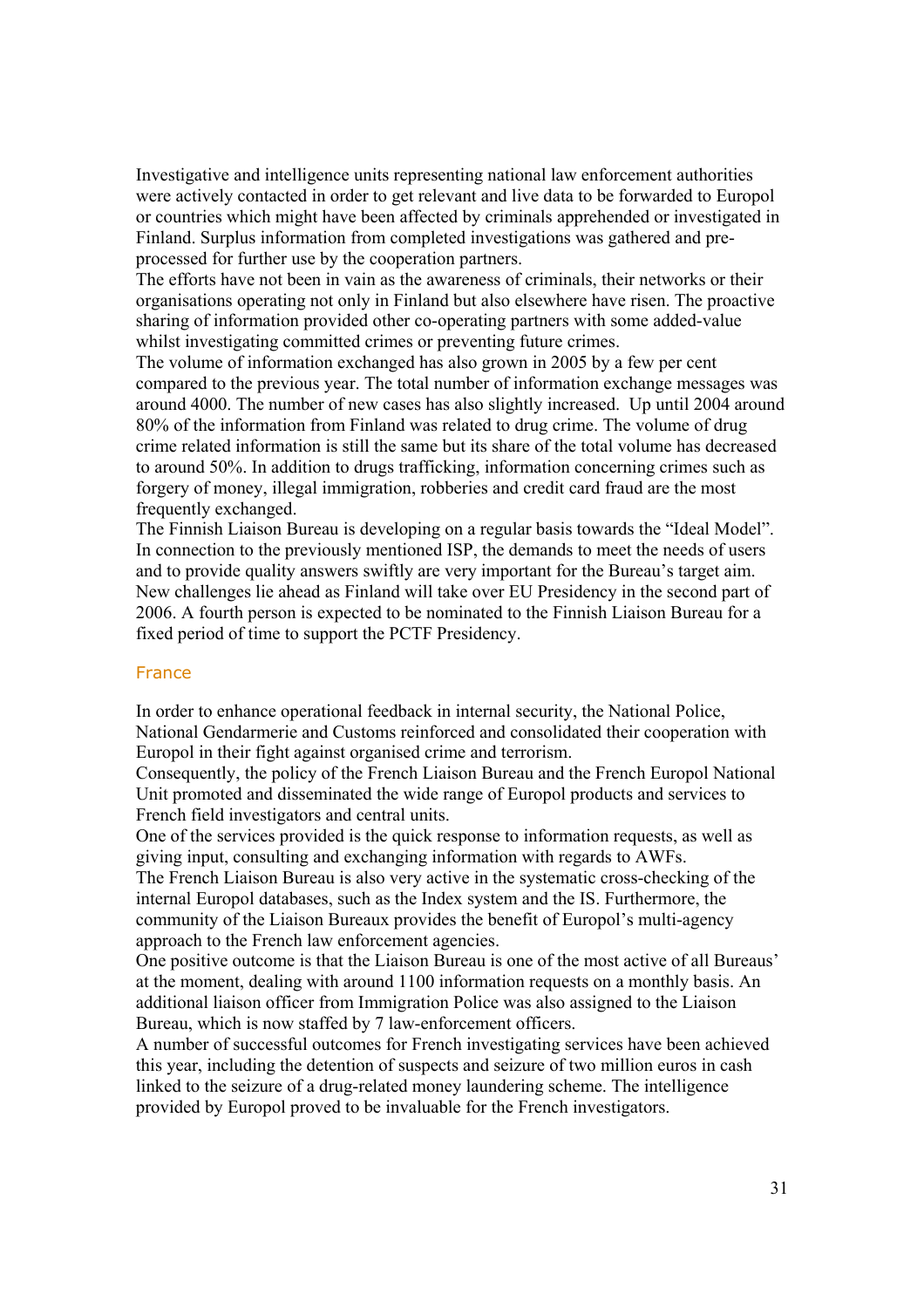A series of rapid information exchanges carried out via the French Liaison Bureau ended in the arrest of drug traffickers and the subsequent seizure of 70 kilograms of heroine in the keel of a sailboat coming from the Caribbean.

Another successful operation where intelligence was exchanged through the Liaison Bureau led to the dismantling of a criminal network specialising in credit card fraud. Input from one AWF quickly revealed that this group was already involved in criminal activities in another European country. The analytical work that has been performed led to the discovery of other links with an additional OC network in a neighbouring Member State.

The Liaison Bureau took part in a number of internal Europol working groups, particularly with regard to the Rhodes vision.

The Liaison Bureau and the French Europol National Unit personnel also dedicated a substantial amount of their working time to awareness programmes that were held in the Europol headquarters or directly on site with French investigators. In cooperation with Europol, the EU Justice and Home Affairs' framework programme AGIS a seminar was held in France. On this occasion more than a hundred investigators and heads of units from seven EU Member States participated.

#### Germany

The fight against international terrorism has become the focal point of police security police throughout the world. In Germany, the Bundeskriminalamt (BKA) as well as its Liaison Bureau within Europol does not make any exception. Besides the focus on the fight against terrorism, the Bureau dealt also with the growing areas of organised crime and particularly of international drug trafficking.

In the past five years a growing trend was observed in the quantity and quality of cases that were tackled. This trend was again confirmed in 2005. The overall number of all transactions that passed the German Liaison Bureau exceeded the 12.000 mark. Most of the requests are related to drugs, however a steep increase was observed in the field of criminal activities concerning other means of payment. The requests in that field were on the second highest position in 2005. In both crime areas of THB and terrorism, the figures have tripled since 2003.

The Europol Information System as powerful tool to improve the international cooperation of the law enforcement agencies in Europe and Europol was implemented in all relevant police quarters in Germany reflecting good cooperation with Europol The priority in the German Liaison Bureau was the further development of the cooperation in the framework of the Europol Analysis Projects. Several operational meetings have been organised as a result of the complexity of the cases. Germany is participating in almost all Analysis Work Files.On a regular basis, German experts and Liaison Officers have acted and supported Europol in working group meetings where their knowledge and support was required. The most successful operational results of Analysis Work Files have been in the field of child pornography,

precursors (EJUB), counterfeited currency and THB.

In 2005 a lot of successful cases were conducted in cooperation with Europol and the Liaison Bureaux.

In July 2005 the Liaison Bureau organised and co-ordinated surveillance measures in the Netherlands and in Germany related to a German murder investigation. The close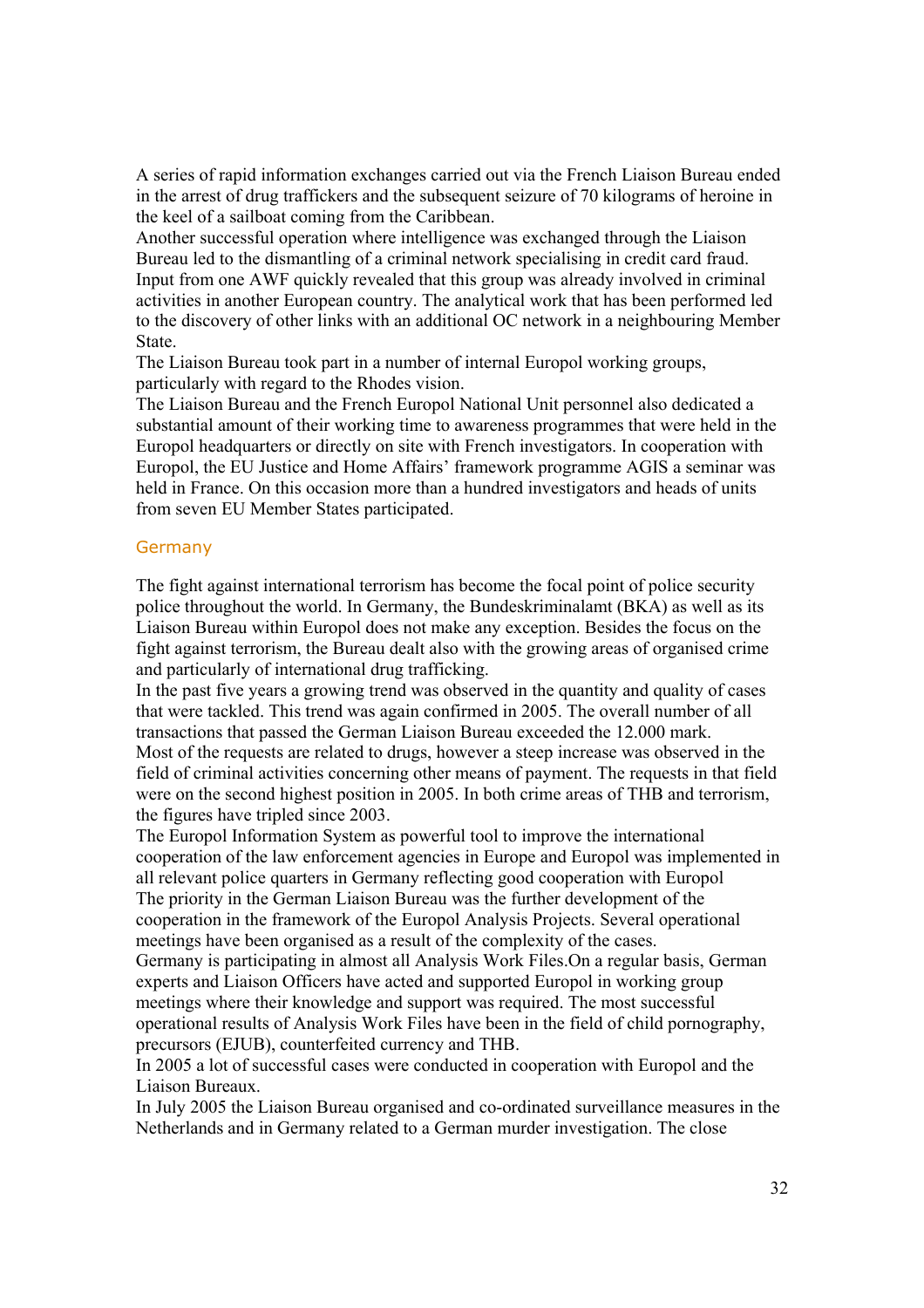cooperation and swift exchange of information resulted in the arrest of the suspect in Cologne.

In March 2005 a British commission rogatory letter led to a controlled delivery of cocaine in a British truck from the Netherlands to Germany. The close cooperation of the involved Member States via the Europol Liaison Bureaux yielded a seizure of 3,3 kg cocaine in Germany and several imprisonments in Great Britain and Germany.

In the same month, a Lithuanian investigation revealed that unidentified perpetrators, using falsified Dutch and Belgian documents misappropriated four different loads of goods in a fraudulent way, shipping them to Germany. The result of this international cooperation was the arrestment of two suspects.

In another case, a network of already known traffickers of stolen vehicles has been dismantled during a cooperation with Lithuania.

The speciality of this case is that the offenders used GPS blockers to conceal the placement of the stolen luxury car. The cooperation with the Lithuanian police revealed the placement of the car and apprehension of the offenders. In this context another stolen luxury vehicle from Sweden has been seized.

These seizures yielded a suspect who already was a subject of other ongoing investigation against organised criminals group who deals in thefts of luxury cars in Germany.

#### Greece

The activities of the Greek Liaison Bureau expanded in 2005, since the needs of the Greek national law enforcement authorities significantly increased with regards to collaboration with Europol and the Member States.

In this context, the Liaison Bureau has readjusted its activities and seconded more staff to the Liaison Bureau. The good cooperation with the other Liaison Officers was reflected in the effective and immediate responses to operational requests whenever needed. The direct access to the Europol Information System as well as to the Europol Index System substantially contributed to the efficiency of the Greek Liaison Officers with expectations in accurately supporting the Hellenic National Authorities' needs at the tactical level now being met.

The increases of national contributions to various Analytical Work Files (AWFs) as well as the improvement of awareness of Europol products and its addedvalue, were the main priorities of the Greek Liaison Bureau.

In addition to supporting our National Law Enforcement Services in their criminal investigations and reinforcing their link with Europol's operational units and the Member States, the Liaison Bureau has assisted the Hellenic Europol National Unit in the implementation of its future operational and strategic plans and their further progress.

The active participation in several internal working groups and meetings as well as in the AWFs and other related projects, strengthened the role, the responsibilities and the efficiency of the Greek Liaison Bureau in their daily work. The official visit of the Hellenic Coast Guard Commandant highlighted the mutual interests and the necessity to maintain close contact with the Europol headquarters.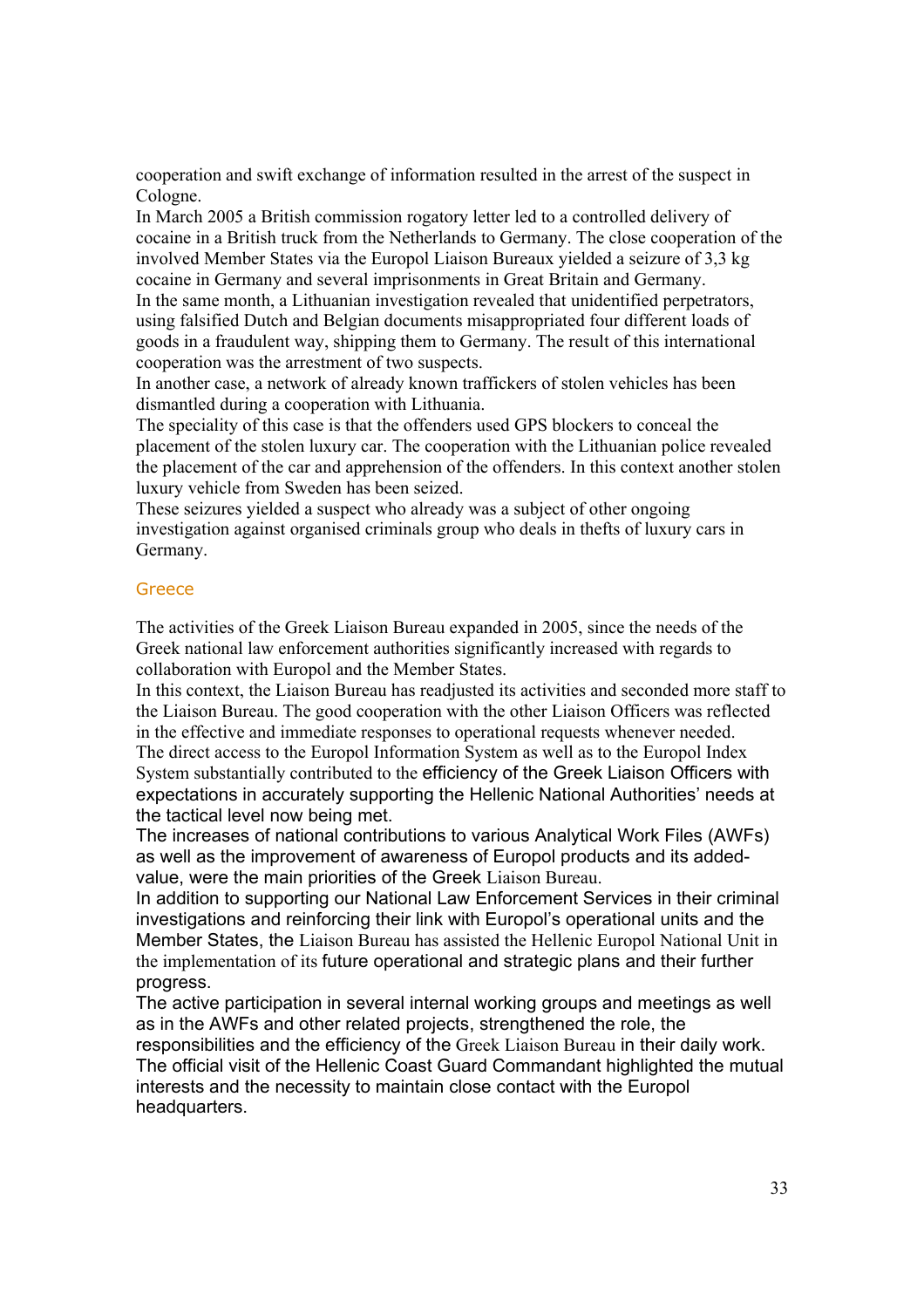In terms of information exchanged, the overall number of transactions in the mandated areas that passed the Liaison Bureau surpassed 3365.

Over 100 cases were initiated in 2005 covering a wide range of serious forms of organised crime such as drugs, fraud and swindling.

Additionally, three controlled delivery operations were successfully carried out and a joint customs operation was also successfully supported.

The involvement of the Hellenic Liaison Officers in the joint operation against a network of traffickers of human beings facilitated the investigators work in dismantling an active criminal network.

The Liaison Bureau has additionally been involved in the development of effective cooperation with the Hellenic National Member at Eurojust in matters of common interest.

#### Hungary

In 2005 the Hungarian Liaison Bureau at Europol further increased its activities in providing assistance to both national and foreign colleagues against organised crime. The Hungarian law enforcement authorities initiated the cooperation through Europol in many cases, especially in the fields of illegal immigration, drugs and illegal cigarette trade. The overall volume of operational information exchange has continued to rise, and compared to the previous year 37% more cases were handled by the Europol Hungarian Liaison Officers. An average 90 new operational cases per month were recorded at the Liaison Bureau in 2005.

The majority of the operational cooperation between Hungary and Europol concentrated on the areas of euro counterfeiting, terrorism, illegal immigration and trafficking of drugs. Especially with regards to the latter, the Hungarian police authorities became more involved in the activities of Europol Analytical Work Files. In total, Hungarian law enforcement authorities took part in 11 AWFs during 2005.

Hungary has significantly increased its cooperation via Europol against cigarette smuggling, which is also a reflection of the national priority to tackle this type of organised crime. One of the successful cases completed by the Liaison Bureau relates to cigarette smuggling, when the criminal activities of an international OC group was disrupted through the joint efforts of Europol, EU member states and Hungarian Customs law enforcement authorities.

Another operational success included the dismantling of a clandestine mint shop in Hungary, with the expert assistance of Europol.

Visits of the Chairman of the Law Enforcement Committee of the Hungarian Parliament, the General Prosecutor and the Chief Commissioner of the Hungarian National Police at Europol organised by the Liaison Bureau indicate the importance of the cooperation.

The Hungarian Liaison Bureau organised several awareness sessions for national law enforcement managers to promote the added-value of Europol services and products. The high level participation of all three Hungarian law enforcement authorities in the work of the Europol Management Board shows the country's commitment to the future development of the cooperation with Europol.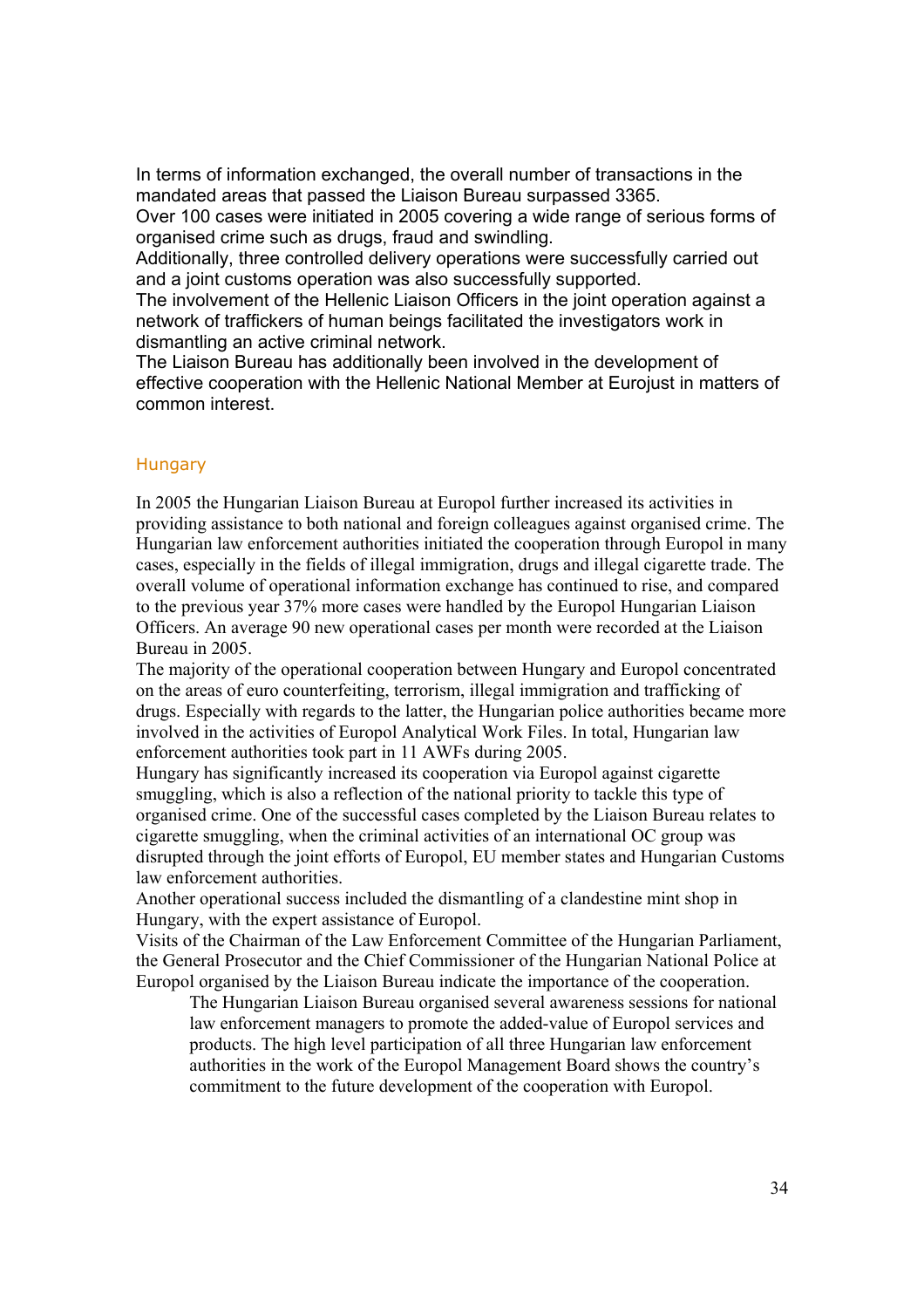#### Ireland

The Irish Liaison Bureau continued to work with two officers, both from An Garda Siochana (the National Police force). We also have one Liaison officer attached to the National Unit dealing specifically with Counter-Terrorism issues.

The year 2005 saw another substantial increase in the number of requests and answers dealt with by the Bureau, showing an overall increase of approximately 16%. A notable trend in the increase is the greater number of transactions which are linked to the mandated crime areas of terrorism and fraud & swindling. These two represent the greatest growth in communication and reflects patterns at home.

The predominance of drugs (representing approximately 70% of all transactions a few years ago) is no longer the case. Despite this, the number of drugs transactions has itself increased ca. 34% this year.

Contributions to the various Analytical Work Files also remained steady during the year with Ireland participating in ten work files

Overall 2005 has been another progressive year with operational successes, particularly in the area of drug smuggling where we had a number of successful controlled deliveries. One example was the case of an international gang of drug smugglers which was intercepted with a substantial seizure of ecstasy tablets and a number of significant arrests following intelligence received via the Europol Liaison network.

There were also successful operations against international organised crime gangs in the area of fraud and swindling also emanating from intelligence received via the Europol Liaison network.

#### Italy

The activities of the Italian Liaison Bureau have been in line with Europol mandate areas. Also the criminal trends that have been observed in 2005 matched the trends that Europol dealt with throughout the year, such as the fight against terrorism.

The problematic areas the Liaison Bureau had to deal with from a law enforcement's point of view is the substantial impact brought into the criminal areas, such as drug trafficking, prostitution, illegal immigration, fraud of different kind by organised criminal ethnic groups.

The Bureau has observed a considerable increase in the exchange of information with regard to terrorism. The Liaison Bureau liaised with the new Member States particularly on the topic of organised criminal ethnic groups.

In 2005 the Italian Liaison Bureau was actively involved in a couple of cases. To start with, the Bureau contributed in an operation where a child pornography ring was dismantled in a Europe-wide police action. The main cases dealt by the Bureau, were also in the fields of outlaw motorcycle gangs, drugs and credit card fraud.

Due to the enlargement process the Europol mandate is involving more countries in the fight against organised crime. Therefore the Liaison Bureau sees a need to establish priorities without delay.

With that approach in mind, the appointment of Liaison Bureau staff towards critical criminal areas needs to be taken actively into consideration especially in order to avoid any waste of intelligence and information exchanges which are not in the above mentioned crucial criminal sectors.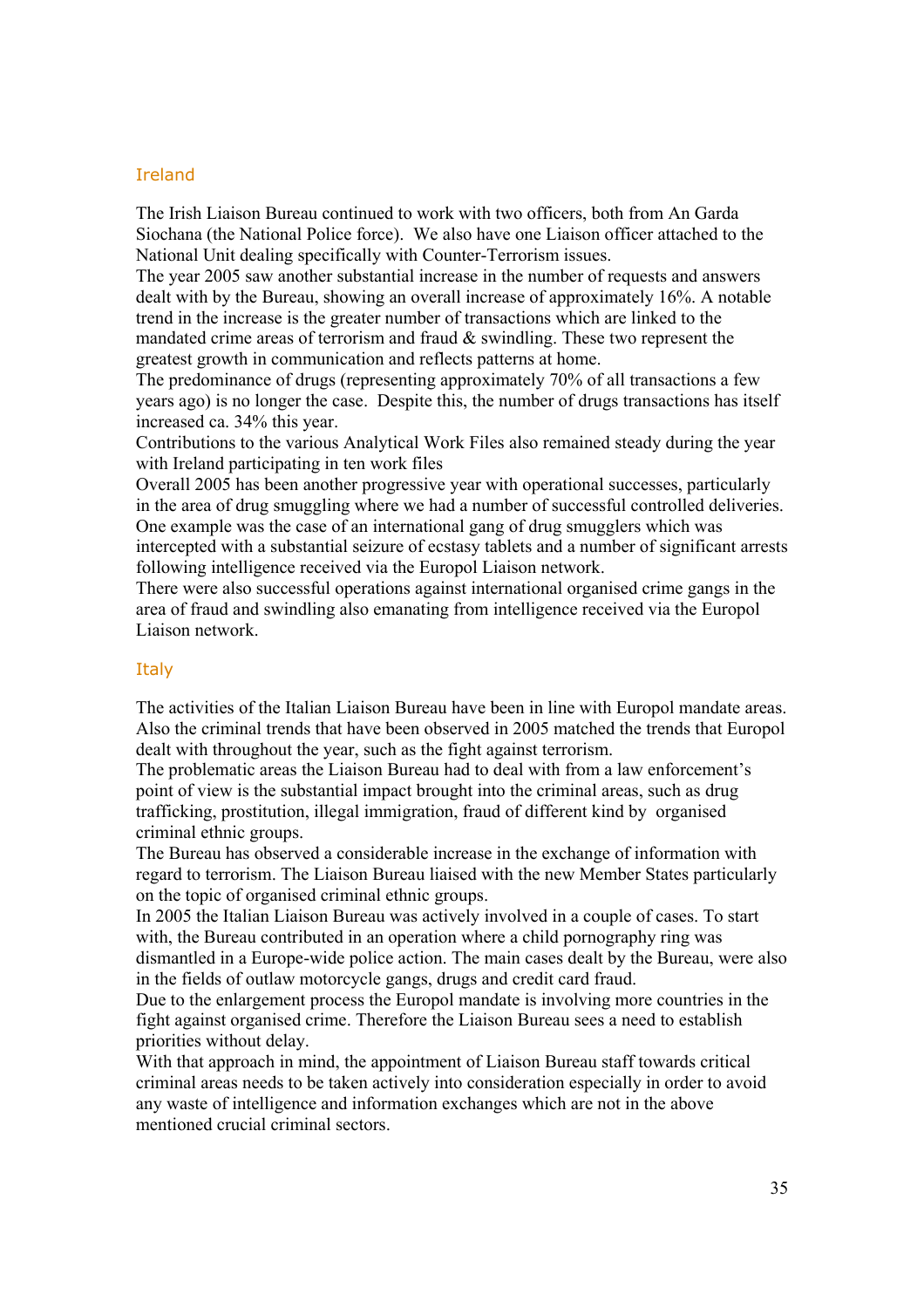It is also important to stress that, according to the Europol requirements, the Italian Liaison Bureau was provided with a connection to the Italian Law Enforcement Database. This technical solution will optimise the performance in the replies of queries leading to a benefit for all.

#### Latvia

During 2005, the information exchanged between the Latvian Liaison Bureau and other Member States, third States with cooperational agreement with Europol, and Europol itself has been continuously increasing. The main areas of information exchanged were drugs trafficking, trafficking in human beings, illegal immigration, cigarettes trafficking and its illegal production and non-cash payment fraud. In 2005 Latvia officially joined two AWF and for now Latvia is a member of six AWFs.

In 2005 the Latvian Europol National Unit continued to improve its administrative capacity. Officially appointed were Liaison Officers from the Customs Criminal Board, the Finance Police, the State Border Guard, the Security Police and the FIU. This had a significantly improved impact on the quality of the information exchange between the Latvian LEA and Europol via the Europol National Unit. Currently Latvia is represented at Europol with one Liaison Officer from the Central Criminal Police Department. It is envisaged that the second Liaison Officer from the Customs Criminal Board will be appointed in 2006.

With the support of Europol an introduction seminar on criminal intelligence and information analysis was organised in Riga, where all Latvian LEA participated. The Latvian Europol National Unit has played the central role in drafting the first Latvian contribution to the EU OCTA. At the end of 2005, the Unit started the project of implementing the National Criminal Intelligence Model in Latvia.

#### Lithuania

The main priorities of the Lithuanian Liaison Bureau were trafficking in human beings, drugs trafficking, counterfeiting euro, fraud of other means of payments, illegal immigration and vehicle crime.

In terms of volume and quality, the exchange of criminal intelligence has increased significantly and resulted therefore in the secondment of one more Liaison Officer. The Bureau co-operated and exchanged intelligence mainly with the UK, France and the Nordic countries. A great number of information has been exchanged promptly and resulted in a substantial number of successfully accomplished results, prosecutions and discovery of stolen property. Timely exchange of intelligence has also resulted in a great number of successful investigations in other Member States with concrete results including the release of victims who potentially could have become victims of trafficking in human beings.

Based on intelligence collected by Lithuanian and UK authorities and analysed by the Europol Analysis Unit, a joint investigative team from Lithuania and United Kingdom has been established and already achieved successful operational results in drugs trafficking.

In October 2005 the Lithuanian Prime Minister visited Europol and various important cooperation issues were discussed at that meeting.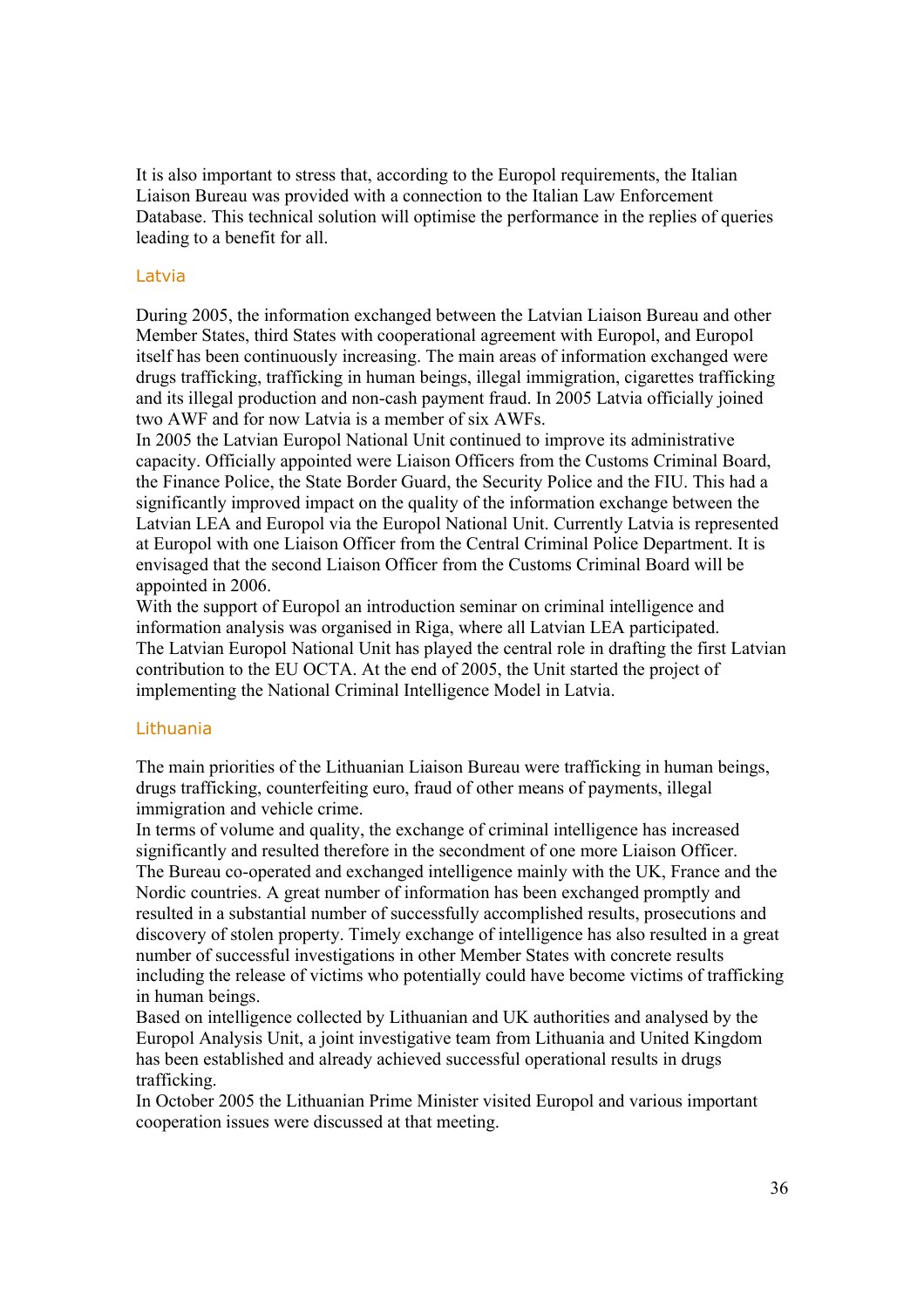One of the outcomes of the discussions was the agreement that the Lithuanian law enforcement agencies should take more advantage of the expertise that Europol is offering in terms of analytical support for investigators, providing training etc. It is planned to raise awareness among Lithuanian law enforcement agencies and to promote Europol's products and services in an even wider scale.

#### Luxemburg

In 2005 the Luxembourg Liaison Bureau faced an important decrease in processing requests related to new cases that were initiated by the Luxembourg National Unit. This mainly concerns the areas of drug trafficking and forgery of money. The activities in the other crime areas have been about the same as in 2004. No controlled deliveries were initiated by the Luxembourg National Unit in 2005.

Although an small increase in the area of drug trafficking was noted in 2005, the Luxembourg Liaison Bureau faced in general a decrease in relation to requests received from other Liaison Bureaux, mainly due to a small decrease in the areas of forgery of money and a significant decrease in the area of terrorism. The requests received in the other crime areas remained steady.

The cooperation with Europol improved and the Liaison Bureau noted an increase of Europol requests originating from AWF's and the Serious Crime Department. Contributions to the various AWFs have remained steady during 2005, with Luxembourg currently being an active participant in a variety of work files. Luxembourg made especially significant contributions to an AWF dealing with the dismantling of a criminal network that is active worldwide with trafficking of arms, drugs, robbery, fraud and murder.

Luxembourg held the EU Presidency for the first half of the year and therefore the Liaison Bureau participated in more meetings than usual.

# The Netherlands

In 2005, the first formal Joint Investigation team (JIT), as described in the EU framework decision, achieved various successes. The Netherlands and United Kingdom Liaison Bureaux were responsible for the exchange of intelligence for the benefit of this team, in which law enforcement agencies from the UK and The Netherlands co-operated. Europol provided support to the team in the form of analyses. The JIT's investigation led, among other things, to the arrest of several people belonging to a criminal organisation active in the UK and in The Netherlands, and to the seizure of a large amount of money and a substantial quantity of heroine.

In 2005 the exchange of intelligence increased considerably. The number of exchanges through The Netherlands liaison bureau has almost doubled in the past few years. Compared to 2004, the number of exchanges involving The Netherlands Liaison Bureau increased by 9%. The number of cases initiated by The Netherlands and handled by the staff of The Netherlands Liaison Bureau rose by 19.9%. The majority of these cases (ca. 70%) were bilateral investigations. This increase was mainly the result of a better understanding and awareness of Europol and the existence of a unique bilateral and multilateral liaison network of all law enforcement agencies in the European Union.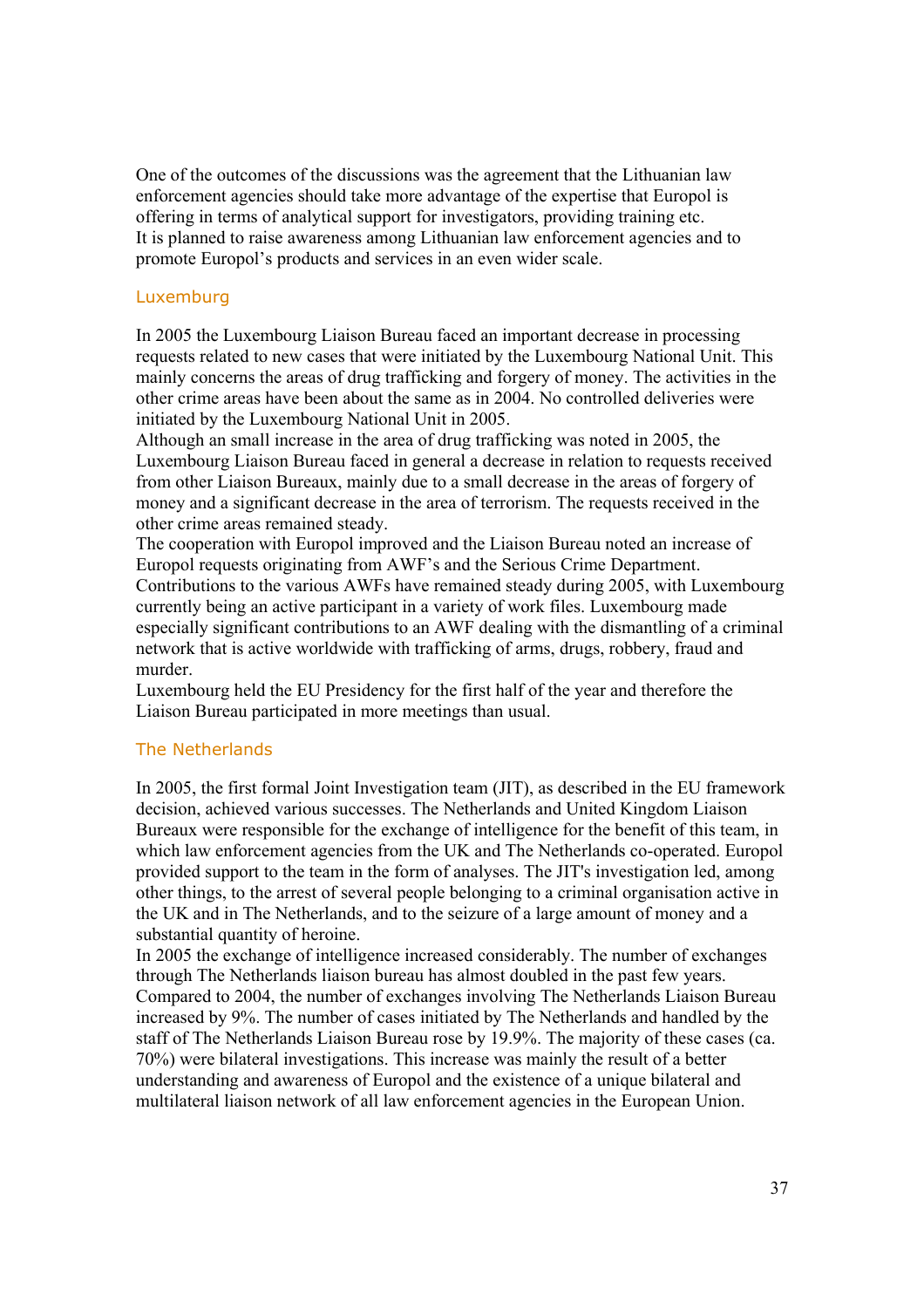The Netherlands most frequently approached Spain (23%), Germany (19%), Italy (19%) and the United Kingdom (17.3%). The main subject areas were drugs (39.8%), trafficking in human beings  $(10.6\%)$ , terrorism  $(7.1\%)$  and fraud and swindle  $(6.6\%)$ .

The UK accessed the services of The Netherlands Liaison Bureau most often (12.9%), followed by Germany  $(10.5\%)$ , France  $(7.7\%)$  and Denmark  $(6\%)$ .

More than 50% of all requests entailed the exchange of information on drugs investigations.

The involvement of The Netherlands Liaison Bureau in controlled deliveries and secret surveillances grew to more than two dozens in 2005.

In general terms it can be said that the United Kingdom used The Netherlands Liaison Bureau the most in order to get assistance in investigations which required the use of special investigation powers; in the majority of these cases a successful follow-up was provided.

The promotion of Europol, its products and its services is constantly ongoing. The staff of the Liaison Bureau actively participated in Europol awareness programmes in The Netherlands. The number of awareness programmes will most probably grow further in 2006.

### Malta

In January 2005, the Maltese Liaison Bureau commenced its activities, with the posting of the first ever Maltese overseas Liaison Officer. This was perceived as a positive development in Malta, due to the increased exposure and access to foreign law enforcement entities.

Over the last year, information exchanges with other Member States have increased considerably. The possibility to tap into an extensive liaison network at Europol has been seen as a definitive advantage for Maltese law enforcement. The secure modes of communication provided by Europol, together with the possibility to join the liaison officer network have greatly facilitated information exchanges.

Collaboration with specialist units within Europol has also increased, and the quality of the exchanges can also be deemed to have improved. This is due to the fact that a better understanding of Europol now exists within law enforcement circles in Malta. Since this was the first year of operation within Europol for Malta, the focus has been on gaining a better understanding of the functioning of the organisation. The Liaison Bureau in conjunction with the national unit has also been embarking on numerous initiatives to increase awareness of Europol's added value, among law enforcement players in Malta. There have been numerous information exchanges which have resulted in successful

outcomes and in useful feedback from and to various member states, whilst a number of other cases are still under investigation. Cases dealt with have been in various crime areas, but the most frequent exchanges have been related to drugs trafficking.

# Poland

During 2005, the total number of national and international requests processed by the Polish Liaison Bureau increased significantly in comparison with the previous year. The number of requests and information provided by the Polish National Police as well as the Polish Border Guard is constantly increasing.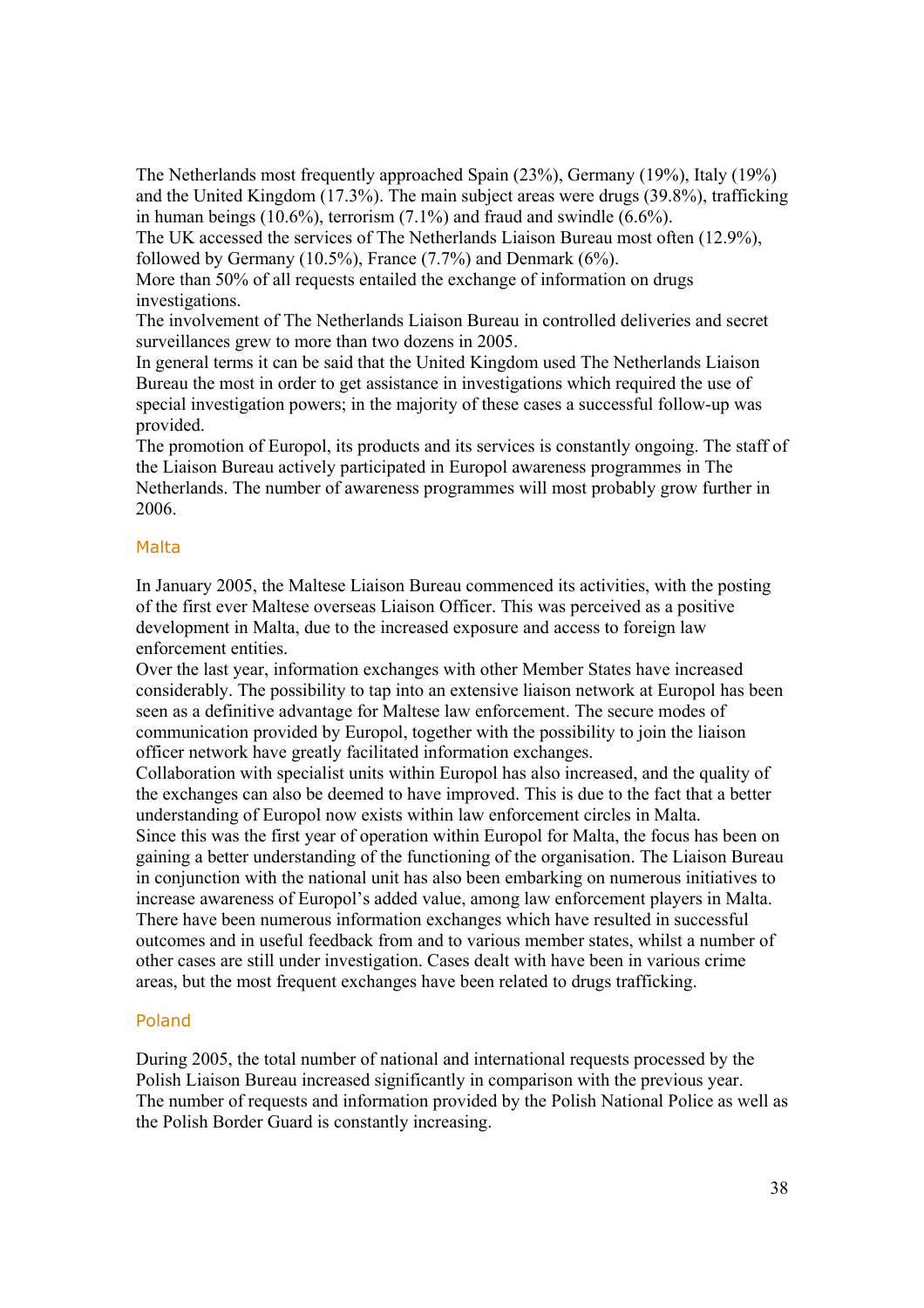The main areas of information exchange were related to forgery of money and fraud connected to other means of payment.

The Polish Liaison Bureau was involved in co-coordinating the participation of the Polish Police in the European wide Operation Icebreaker, related to child pornography.

Furthermore, Polish Liaison Bureau was involved in the works of various HENU working groups and chaired one of such working groups, which created a mechanism of sharing good practices and experiences among Liaison Bureaus and the Europol National Units.

The Polish Liaison Bureau is also involved in the consultations initiated by Europol concerning the new Europol vision.

The Bureau was also co-ordinating Poland's participation in projects initiated by the European Police Chiefs Task Force.

Over 40 Polish Officers visiting Liaison Bureau Poland during the year, received Europol awareness briefings.

Continuous working contacts were maintained between Liaison Bureau Poland and Poland's National Member at Eurojust.

#### Portugal

During 2005 no significant changes in the national crime patterns and trends were detected in Portugal. The Portuguese Liaison Bureau exchanged the following information between the other Member States and the Europol Serious Crime and Analysis Departments: drug trafficking (21%), forgery of money (11%) vehicle trafficking (10%), money laundering (6%) and forgery of documents (5%). These crime areas continue to be the major ones (as they were last year).

In 2005 there was a significant improvement in the quality of the intelligence requests that were channelled through the Portuguese Liaison Bureau and of those requests that were sent from other Portuguese law enforcement bodies throughout the country. This indicates that the actions carried out by the Portuguese National Unit to increase the awareness among law enforcement bodies in relation to the use of this channel to cooperate with Europol and the law enforcement authorities of other Member States were effective.

The Portuguese Liaison Officers posted at Europol were engaged more actively in 2005 in several of the analysis work files in which Portugal participates with national experts. There was also a significant cooperation with Europol's Forgery of Money Unit. This Unit has provided the Portuguese Liaison Bureau with complete and timely replies to several requests with regards to identifying printing machines from their bitmap codes that were detected in several forgery investigations carried out in Portugal by the Judicial Police.

Portugal was also one of the major contributors to the new Information System especially in relation to cases of forgery of money. The flow of information exchanged between the Portuguese law enforcement authorities, Europol and the other Member States was maintained at a high level.

The Portuguese Liaison Bureau has participated in a couple of very successful cases. One of these involved excellent cooperation with the United Kingdom and led to the seizure of 50kg of cocaine and the arrest of five British suspects in Portugal during a Portuguese investigation.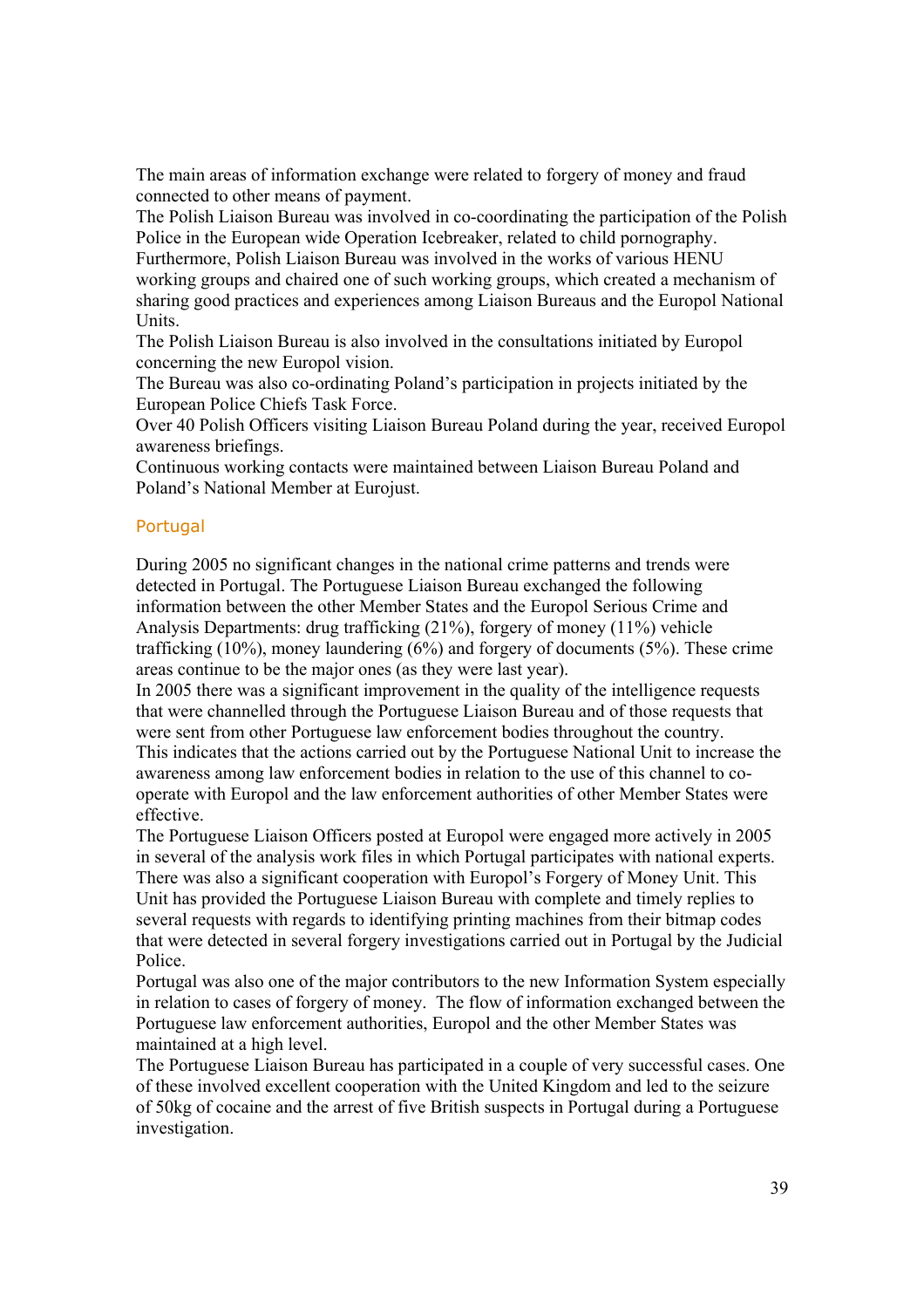Also, the Portuguese Liaison Bureau exchanged information with the Spanish Liaison Bureau that allowed the Spanish authorities to identify and arrest the suspect of an attempted murder of a prostitute in Spain within a short period of time. The dismantling of a criminal network trafficking stolen vehicles operating from Portugal was achieved through the support given by the German Liaison Bureau and is another positive example of Europol's effective cooperation between the EU Liaison Bureaux.

#### Slovak Republic

During 2005 the Slovakian ENU has continued to establish and implement the Twining Project in cooperation with the Austrian Liaison Bureau and Eurojust. Last year this awareness project started and focused on informing Slovak law enforcement authorities about Europol's objectives, tasks, operations and data projection policies. Altogether 40 police officers took part within six study visits held in The Hague and in Brussels. The Liaison Bureau is actively taking part in operational investigation in the fields of combating criminal networks of Albanian gangs and networks of illicit drug traffickers from Turkish descend.

The Bureau was involved in one of the most successful actions this year that resulted in the dismantling of a Europe-wide child pornography network.

The information exchanged from the Liaison Bureau to other Member States was mainly data dealing with forgery of money, drugs, illegal immigration and fraud. During the same time period, the requests sent from other Member States to the Slovak Liaison Bureau dealt mainly with the same crime areas: drugs, forgery of money, terrorism, illegal immigration and other means of payment.

The approximate total number of information exchange data received was 1175, of which 61% were new requests. The Liaison Bureau sent out 945 information exchanges of which 12% were new requests.

#### Slovenia

In 2005 the workload of the Liaison Bureau showed a steady increase. Nevertheless, the Slovenian Liaison Bureau was staffed only by one officer and for this reason it was not always possible to meet all expectations of clients and partners.

In spite of that, the volume of the operational exchange of information in both directions increased by 20%. In total, more than 3400 information exchange messages were processed in 2005, 41% more than in the previous year. The number of Slovenian requests increased substantially due to intense awareness activities within the national law enforcement agencies. The number of requests doubled in 2005. The quality of work performed improved significantly with more focused and targeted exchange of intelligence. This indicates a significant shift in the approach of the Slovenian agencies towards the use of the Europol network.

The main areas of involvement were drug related cases, financial and property crime, terrorism, weapons and explosives, illegal immigration, cigarette smuggling, and money forgery. The structure of initiated cases reflects the situation and main characteristics of organised crime in Slovenia and shows an increased involvement of criminal groups from Slovenia connected with criminal groups from former Yugoslav republics. In these countries there are logistic points for the transports of weapons, explosives, drugs and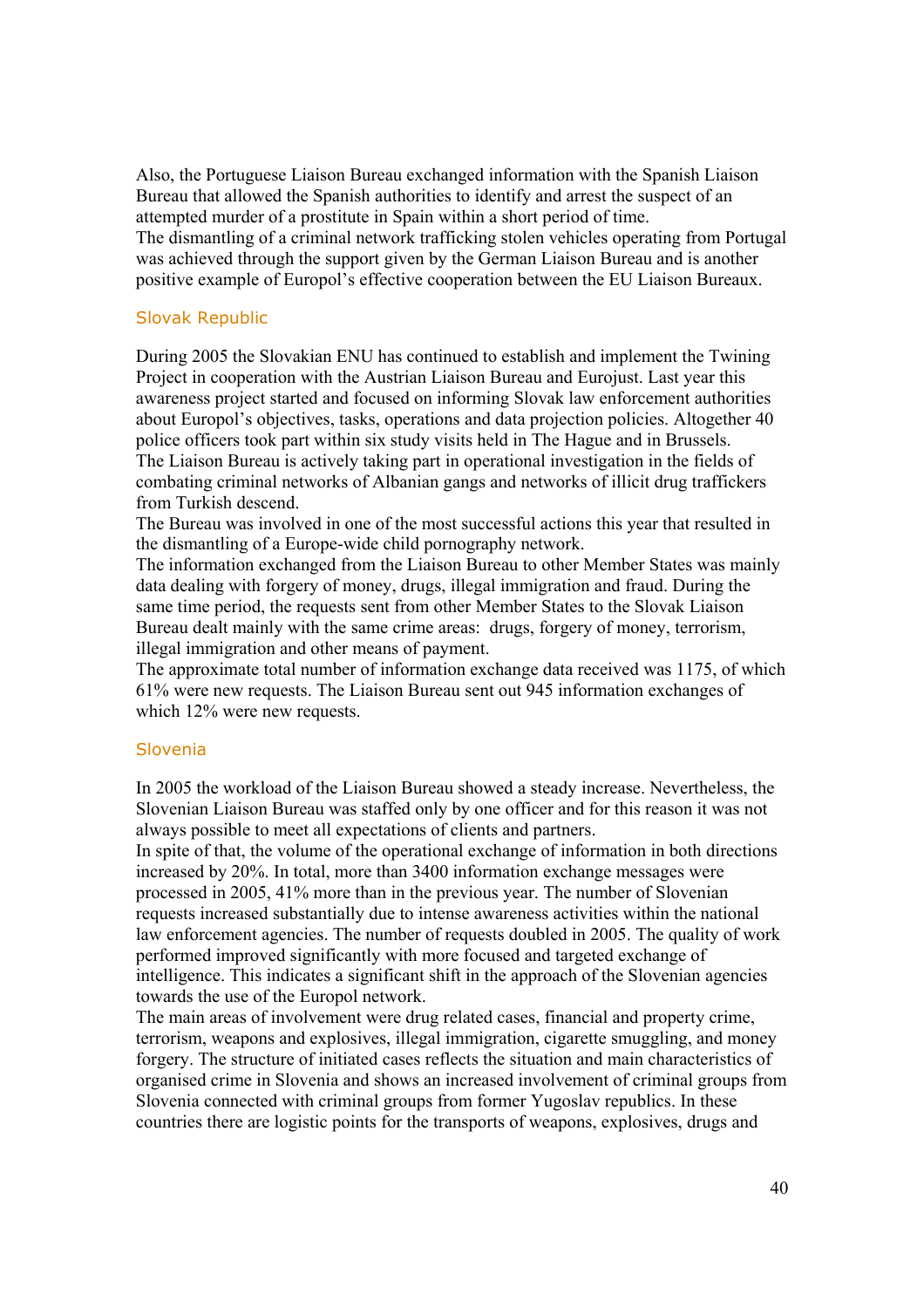illegal migrants transiting Slovenia by land route to other European countries. In this respect Slovenia exchanges information mostly with its neighbouring countries, Austria, and Italy.

Slovenia also intensified the exchange of information concerning ethnic Albanian crime, providing some valuable information to other partners. The result of Europol's analysis helped our investigators and experts to tackle this problem successfully in Slovenia. The Slovenian law enforcement agencies also provided some valuable information for other AWFs, especially on cigarette smuggling cases, terrorism and smuggling of weapons and explosives.

In 2005, various familiarisation programmes were organised for the Slovenian operational staff, experts, and students including their visits to Europol and Eurojust and also the visits of Europol's experts to Slovenia. The cooperation with the Slovenian representative at Eurojust was strengthened by means of joint actions concerning investigations of drug related cases, a murder case and cigarette smuggling.

#### **Spain**

A continuous increase of initiated cases by Spain was observed during this year. This is the result of promoting awareness by the Spanish Liaison Bureau in the different Spanish law enforcement agencies. Furthermore, remarkable efforts were made in order to promote the highest participation in the meetings, internal and experts meetings, held at Europol, where now Spain is represented by a very high number of participants. As in previous years the volume of investigation exchanges has increased, in fact doubled since 2004. The operational and multilateral use of the information exchange that Europol offers facilitated the effective growth and complexity of requests. There was a fundamental increase observed in relation to the requests of risk assessments for important events, like the Euro-Mediterranean summit that took place in Barcelona in 2005. The collaboration with Europol and the attached Liaison Bureaux of EU and non-EU Member States in their support of information and intelligence exchange was well appreciated by the Spanish authorities.

The main priorities of the Spanish Liaison Bureau were to focus on reducing the responding time to requests, the qualitative improvement of answers, and a greater involvement in Analytical Work Files and the activities connected to those. The Spanish Liaison Bureau and its National Units were involved in a variety of cases

which have been successfully resolved for example, the successful outcome of a kidnapping in July. The Liaison Bureau had the invaluable support from the Italian Liaison Bureau in this case.

Furthermore, numerous controlled narcotic deliveries have been undertaken successfully, mainly in collaboration with the colleagues in France and The Netherlands and several investigations have been co-ordinated, mainly with the United Kingdom. The outcomes in these cases were the arrest of the delinquents and the seizure of drugs and counterfeited money.

#### Sweden

This year, the number of initiated cases by our office has decreased by 6%. This however does not mean that our workload has decreased, but it rather indicates that the cases are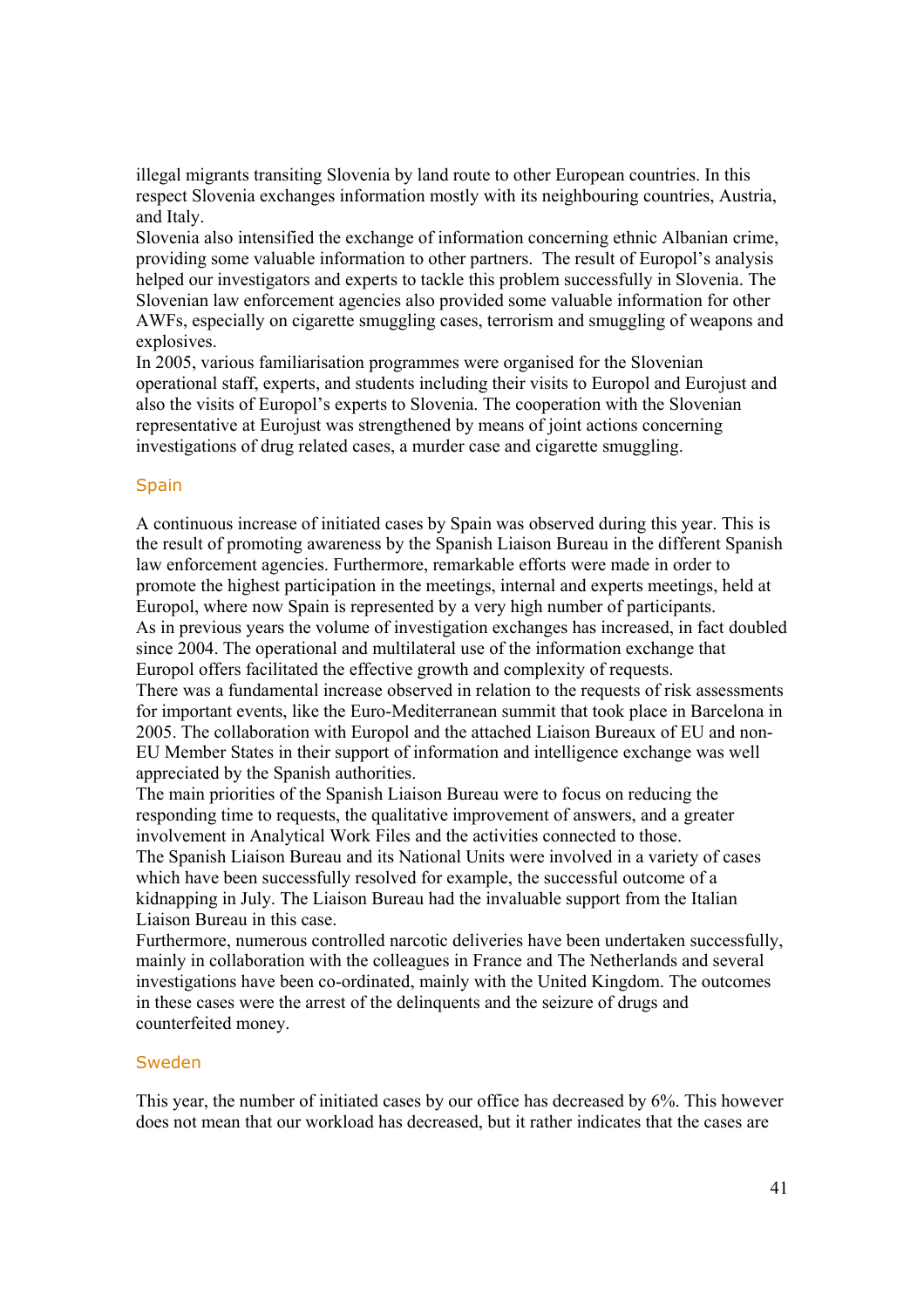more complex and time-consuming. The Swedish Liaison Bureau believes that this trend is an effect of the extended awareness seminars given by them and Europol to hundreds of police officers and prosecutors during the year.

Looking at the overall information flow that passed through the Liaison Bureau, the same level as last year was achieved. The most common mandated crime area is still drugs followed by terrorism and illegal immigration which had the biggest increase last year. The Swedish Liaison Bureau initiated a drug related operation involving some other Member States resulting in the seizure of 50 kilos of cannabis in Sweden and the arrest of 15 suspects. The investigation revealed that several hundred kilos had been transported to Sweden between 2004 and 2005. Four of the suspects have been convicted and 11 are still in custody awaiting their trial. The main organiser of the trafficking is identified and preparations have been conducted to issue a European Arrest Warrant. The Bureau has monthly meetings with a Eurojust representative where ongoing and upcoming cases are discussed. The cooperation was very successful during the year and substantial legal and operational support was received regardless the time of the day. The number of staff has increased in the office and at the beginning of the year the Liaison Bureau established an online connection to access the national police files and databases. This provides the possibility to be a one-stop-shop for non-complicated

requests, which cuts the time-frame for responding considerably.

#### United Kingdom

The fight against serious and organised crime and terrorism was one of the key priorities for the UK this year during our presidency of the EU. This was brought sharply into focus by the events in London in July and the assistance provided by Europol and European partners in the aftermath of the incidents demonstrated the benefits of a coordinated EU-wide approach.

Our objectives of encouraging EU-wide use of intelligence led enforcement aided by a European Criminal Intelligence Model and of assisting Europol in its plans to prepare the first EU Organised Crime Threat Assessment (OCTA) as a key element of that model have been achieved. We look forward to the first OCTA being published by Europol during the Austrian presidency. This will not only enable ministers to set clear priorities in the fight against serious and organised crime but will also guide law enforcement towards the areas which are likely to have the greatest benefit for ordinary European citizens.

The European Police Chiefs Task Force has a key role in our fight. This year has seen the UK representation at Europol being boosted by extra staff acting as a support unit for the Police Chiefs.

The level of overall work at Europol has remained more or less constant compared with 2004, although there has been a notable 18% increase in the number of requests received. Interestingly, we have seen an increase in the quality and complexity of cases being handled through the Europol channel. One such example was the Joint Investigation Team with The Netherlands. This came to a successful conclusion earlier in the year with the conviction of the principal targets in both countries.

The coming year sees the introduction of the Serious Organised Crime Agency (SOCA) in the UK. This will impact on our relationship with Europol, as our National Unit and Liaison Bureau will be part of the new agency. SOCA will bring together expertise from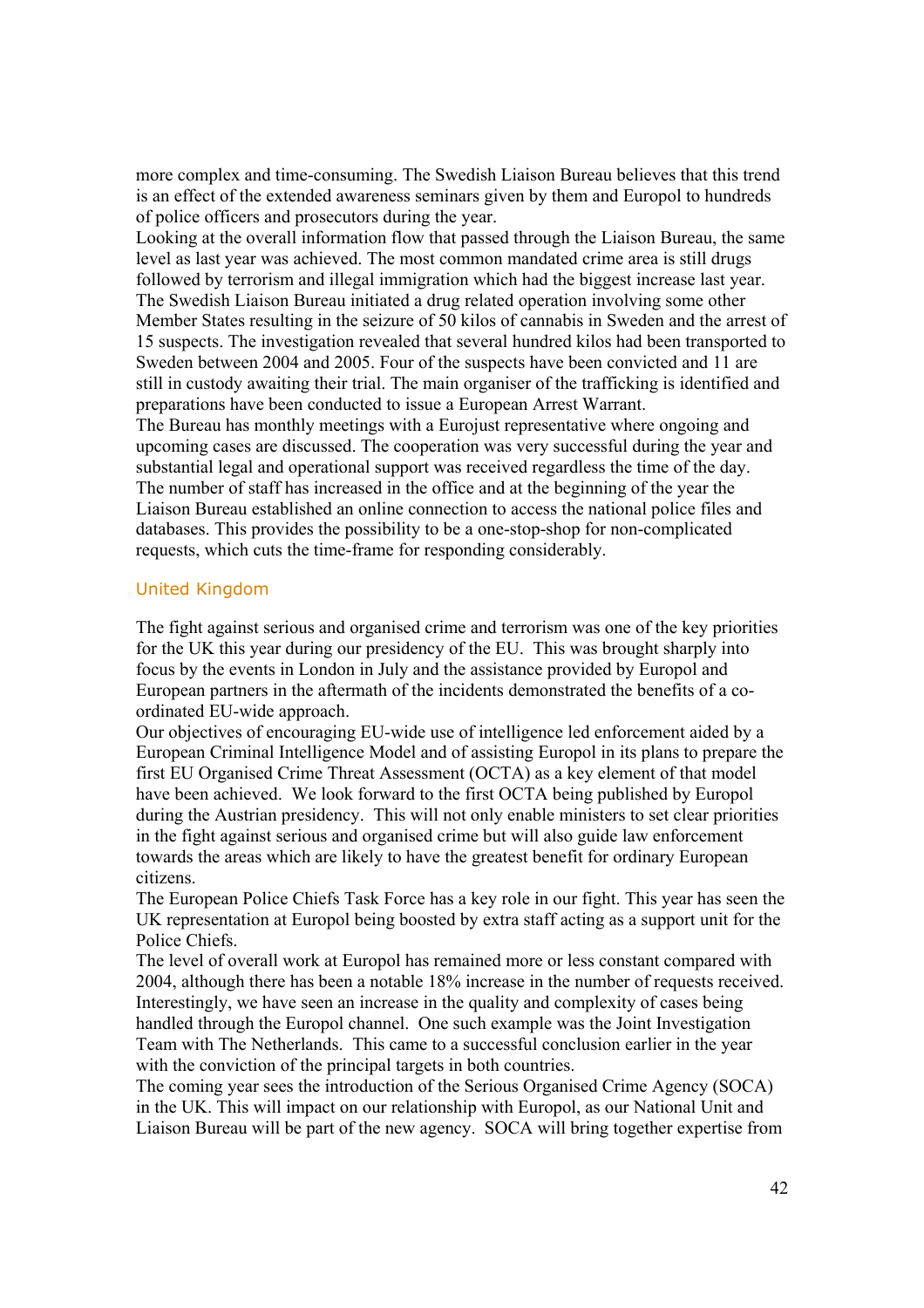several precursor organisations and will be the UK's premier agency in the fight against worldwide serious and organised crime. Its innovative new approach aims to make the UK a difficult place for criminals to operate and to significantly reduce the harm they cause to the UK and to the European Union as a whole.

#### **5.3 Liaison Bureaux Activities – Other Liaison Bureaux**

### **Bulgaria**

In 2005 the joint efforts made on some mutually beneficial areas of work have further brought the cooperation between Europol and Bulgaria to an enhanced and sophisticated stage of development. Significant results have been achieved through the operational information exchanged, in the areas of Euro counterfeiting, trafficking in human beings and in the area of stolen vehicles.

With regards to trafficking in human beings - as defined by the Bulgaria Action Plan on THB, the Ministry of Interior and the Bulgarian Liaison Bureau were actively contributing to every EU and Europol initiative in this field, providing real time operational assistance and interaction with the police and judicial authorities of several EU Member States.

This successful police cooperation, jointly held with the Germany's BKA and the Ministry of Interior's National Service Combating Organised Crime (NSCOC) and coordinated via the different stakeholders involved, resulted in the uncovering and neutralisation of an organised crime group that smuggled people from Bulgaria to Germany, France and other EU countries. In Bulgaria seven perpetrators were arrested and sentenced on THB charges.

With regards to Euro counterfeiting the Bulgarian Ministry of Interior and the Bulgarian Liaison Bureau have intensively supported Europol's Forgery of Money Unit and contributed to efforts to thwart criminal attempts to undermine one of the Europe's common values - the Euro;

Due to the joint Europol and Member States efforts, actively guided and coordinated by joint police operations, at least four illegal print shops have been dismantled in Bulgaria. In June 2005 a joint operation with the Dutch Police and judicial authorities on a Euro counterfeiting organised crime group, consisting of Bulgarian and other suspects led to the total arrest of 51 suspects, among which were 13 Bulgarian perpetrators. In September 2005 a specialised police operation in Bulgaria was conducted in collaboration with Austria's BKA. This operation led to the uncovering and dismantling of one major international organised crime group which was involved in Euro counterfeiting. After the operation 12 people have been arrested. The main suspect, a foreign national, is yet pending extradition to Austria.

In the area of stolen vehicles, the Bulgarian Liaison Bureau supported Europol effectively with contributing to the update on databases on Bulgarian suspects by providing structured personal data.

Following the Accession Treaty to the EU, signed on April 26, 2005 and the thereby granted "observer status" to Republic of Bulgaria, representatives of the Bulgarian MOI have been able to attend the Europol Management Board meetings, as of 1 July 2005; Preparations began in 2005 for Bulgaria's Enlargement Process towards full Europol membership, which is expected to be set in place on 1 May 2007.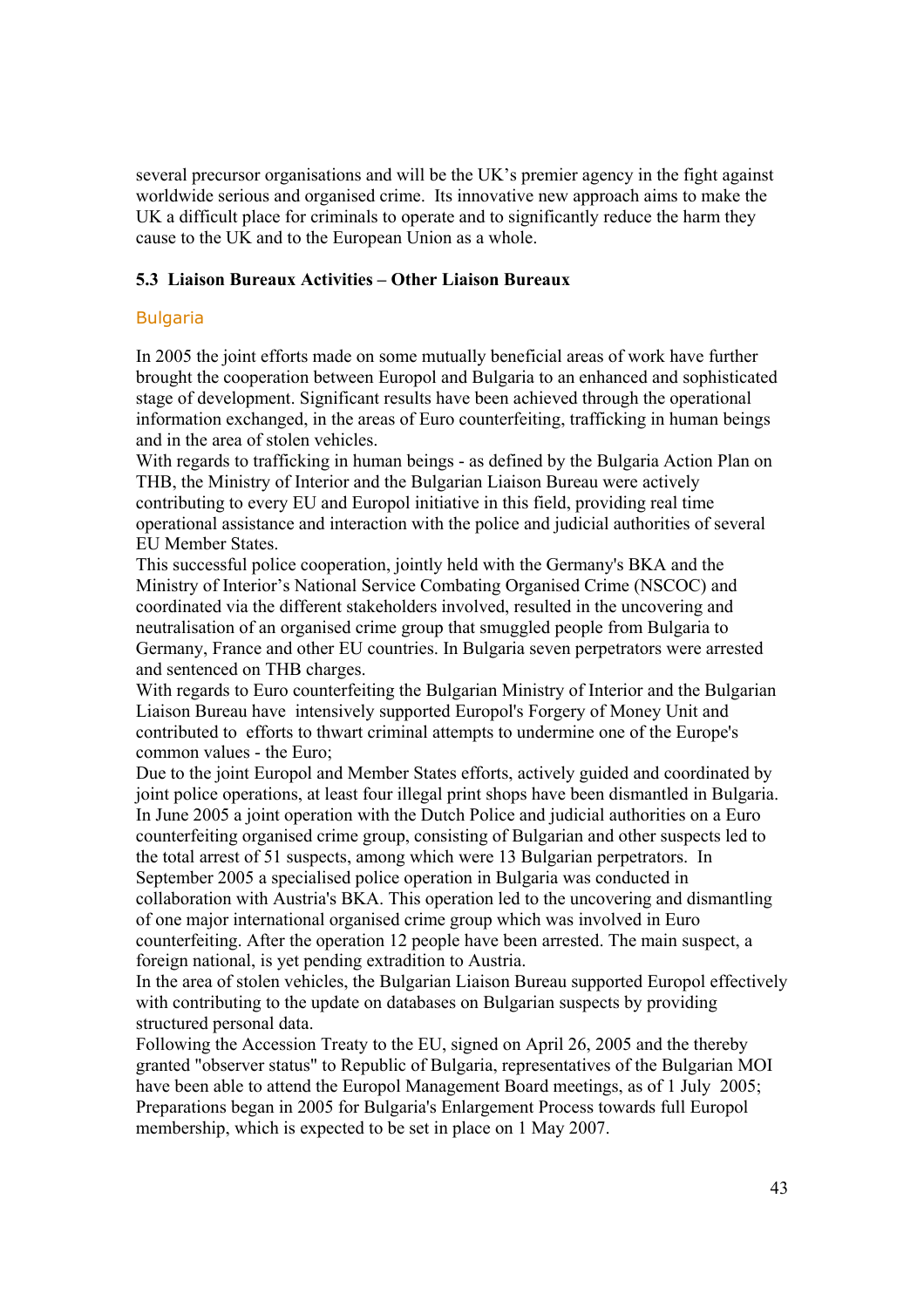In a nutshell, the work, performed in 2005, is believed to have laid a solid basis for meeting developments and challenges that may arise in the future. Some valuable expertise has been gathered; to further assist in furthering initiatives related to the cooperation and interaction between the Bulgarian Ministry of Interior and Europol.

#### Colombia

The Colombian Liaison Bureau has increasingly been involved in the cooperation and exchange of strategic and technical information between the Member States and Third States in areas of the Europol mandate.

Through the cooperation with Europol the Liaison Bureau has also access to knowledge, the valuable exchange of experiences, threat assessments and to criminal situation reports. Furthermore, the Bureau has developed training programmes on mutual interest areas and promoted those to allies of the Europol cooperation agreement.

The Colombian Liaison Bureau has been supporting some of the Europol projects, and has been sharing information on drugs, terrorism, crime against persons, forgery of money and financial crime. Also follow-up and progress has been achieved through its support in the bilateral cooperation with Member States.

An aspect to be highlighted is the participation of the Colombian Liaison Bureau in matters of crime related to drug trafficking. The Bureau has actively contributed to the development of the Europol Cocaine Logo Catalogue and the knowledge provided on identifying drug traffic routes and traffic methods and links with Colombia and South America was seen as very valuable in the fight against drug trafficking.

The Liaison Officers of the Bureau have participated in numerous international expert meetings, gave presentations on the trends in illicit drug trafficking and provided support in the knowledge exchange and information sharing in this field. The Bureau also had contributed to the Organised Crime Threat Assessment (OCTA) in 2005.

The o-operation agreement with Europol is highly important to the Colombian government, demonstrated by the designation of two Liaison Officers from Colombia by the Colombian authorities.

Colombia, as a non-EU Member State efficiently fulfilled their collaboration as agreed in the Europol Agreement and is working on a way forward to sign the Operational Agreement with Europol.

#### Norway

Both the liaison officers from the Norwegian Customs and the National Police were replaced during the summer of 2005. The office now has online access to National Police Registers which proves to be of great advantage to the Bureau.

The National Criminal Investigation Service has been re-organised since 1.1.2005 and is now both, an intelligence and investigative body with integrated judicial authority to initiate and investigate serious organised crime. This unit reflects the national threat assessment and priorities, and has been the major user of the services at Europol, such as the Analysis Work Files and the expertise of the Liaison Officers at Europol. Due to a change in the Norwegian illegal immigration and THB legislation, there has

been an increase in cases initiated in Norway where Europol was consulted to exchange